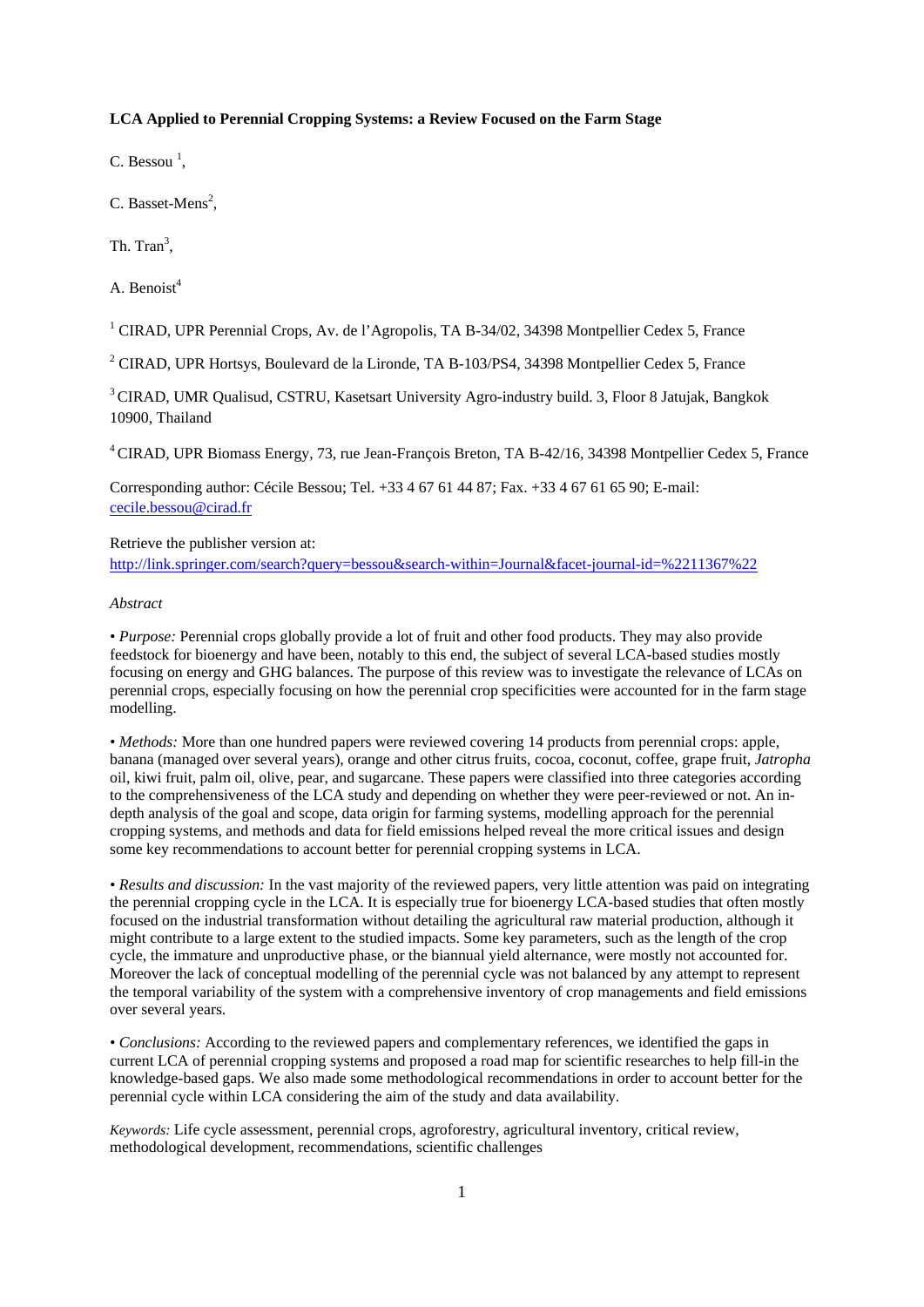## **Introduction**

There is no unique and consensual definition of perennial plants or perennials. According to diverse sources, perennials live for more than two years, at least five years<sup>[1](#page-1-0)</sup>, or simply live for many years<sup>[2](#page-1-1)</sup>. Perennials are either herbaceous which survive winter as underground storage or perennating organs, or woody perennials whose tissues persist above ground. In between, palm trees (*Arecaceae*) are herbaceous whose tissues also persist above ground. From the point of view of agricultural management, perennial crops mean that i) the agricultural land allocated to perennials is not or no longer part of the crop rotation during several years, and ii) the cropping system must be planned over years, even decades, considering that some initial parameters such as seedling quality, land preparation, planting density etc., may have long-term or delayed impacts occurring up to years after the implementation. Taking oil palm management for instance, the alleviation of stress factors impacts upon yield for the subsequent 40 months (Härdter and Fairhurst 2003). From the wider perspective of the agroecosystem functioning, the specificities of perennial crops also induce long-term complex and evolving interactions with the ecosystem. The expansion of the root system in many directions down to deep soil layers (e.g. the quaternary and ascending secondary roots of oil palm *In* Härdter and Fairhurst (2003)) influences both long-term bio-geochemical nutrient cycles and fertilisation strategy. The variations of the soil supply in mineral elements may induce impacts at different time scales, for instance chlorine supply for coconut trees has cumulative effects on the four-year maturation of the fruits and heightens the trees' sensitivity threshold to water stress over several years (Bonneau 1998). The resilience of pests and diseases may jeopardise re-planting etc. These examples only give a partial insight into the complexity of perennial cropping systems and their interactions with the ecosystem. In contrast to this high diversity of risks and opportunities, perennial cropping systems usually are over-simplified when assessing their environmental impacts.

The environmental impacts of some perennials have been lately assessed notably in the context of their use as energy crops. Particular assets of perennials that qualify them as good feedstock for bioenergy are their high yields and relative low nutrients requirements (Jorgensen and Mortensen 1997; Lewandowski et al. 2003). Nevertheless, the environmental impacts of these crops are still debated and need to be better understood (Monti et al. 2009). In the bioenergy field, the emphasis has been put on the comparison of greenhouse gas and energy balances or use among diverse fuel sources. To this end, the Life Cycle Assessment (LCA) methodology has been widely used (Farrell et al. 2006; JRC et al. 2008; ADEME 2010) but cultivation was often secondary in bioenergy studies (Monti et al. 2009). LCA was originally mostly developed for site-independent industrial productions, which led to many methodological problems for agricultural LCA. In particular, agricultural data sets are time and site (soil-climate) dependent, which implies a great uncertainty in extrapolation of the linear models commonly used in LCA. Case studies and methodological developments have shown how to overcome part of the difficulties in agricultural LCA, notably while better considering the specificities of agricultural systems (Audsley et al. 1997; Basset-Mens et al. 2006; Bessou et al. 2012) or better modelling the impact of land use change (Weidema 2001; Milà i Canals et al. 2007; Brandão et al. 2011; Brandão and Milà i Canals 2012;

1

<span id="page-1-0"></span><sup>1</sup> http://ec.europa.eu/agriculture/envir/report/fr/lex\_fr/report.htm

<span id="page-1-1"></span><sup>2</sup> http://botanydictionary.org/perennial.html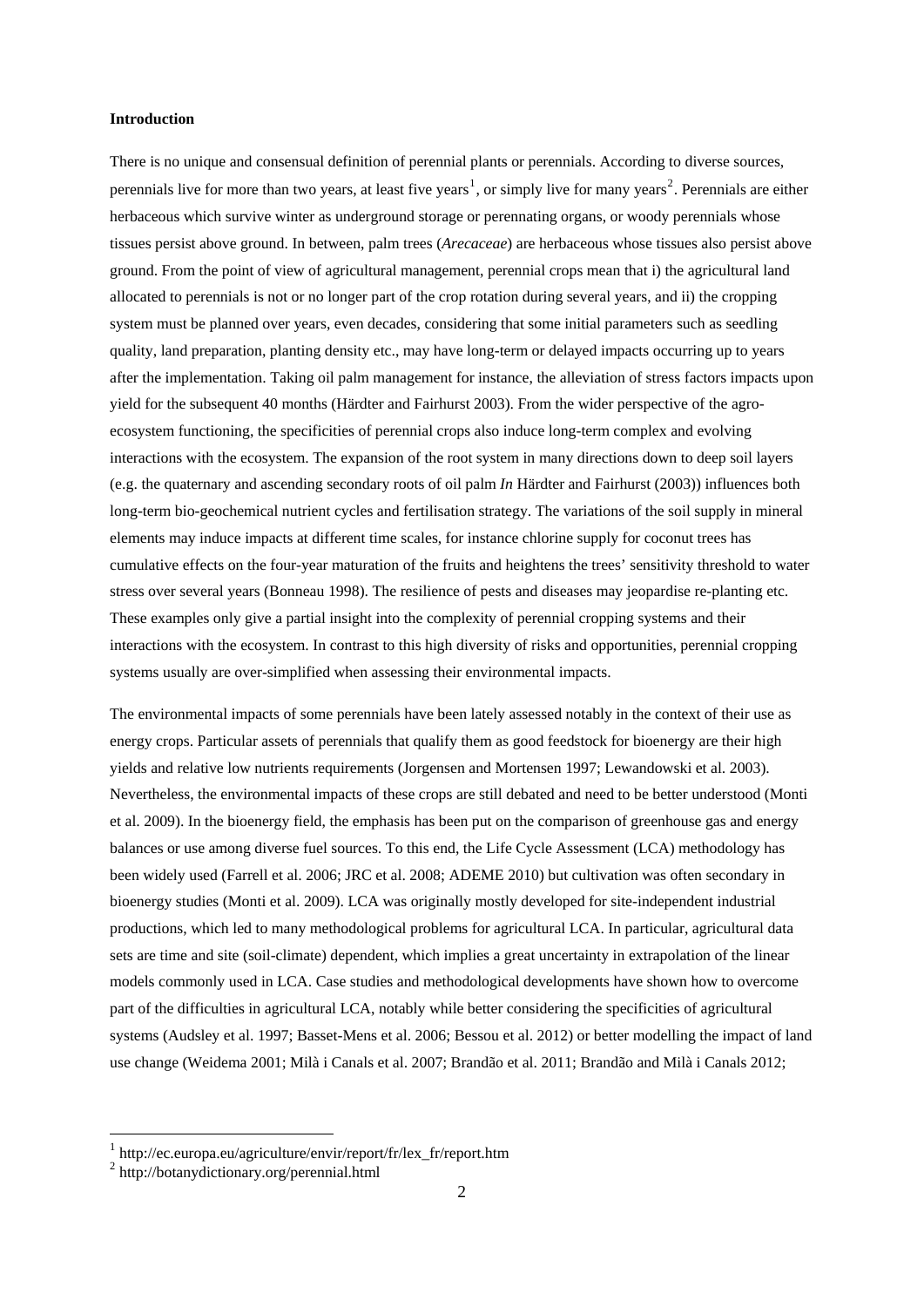Milà i Canals et al. 2012). However, there are to date no publications referring to methodological developments for a better integration of the agronomical specificities of perennial crops into LCA studies and models.

Beside energy crops, the need to assess the environmental impacts of agricultural crops has also been spreading out to a large range of agricultural commodities. The French Government has recently launched a national programme aiming to label food products with indicators of their environmental impacts (Koch et al. 2010). LCA is the chosen methodology within this programme as it notably makes it possible to compare the impacts of a same product produced in different regions. Among common food products, a great share comes from perennial crops, such as various fruits, coffee, cocoa, various condiments etc. Palm oil and wine for instance were among the top five exported commodities worldwide in monetary terms in 2008 (FAOSTAT 2008<sup>[3](#page-2-0)</sup>). Nevertheless, only scarce information is available on the environmental performance of these production systems.

The objectives of this paper are:

- a. To assess the state of the art of published LCA studies on perennial crops paying particular attention to the way the agricultural production is considered (methods, assumptions, data origin…) and;
- b. To make some recommendations in terms of scientific challenges for applying LCA to perennial cropping systems.

#### **1. State of the art of LCA applied to perennial cropping systems and products**

#### **1.1. Method of literature review**

This review was based on available papers from the literature covering "full" or partial LCA studies for perennial cropping systems. Studies assessing at least four impact categories are considered here as "full" LCA in contrast to those focusing only on energy or greenhouse gas balances. The literature review was done through the following e-resources: the Web of Science, Science Direct, OvidSP, and Google Scholar. Research key words were "LCA" or "Life Cycle Assessment" combined with each encountered agricultural product, after a first screening with the key word "perennial". Among the diversity of perennial cropping systems and products, we could not sink for an exhaustive review of all existing LCA studies, but we tried at least to be exhaustive on the peer-reviewed articles on full LCA for the agricultural products found in the literature, i.e. 14 products from perennial crops that were the subject of at least one peer-reviewed LCA study: apple, banana (managed over several years), orange and other citrus fruits, cocoa, coconut, coffee, grape fruit, *Jatropha* oil, kiwi fruit, palm oil, olive, pear, and sugarcane. About 155 references were overviewed. The most relevant publications, roughly 103 references, were classified into three categories: full LCA study published in peer-reviewed journals (39), partial LCA study published in a peer-reviewed journals (46), and not peer-reviewed LCA studies (18). We did not aim at reaching an exhaustive inventory of papers in the last two categories, which were seen more as complementary information to the papers falling in the first category. The remaining 52 references were interesting papers on the methodological aspects of an application of LCA to cropping systems that were also

1

<span id="page-2-0"></span><sup>3</sup> Data retrieved from http://faostat.fao.org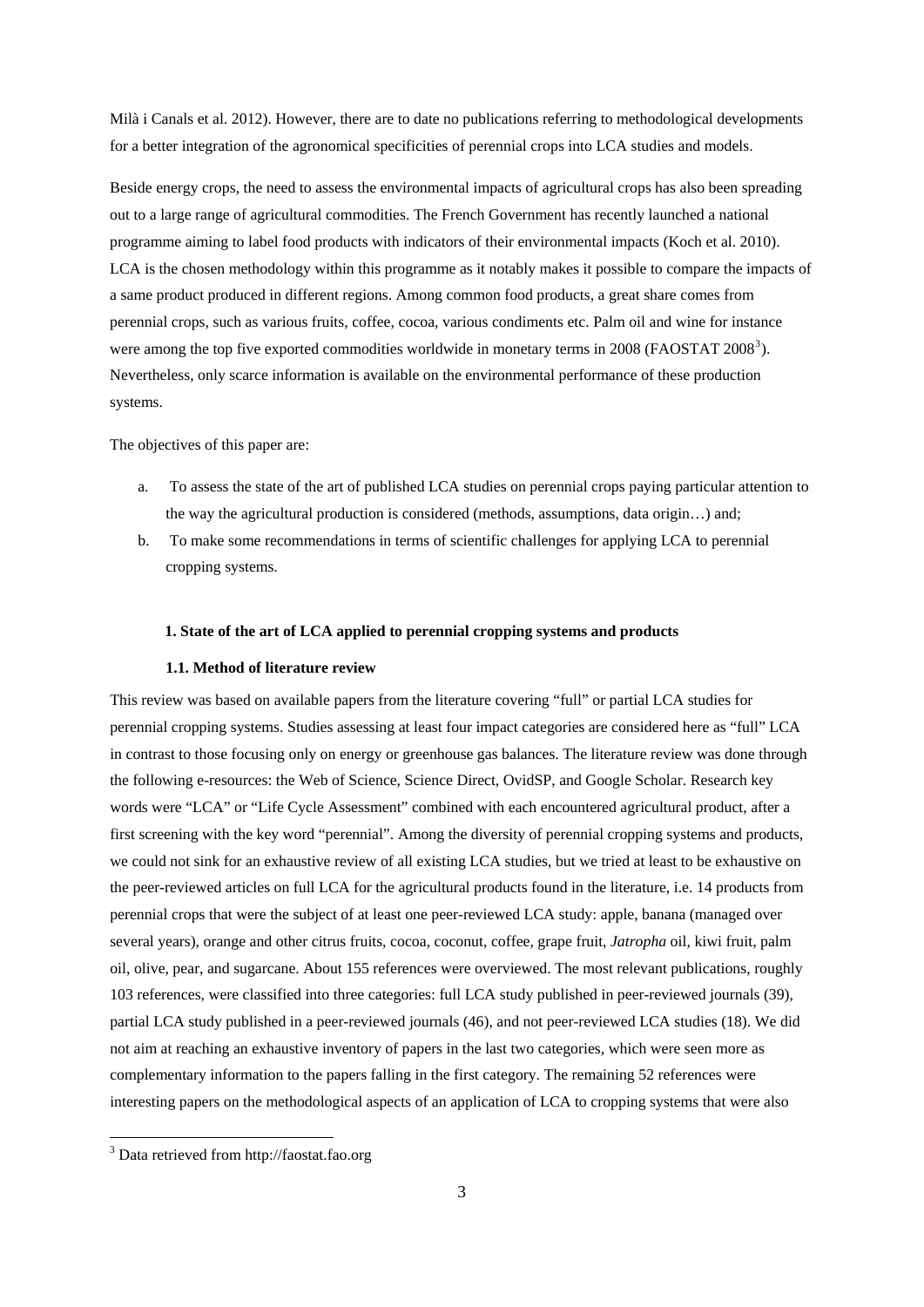included in the analysis.

Full LCA studies were analysed in depth considering five key aspects:

- − goal and scope;
- data origin for farming systems;
- modelling approach for the perennial cropping systems;
- methods and data for field emissions:
- − selected impact categories and methods and LCIA results.

Partial LCA studies were also analysed for their possible methodological interest regarding the modelling of perennial cropping systems in LCA, especially when full LCA studies were lacking. Finally, a particular focus was put on cradle-to-farm-gate LCA studies. An overview of 70 full and partial peer-reviewed LCA studies is presented in Table 1 with relevant information on key parameters. To limit the length of Table 1, not all the reviewed partial LCA studies are presented (notably on sugarcane and palm oil), although they were included in the analysis.

#### **1.2. General overview of selected papers**

## **1.2.1. Goal & scope**

Defining the Goal  $\&$  Scope is the first step of a LCA and can be seen as the most important one, since it defines initial and critical choices that determine the working plan of the entire LCA (Guinée et al. 2001; Jolliet et al. 2005). The Goal & Scope phases of 70 in-depth reviewed papers are listed in Table 1. Overall, LCAs are quite recent. The oldest referred full LCA studies were published in 2003. It reveals the relative recent use of LCA methodology within the frame of environmental assessment of agricultural products. In particular, LCA has become a commonly used methodology to assess the greenhouse gas (GHG) and energy balance in the field of bioenergy. Most LCAs on *Jatropha oil,* palm oil, and sugarcane essentially aimed at comparing bioenergy systems based on these products with other energy sources and are partial LCAs. Roughly 60% of these studies are partial LCAs. In the case of palm oil, 74% of the reviewed studies assess palm oil-based bioenergy impacts. Among the rest of reviewed LCAs, the proportion of partial studies is lower  $(\sim 50\%)$ , but again partial LCAs particularly focus on energy and GHG balances.

The geographic scope of the studies is representative of the current world supply share. As an example, among the 27 studies on oil palm 22 studies are located in South East Asia, the main world supply region, the last ones being focused either on South America ( Koch 2003; da Costa et al. 2006; Angarita et al. 2009; de Souza et al. 2010) or Africa ( Martinez et al. 2010; Achten et al. 2010b). The geographical coverage of studies on *Jatropha* is more disparate (India, Thailand, China or Ivory Coast) since the production is more prospective. LCA on cocoa is based on a Ghana data set, and LCAs on coffee are based on data sets from Brazil, Colombia and Vietnam, three of the main producing countries. One LCA on banana from Costa Rica and Ecuador was reviewed. Finally, LCAs on apple, citrus, grape, olive, pear, and kiwifruit are mostly related to product systems in temperate countries, except for one study on Brazilian citrus (Coltro et al. 2009).

System boundaries vary a lot within and among product chains. For transformed products, such as palm and *Jatropha* oils, coffee, cocoa or sugarcane for instance, the system boundaries include some industrial stages,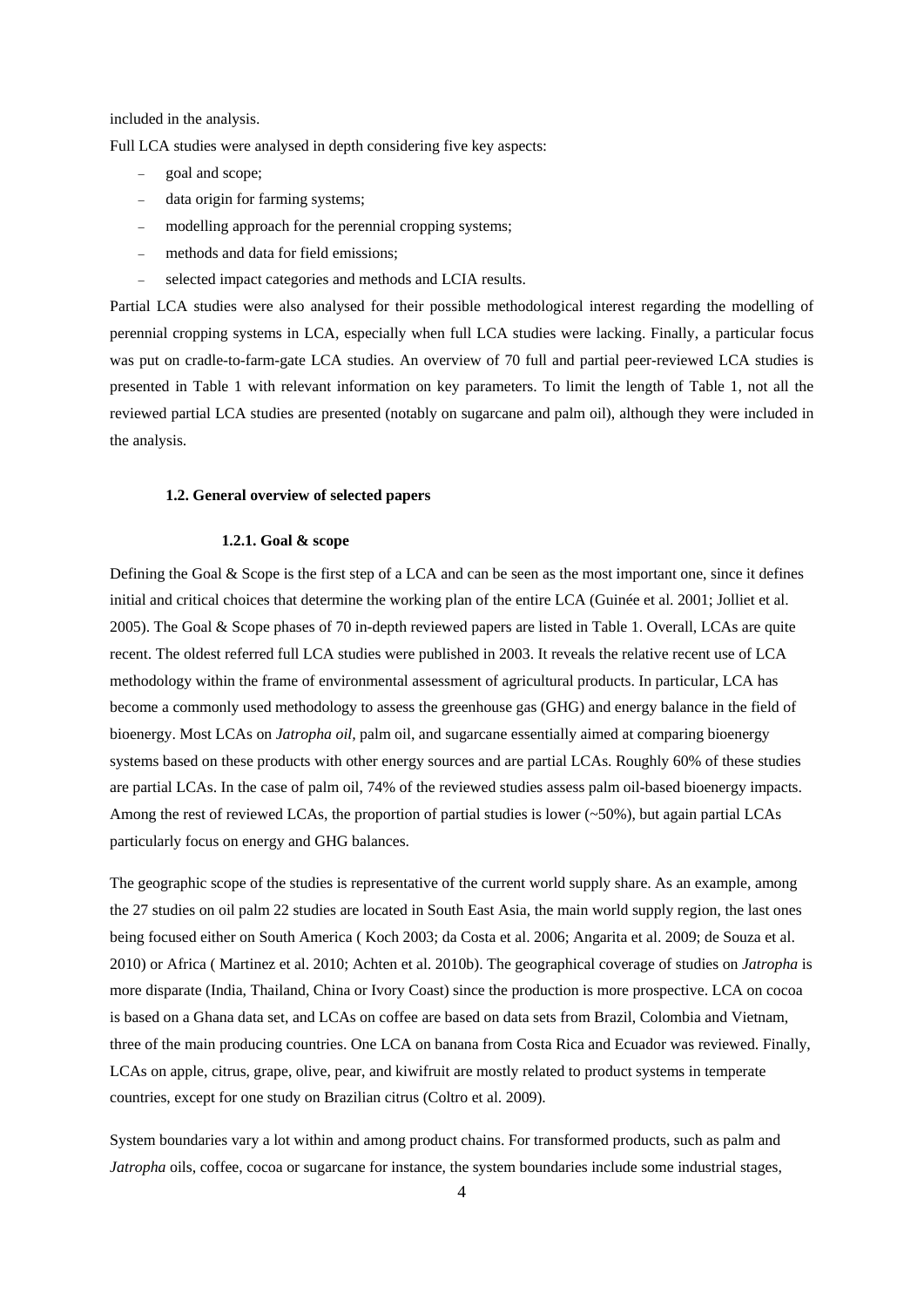being so-called "cradle-to-mill gate" assessments. Within these "cradle-to-gate" assessments, variations are related to whether the product chain includes import/export (Ramjeawon 2004) or focuses on some specific aspects of the transformation such as comparative processes or packaging (Humbert et al. 2009; Busser and Jungbluth 2009; Contreras et al. 2009). In the case of coffee, two of the LCAs include distribution and consumption steps, due to the interest of the coffee industry in comparing different forms of packaging/consumer behavior combinations (e.g. ground, instant, capsule coffees). A majority of studies on Mediterranean horticultural products also cover systems wider than the farm, including processing and distribution steps. The fragile status of fresh fruits and their possible destruction after farm gate have implications on their life cycle and corresponding environmental impacts. This makes the inclusion of post-farm gate processes important to include if the objective is to understand the global impact up to consumption. In the fresh fruit LCAs, the quality of the food products is considered for fruits eaten raw and dedicated to export (Milà i Canals et al. 2006; Sim et al. 2007). In the case of agricultural production for energy purpose, some LCAs include the use of the resulting bioenergy, being so-called "cradle-to-grave" assessments or "cradle-to-wheel" in the case of biofuels. For palm oil for instance, almost half of the reviewed bioenergy LCAs are "cradle-to-wheel" assessments including the transformation of palm oil into biodiesel and its consumption by varying vehicles, although only two studies encompass a specific assessment of exhaust gases in Malaysia (Choo et al. 2011) and Thailand (Pleanjai et al. 2009). The vast majority of the studies reviewed (73%) do not include the impact of land use change. This proportion is lower in the case of palm oil (42%) for which different approaches were used, either the IPCC guidelines (2006), carbon debt (Gibbs et al. 2008), or other methods (Henson 2004; Achten et al. 2010b). Among the studies considering land use changes, only one assesses the indirect impacts (Schmidt 2007).

Across the commodities, very few studies are "cradle-to-farm gate" assessments that specifically assess the impacts of varying agricultural managements on the environment. These studies provide a more detailed description of cropping systems (Sanjuan et al. 2005; Mouron et al. 2006a); in particular some studies (~10% of reviewed studies) specifically aimed at comparing agricultural practices or producing data sets at the regional level to serve as references for derivative products (Coltro et al. 2006; Schmidt 2007; Zulkifli et al. 2009; Renouf et al. 2010).

Most studies (90%) do not include capital goods or human labour. Exceptions are the study from Angarita et al. (2009) that includes both of them, and two studies including worker transportation (Harsono et al. 2011) or human labour (Ndong et al*.* 2009). Only in the latter study does human labour contribute significantly to the impacts due to very low-tech production systems. Some other studies include capital goods either fully (Milà i Canals et al. 2006; Schmidt 2007; Renouf et al. 2008; Luo et al*.* 2009; Achten et al*.* 2010a; Ju and Chen 2011; Renouf et al*.* 2010; Choo et al*.* 2011) or partially (Gmünder et al*.* 2010).

In the case of industrial transformed products, there is quite a clear consensus on using system expansion regarding the residues used to provide energy within the mill (shell and fiber, sugarcane bagasse) or the byproducts used as fertilisers (empty fruit bunches, palm oil mill effluent, sugarcane filter cake or waste water). System expansion is indeed very intuitive when dealing with co-products that are directly valued within the production system. However, the handling of co-products going outside of the production system is more diverging and not always clearly stated. In some studies, the allocation ratios vary with the type of co-product. In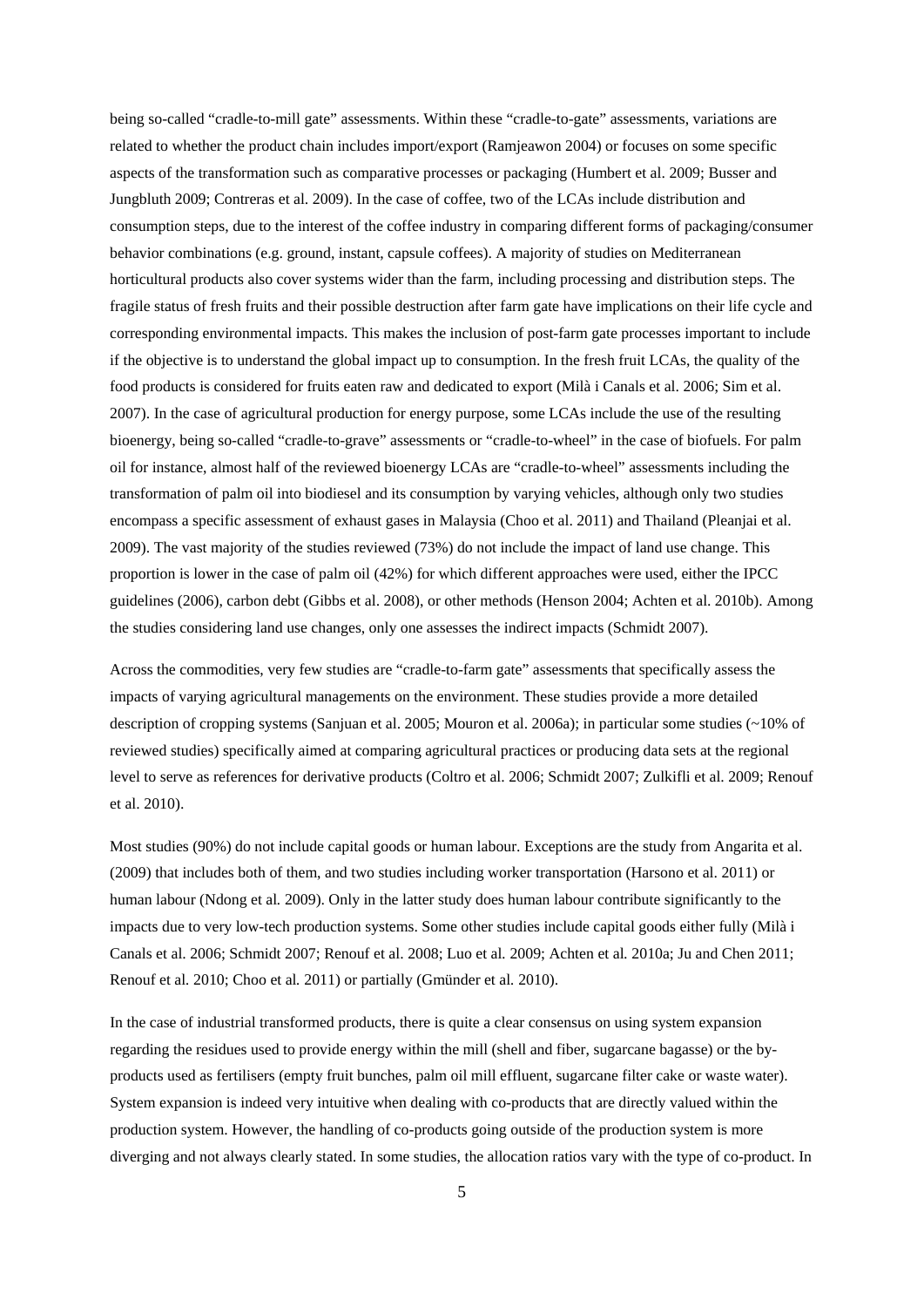the case of palm oil, there are ratios on mass, economy or energy values for kernel oil, palm stearin or glycerin; respectively (Papong et al. 2010). Across product chains, allocation is primarily based on economic ratio. It is especially true for fruits produced in temperate region such as apple or grape. However, in the case of LCAs of bioenergy chains, mass or energy ratios are more dominant. In other studies, allocation is either not considered or no clear allocation rules are specified. Overall the large variations in system boundaries and co-product allocations make it very difficult to compare the studies.

## **1.2.2. Key findings and contribution analyses**

As already mentioned, the system boundary varies a lot among the reviewed studies for each crop and the lack of transparency behind aggregated data makes any attempt to compare their results highly hypothetical, even when focusing on the impact of global warming, which was the only impact assessed in most studies. Furthermore, among the studies that assess a wider range of environmental impacts, applied methods also vary (Table 1). Still, general tendencies can be identified, first across the reviewed studies, then for some crops individually.

Across the studied crops, the farm stage globally is a main contributor to the following impact categories: global warming, eutrophication, and toxicity impacts. Even in the studies with a wide scope, such as the three studies on coffee in which the consumption stage is more impacting, or some studies on fruits with high impacts of the industrial stage (Salomone 2003; Cappelletti et al. 2010; Humbert et al. 2009; Busser and Jungbluth 2009), the farm stage remains of paramount importance regarding these impact categories. Exceptions may be coconut, for which the impact of the farm stage was considered in the two studies as negligible due to no mechanisation and no chemical use (Hirsinger et al. 1995; Tan et al. 2004). The hotspots of emissions contributing to the three above-mentioned impact categories are the production and use of fertilisers, notably for global warming and eutrophication, and pesticide and fertiliser uses for their toxicity impacts. These hotspots show how low-tech farm stages can still greatly contribute to such impact categories, sometimes as unintended consequence of government policies to increase yields through subsidised use of chemicals (Ntiamoah and Afrane 2008).

Taking a closer look at palm oil, the farm stage contributes to the major part of all potential impacts (Yusoff and Hansen 2007; Pleanjai et al. 2009; Arvidsson et al. 2010), except for respiratory inorganics primarily due to boiler emissions in the mill (Yusoff and Hansen 2007). The large contribution of the farm stage is due to the combined effects of 1) high chemical and energy inputs in the field and subsequent field emissions, and 2) a comparatively low fossil energy use in the mill due to the recycling of crop residues as fuel. This large contribution of the farm stage is not significantly reduced when including the refinery stage (Pleanjai and Gheewala 2009; Choo et al. 2011). However, the farm stage contribution to total fossil fuel use decreases when including the conversion of palm oil into biodiesel – this effect is also observed in the case of *Jatropha* oil (Ndong et al. 2009; Achten et al. 2010a; Angarita et al. 2009; Choo et al. 2011; Papong et al. 2010; Prueksakorn et al. 2010; Arvidsson et al. 2011). Focusing on the impact category of global warming, main contributors also are GHG emissions during the agricultural production and methane emissions from palm oil mill effluent treatment (POME) (Schmidt 2007; Choo et al. 2011). Nevertheless, the impacts from POME can be drastically reduced if the biogas is captured at the mill (Chuchuoy et al. 2009; Choo et al. 2011) and the contribution of the mill stage becomes even smaller if this biogas is used to fuel the mill (Chavalparit et al. 2006). Conversely field emissions dominate as soon as emissions due to land use change are included in the Life Cycle Inventory (LCI),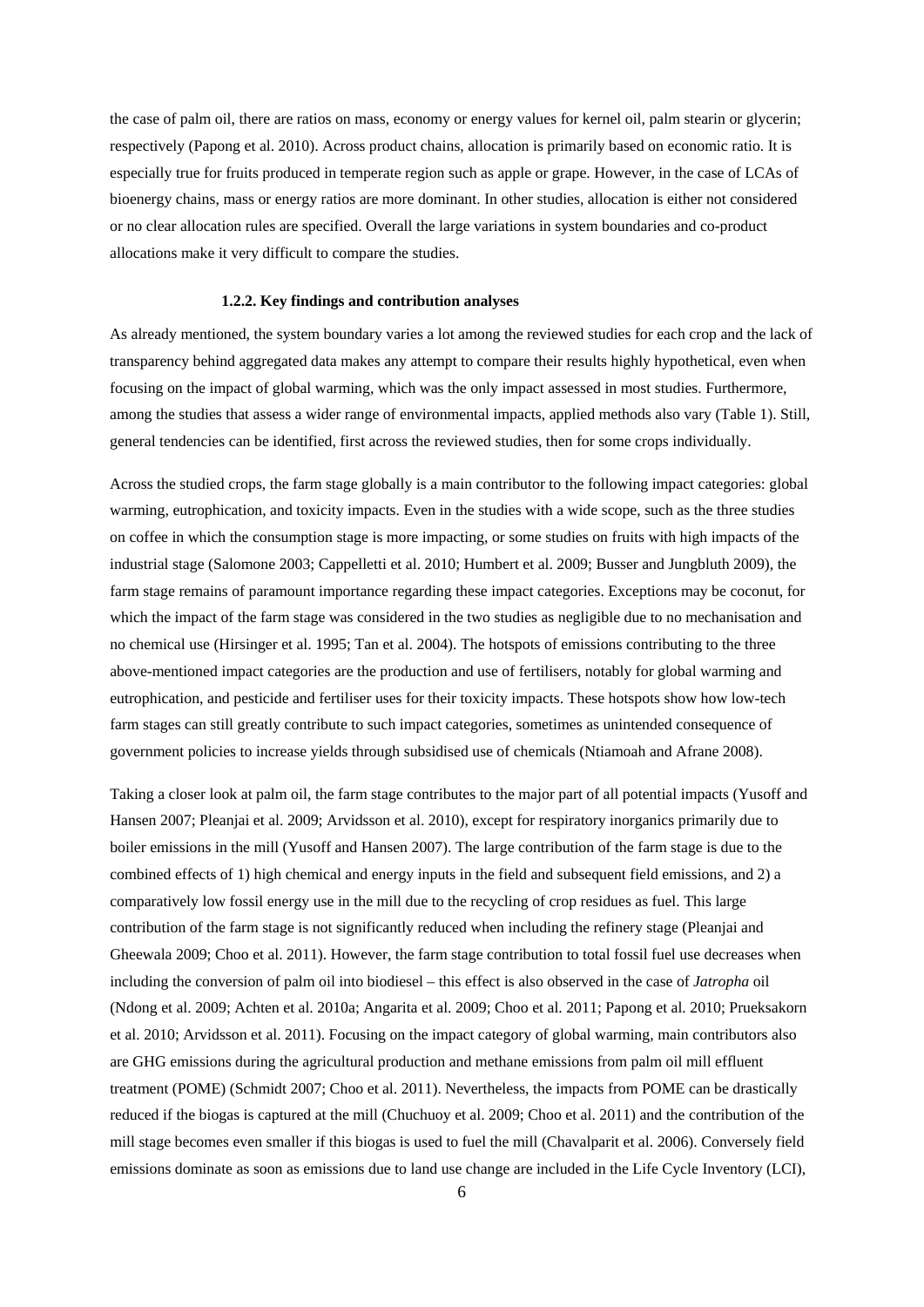especially when forests or peat lands are converted (Schmidt 2007; Reijinders and Huijbregts, 2008; Wicke et al. 2008; Zulkifli et al. 2009).

When focusing on fruits produced in temperate regions, the farm stage moreover greatly contributes to two other impact categories, fossil energy/abiotic depletion and water use (Avraamides and Fatta 2008; Beccali et al. 2009; Gazulla et al. 2010; Cappelletti et al. 2010). These two categories are partly related since the irrigated cropping systems use more energy. When looking at the cradle-to-farm-gate stages, fertiliser production and use, plant protection product use and irrigation systems consistently appear as hot-spots. An original insight is given by Avraamides and Fatta (2008) regarding the important contribution of pruning to GHG emissions (pruning in responsible for 10% of total fossil fuel use) and the main contribution of residue burning to human toxicity impact. The fate of crop residues in the life cycle of perennial cropping system would deserve more attention, considering the impacts related to both the industrial processes involved in residue management (such as pruning, composting, burning etc.) and the microbial processes involved in residue decomposing when these are landfilled or recycled for instance (Avraamides and Fatta 2008; Macedo et al. 2008). Several cradle-to-farm-gate LCA studies (Sanjuán et al. 2005; Milà i Canals et al. 2006; Mouron et al. 2006; Sim et al. 2007; Cappelletti et al. 2010) observe the influence of the variability of farming systems and of the farmers' management on the results (Mouron et al. 2006). Conclusions show that growers' techniques/ farming managements exert a considerable influence on LCA results (Milà i Canals et al. 2006), highlighting the importance of producing more specific data for agricultural productions in their context (Sanjuán et al. 2005).

#### **1.2.3. Methodological issues**

Several methodological issues were stressed by the authors. The first issue relates to the choice of the Life Cycle Impact Assessment (LCIA) method. LCIA methods appear to be consistent regarding global warming, which is assessed following the IPCC Tier 1 method, a linear model consistent with the LCA marginal approach at a global level. However, not all studies refer to the same version of the IPCC global warming equivalent factors. Apart from this impact category, LCIA appears to be slightly inconsistent regarding eutrophication and acidification, and severely inconsistent when assessing toxicity impacts. A sensitivity analysis on palm oil LCA (Schmidt 2007) showed that "because of the very significant differences between the results and contributors in the LCIA-methods, the results obtained for ecotoxicity are regarded as extremely uncertain and almost useless". Moreover, the ecotoxicity characterisation is highly dependent on the compartment towards which fluxes are oriented (Schmidt 2007). Results of end-point assessments vary depending on the chosen method, which jeopardises the consistency across these methods and the comparison between studies. "Normalising and weighting the characterised results using EDIP97, Impact2002+ or EcoIndicator point at different impact categories as the most significant" (Schmidt 2007). Moreover, the relevance of using European weighting and normalising factors is questionable in the case of tropical productions, which actually represent a great part of agri-food products from perennial cropping systems. Because of these methodological uncertainties, although general conclusions might not be affected, it is noted that specific result values should be considered with caution especially when comparing studies or for decision making (Yusoff and Hansen 2007).

Water consumption is hardly considered across the reviewed studies. In about one third of the reviewed studies, some figures on water consumption at agricultural or industrial stages are given but mostly without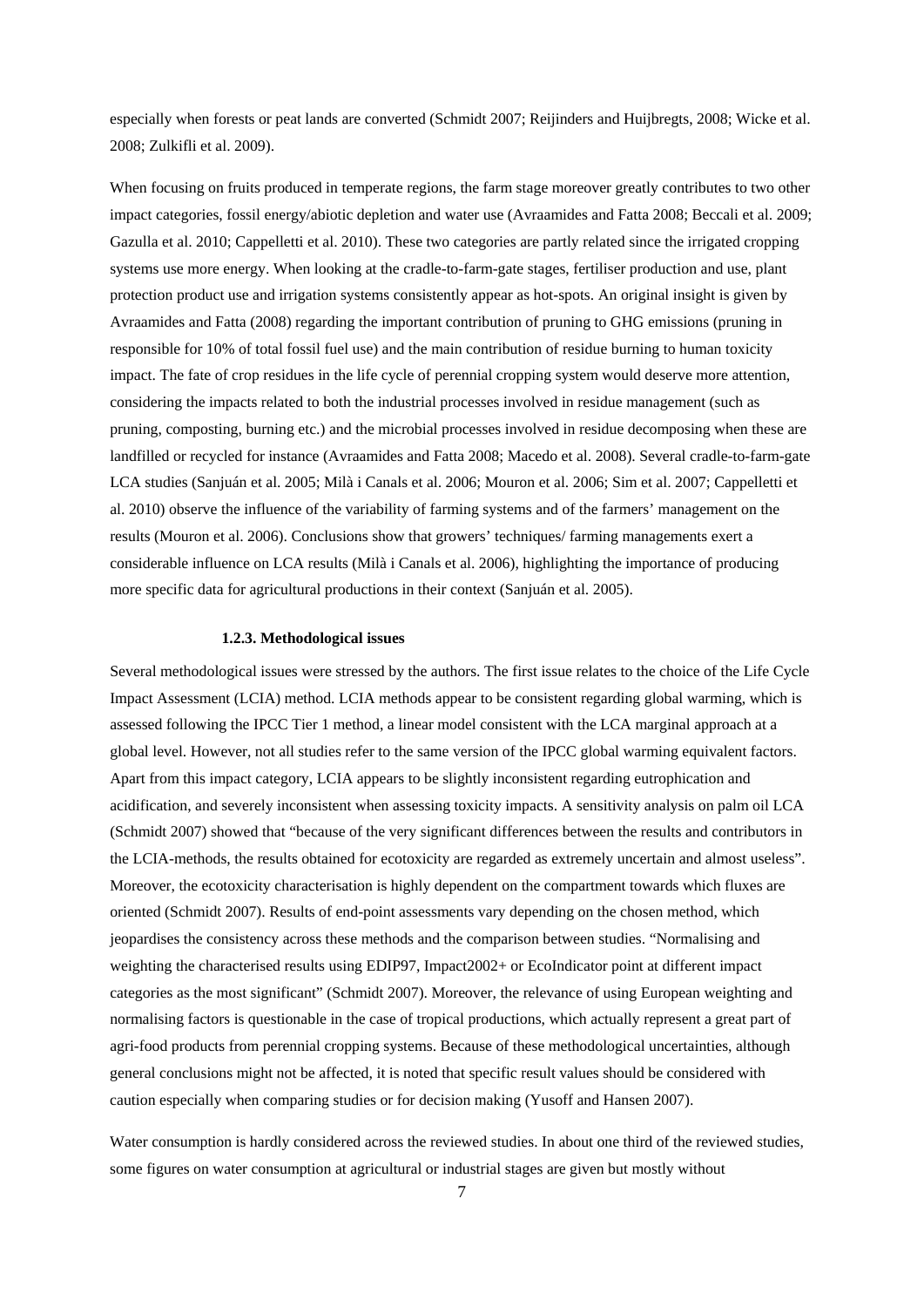specifications on the used inventory methods. Across the studies on palm oil and Jatropha oil, when water use is explicitly mentioned, notably at nursery stage (Choo et al. 2011), it then contributes to energy consumption but does not appear as an impacted resource (Pleanjai and Gheewala 2009; Prueksakorn et al. 2010). Yet water use is emphasised by several authors (Sanjuán et al. 2005; Sim et al. 2007; Beccali et al. 2009; 2010) as a key aspect to be included in LCA studies and which would need further development. The need for irrigation in perennial cropping systems especially in Mediterranean countries represents a specific and new issue for LCA compared to more common LCA literature dedicated to annual crops in temperate regions. Another important methodological problem is the uncertainty attached to the modelling of toxicity impacts, sometimes used as a explanation for non-inclusion (Gazulla et al. 2010) or for exclusion from the normalised results for marine aquatic toxicity (Sim et al. 2007). Finally, the importance of including biodiversity aspects but also other dimensions of the sustainability framework such as socio-economic ones is highlighted by Sim et al. (2007). Only one detailed study on palm oil assesses the impact of land use on biodiversity (Schmidt 2007). This study reveals though that the actual methodology to assess the impact on biodiversity through the sole number of vascular plants that are prevented from existing on the studied area induces some bias. First, the methodology attributes the same weight to all vascular plant species, not allowing for a differentiation between regions with mostly uninteresting common species or with more diverse species. Moreover, the ecosystem vulnerability is determined according to each country size. Therefore small countries may be disadvantaged, whereas a same weighting factor for all regions would better emphasise the intrinsic value of biodiversity rather than a vulnerability related to spare land (Schmidt 2007).

#### **2. Special focus on the farm stage**

## **2.1. Data origin for cropping systems**

Considering the large contribution of the farm stage to the LCIAs, it appears crucial to describe well the farming system and the subsequent data inventory. However across the studies, attention given to describing the crop management and to ensuring that data are comprehensive and representative of specific cropping systems is highly variable. Across the commodity chains, data for cropping systems often originated from diverse compiled sources. The description of farming systems was either based on data surveyed directly by the authors in small (Milà i Canals et al. 2006; Sim et al. 2007; Schmidt 2007; Angarita et al. 2009; Achten et al. 2010a; Gmünder et al. 2010) or large samples of farms (Mouron et al. 2006; Avraamides and Fatta 2008; Coltro et al. 2006; Prueksakorn and Gheewala 2008; Zulkifli et al. 2009; Pleanjai et al. 2009; Ndong et al. 2009; Papong et al. 2010; Cappelletti 2010; Choo et al. 2011), or derived from more theoretical or generic sources such as national statistics, reports, literature and expertise (Sanjuán et al. 2005; Ntiamoah and Afrane 2008; Beccali et al. 2009). In most cases, both sources of data (primary and secondary) were combined for modelling the farming system. For certain studies however, the methods and data used for the description of the farming systems were rather vague and lacked in transparency (Salomone 2003; Sanjuán et al. 2005; Beccali et al. 2009; Gazulla et al. 2010), in particular regarding agricultural machinery use, irrigation, or were completely absent (Sim et al. 2007).

Half of the reviewed studies were based only on secondary data, i.e. statistics and published literature. Data based on national statistics may be assumed to be representative of a typical cropping system in a country or a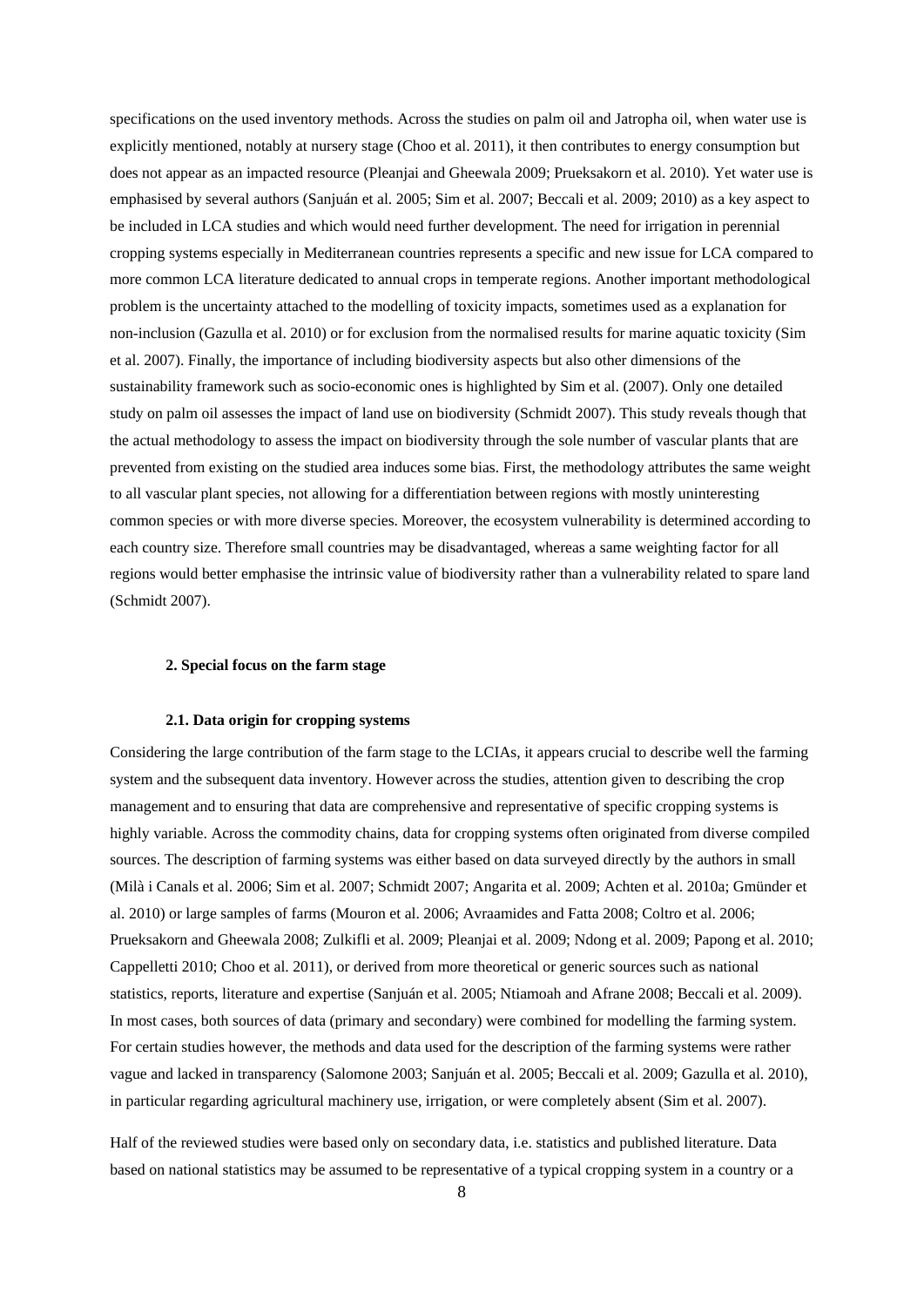region. Yet no discussion on representativeness and variability was included in those reviewed papers which combined statistics and scientific literature as their main sources of data for the farm stage (Salomone 2003; Ntiamoah and Afrane 2008; Humbert et al. 2009; Busser and Jungbluth 2009). Most of the studies (80%) did not aim at investigating a specific agricultural practice but rather at evaluating the environmental impacts of a commodity chain for a country or for a region of high production (aggregating for instance irrigated and nonirrigated area, mineral and peat soils…). As a result spatial discrepancies and temporal variability over the perennial cycle are aggregated into the median data used. However, in some more detailed papers (Coltro et al. 2006; Milà i Canals et al. 2006) a discussion on farming system diversity and representativeness was present and confirmed a wide range of agricultural practices (in terms of farm size, amounts of fertilisers and pesticides applied, etc.). Unfortunately, in most cases, data were aggregated and did not allow for enough transparency to assess suitably the detailed impact of the diverse agricultural operations. In particular, the diversity of systems surveyed is smoothed out through a compilation of an average set of single-valued parameters, rarely accompanied with indications of the range of variations (e.g. record of maximum and minimum values). This set of mean values without further statistical parameters does not allow for any assessment of the uncertainty linked to the variability of cropping systems.

### **2.2. Modelling approach for perennial crops**

Most of the reviewed LCA studies (70%) assess perennial systems in the same way as annual crops; 88% of the studies if palm oil is excluded. I.e. the inventory of farming system data is mostly based on one productive year, being the year of the investigation or the available data. Intrinsically, and without further explanation from the authors, collected data are representative for only the full productive years and do not account for the nonproductive years at the beginning of the farm stage, or for the decreasing productivity at the end of the crop cycle. Many studies did not even specify the observed or common crop cycle length (65% of the studies if palm oil is excluded). As for annual crops, this limited data collection does not ensure a good representativeness of the LCA results due to natural, mainly climatic, variability. For perennial crops, the resulting uncertainty is further increased since their agricultural performance is also closely linked to the age of the plants, the development of rhizomes, and to phenomena such as biannual yield alternation for instance. Nevertheless, the consequences of choosing one single year for the study are generally not discussed. Some studies proposed average data collected over several inventoried years. However, in these cases only productive years were considered. Overall, attempts were made by several authors to capture the spatial or temporal variability of farms (Milà i Canals et al. 2006; Mouron et al. 2006; Sanjuán et al. 2005; Avraamides and Fatta 2008; Cappelletti et al. 2010), but more detailed considerations of the specificities of perennial cropping systems for LCA modelling and results (tree planting, growing phase, yield variability over time) were ignored in the majority of the reviewed studies. In some cases, this shortcoming is partially smoothed out for LCA studies that consider average data from large areas: It is then more likely that the geographic coverage implicitly allows for an even-age distribution of the perennial plants, including non-productive years. This expedience may be observed for crops developed on very large land areas, such as oil palm, sugarcane, or grape, with most relevance in the case of sugarcane, due to its relative short crop cycles (4-7 years), whereas for palm oil or grape the effect may be more limited due to the longer crop cycles. In any case, it is often quite unclear if and how unproductive phases are taken into account, although nursery,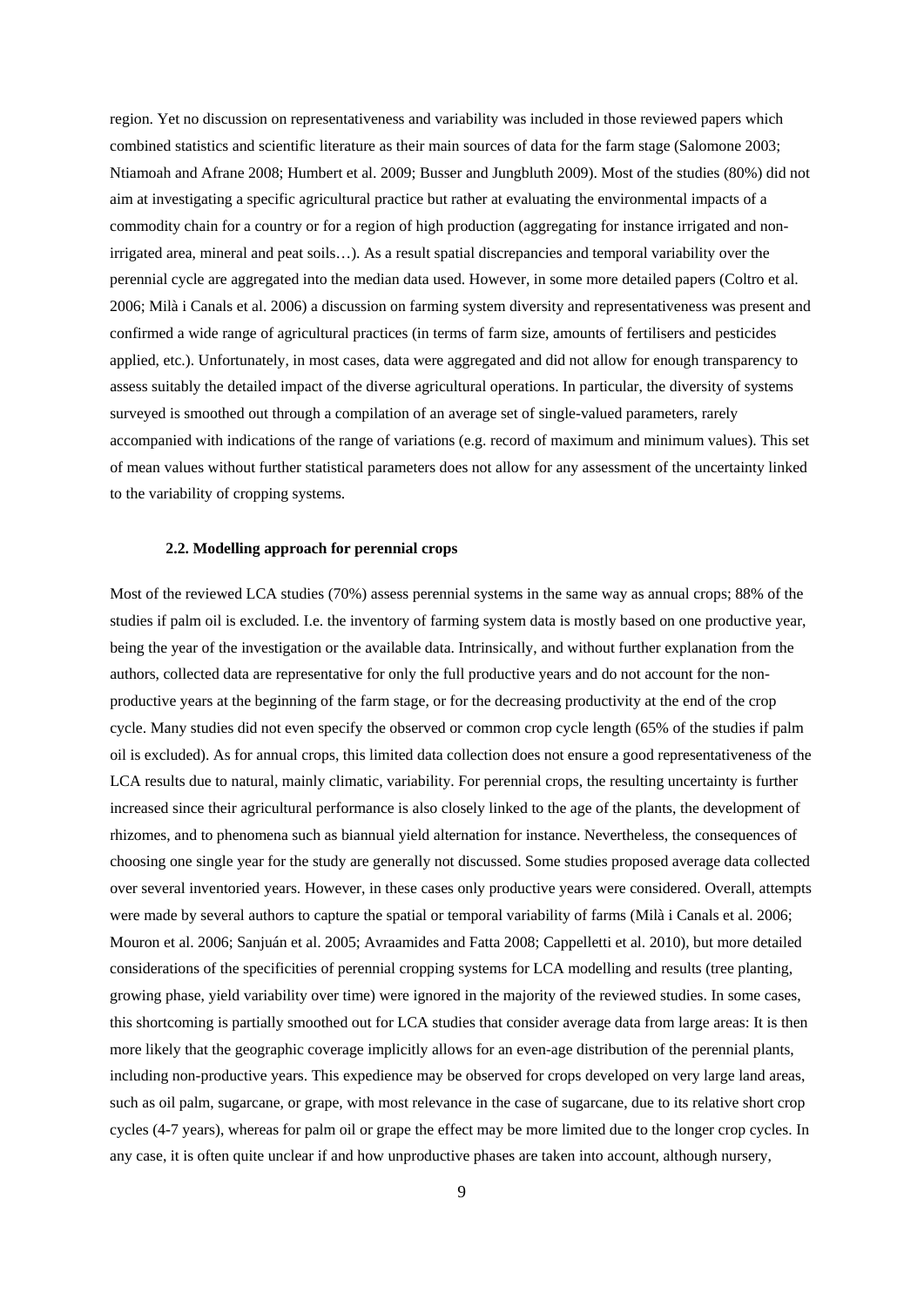planting and immature phases may represent non negligible amounts of the water and fertilisers used over the whole cycle.

In a few studies, more attention has been paid to modelling the perennial crop cycles (Mouron et al. 2006; Schmidt 2007; Choo et al. 2011). First, these studies clearly stated the aim to include each step of the perennial cycle, or at least most of them: nursery, planting, growing phase, mature phase and end of life. Each phase then referred to a specific model and specific data, leading to an overall model which was very accurate but also very data-intensive. From this aspect, the LCA study on apple cropping systems in Switzerland by Mouron et al. (2006) provides a high level of detail, with the average productive phase based on a four-year survey of twelve productive orchards (age range from 4 to 15 years), and the inclusion of non-productive phases: tree nursing, planting and three years for orchard establishment. The end of life of the orchards though was not mentioned. Encompassing the different crop cycle phases is also applied in several LCA studies on *Jatropha* (Prueksakorn and Gheewala 2008; Ndong et al. 2009; Prueksakorn et al. 2010). In those cases, the authors made use of different types of data for the different phases: experimental data from the nursery to the growing phase and prospective data for the mature phase. Finally, in the case of palm oil, especially in recent years, more attention has been given to the length of the crop cycle and to a differentiation between immature and mature phases. Some studies include the nursery stage and consider averaged yields over the whole crop cycle including the immature phase (Chen 2008; Wicke et al. 2008; Zulkifli et al. 2009; Choo et al. 2011; Chuchuoy et al. 2009; Harsono et al. 2011; Hassan et al. 2011). Fewer studies also present a detailed approach of the perennial cycle with data for each year (Schmidt 2007; Achten et al. 2010b). In the study of Schmidt (2007), the perennial cycle was handled considering a theoretical even-age distribution of palm trees across a virtual plantation. Each phase of the crop cycle was accounted for, proportionally to its duration in the crop cycle length, except for nursery that was considered negligible. In this study, the inventory of each phase was consistently described and the fruit yield per hectare was explicitly adjusted to account for less productive phases.

In conclusion, across the commodity chains, very few authors proposed a methodological approach to deal with the perennial crop cycle. Instead, in the large majority of reviewed studies the problems of describing a whole perennial crop cycle are approximated by the decision to include, or not, some of the non-productive phases within the system boundary, without addressing the methodological issues of temporal and spatial representativeness of collected data. Besides, Mithraratne et al. (2008) also highlighted other important methodological issues linked to the application of LCA to perennial cropping systems notably the variability of yield and practices in the course of the plantation lifetime, due to updated government recommendations, change of owner, etc, and the potential importance of changes in soil carbon stocks in relation to greenhouse gas emissions when orchards are being established.

### **2.3. Methods and data for field emissions**

In this part, we analyse the quality and comprehensiveness of the inventory of field emissions in the selected studies. The emissions of concern are the following nitrogen substances  $(NH_3, NO_3)$ , and  $N_2O$ ), phosphorous substances (Phosphate and Particulate P),  $CO<sub>2</sub>$  and  $CH<sub>4</sub>$ , pesticides and heavy metals.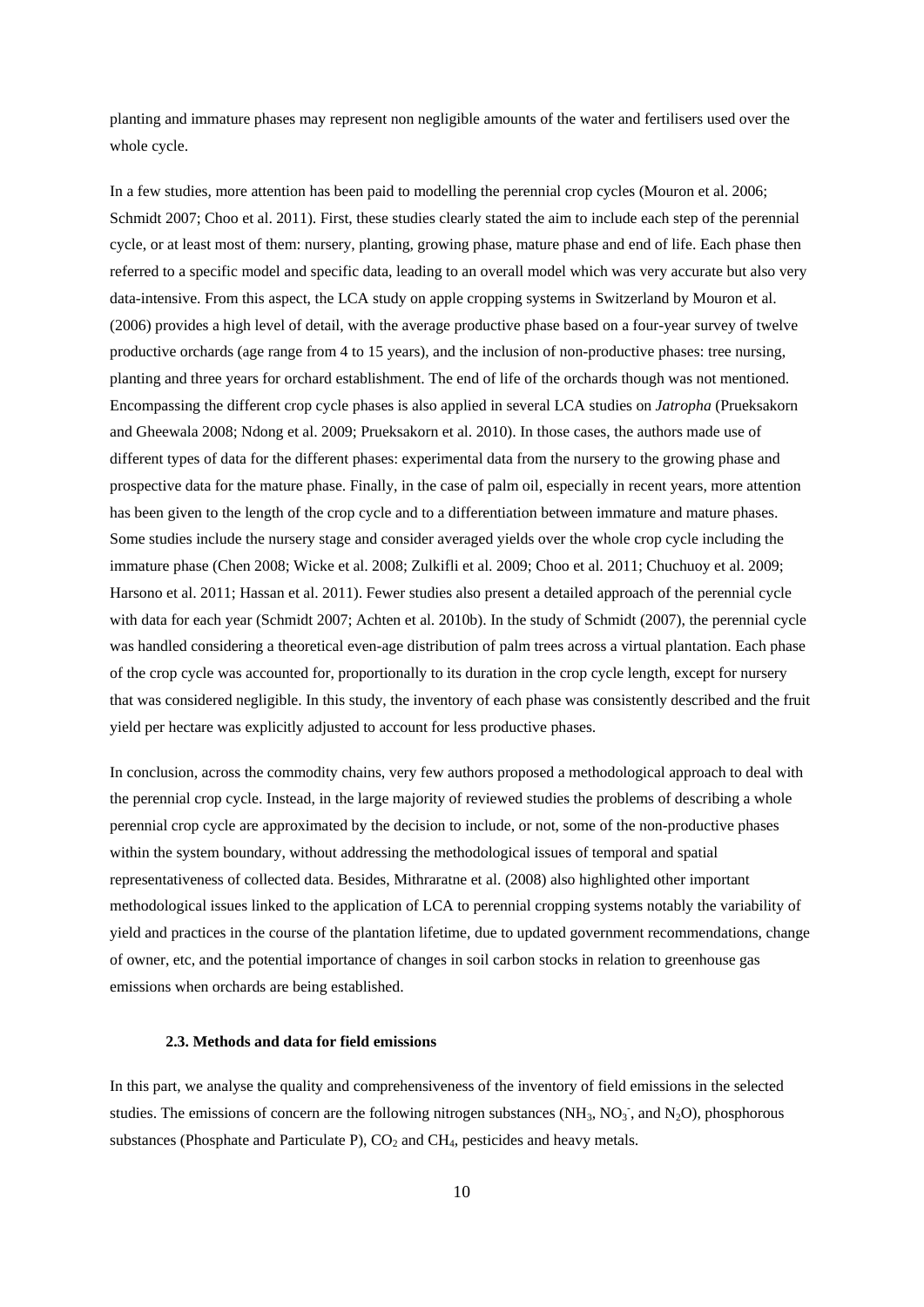First of all, it is important to note that a large majority of papers give limited details on which emissions are accounted for and how, with about half of the studies providing almost no information on the methods and data used for estimating field emissions. After a thorough analysis but with some caution, it appears that the most frequently included emissions are nitrate leaching and nitrous oxide emissions to air (for about 85-90% of the papers). The least included substances are heavy metals  $(25%)$  and  $NO<sub>x</sub>$  (50%). Ammonia, Phosphorous and pesticide emissions show an intermediate treatment, being quantified in about 60% of all studies. Several general guidelines for estimating field emissions in LCA are primarily cited, including the successive IPCC reports up to 2006, Audsley et al. (1997), the successive reports from the ART team (Nemecek and Kägi 2007) and several papers from Brentrup and colleagues (Brentrup et al. 2000). For pesticide emissions, the most cited reference is that of Hauschild (2000). These general guidelines themselves refer to methods and emission factors developed most of the time in other more specific studies. A few LCA studies refer directly to other LCA studies on similar products for their methods and data for estimating field emissions: Gazulla et al. (2010) is based on Milà i Canals, (2003) while Arvidsson et al. (2011) cite Schmidt (2007). Certain studies use the IPCC guidelines to estimate all the main fluxes to the environment at the field scale (Achten et al. 2010a; Ramjeawon 2004 & 2008, Mashoko et al. 2010). Finally, a few studies only refer to punctual and disperse references picked up in the literature (Sanjuán et al. 2005; Beccali et al. 2009).

Except for the IPPC reports that contain emission factors for temperate and tropical regions, all other guidelines compile methods, equations and emission factors obtained mostly under temperate conditions and for arable crops. No discussion is generally made on the validity of using such methods for an application to perennials in tropical countries and no explanation is given on the way they were possibly adapted.

Eight studies among 39 full LCAs present a comprehensive inventory including all key field emissions as quoted above and sufficient detail on the methods used ( Milà i Canals 2003; Milà i Canals et al. 2006; Mouron et al. 2006; Avraamides and Fatta 2008; Schmidt 2007; Renouf et al. 2008, 2010; Achten et al. 2010b). These comprehensive studies correspond either to Ph.D. theses or to large projects with detailed reports available on internet (Avraamides and Fatta 2008; Achten et al. 2010b). In most Ph.D. theses, specific methodological developments are proposed on the estimation of field emissions for the studied systems. Milà i Canals (2003) proposed a refined assessment of the pesticides fractions that reach each environmental compartment by adapting the method from Hauschild (2000) to orchards in New Zealand using local research data and references. Renouf (2010) used field measurement trials and simulation modelling undertaken for Queensland sugarcane. For instance, the direct N<sub>2</sub>O emission factors used in her study are higher than the generic figure of 1.25% recommended for the national GHG inventory. This is due to field sugarcane being grown in conditions conducive of high rates of denitrification (high N availability, high soil moisture, high temperatures and the presence of organic matter). Schmidt (2007) proposed an approach based on a complete N and P budget adapted to a perennial crop. This budget approach allows in principle for an exhaustive inclusion of all N fluxes, including N input from legumes cultivated during the immature phase of the plantation, contribution from the organic matter decomposition from cut trees, crop residues and thinning waste. However, the references used to compile the different elements of the budget are neither all consistent nor adapted to oil palm plantations in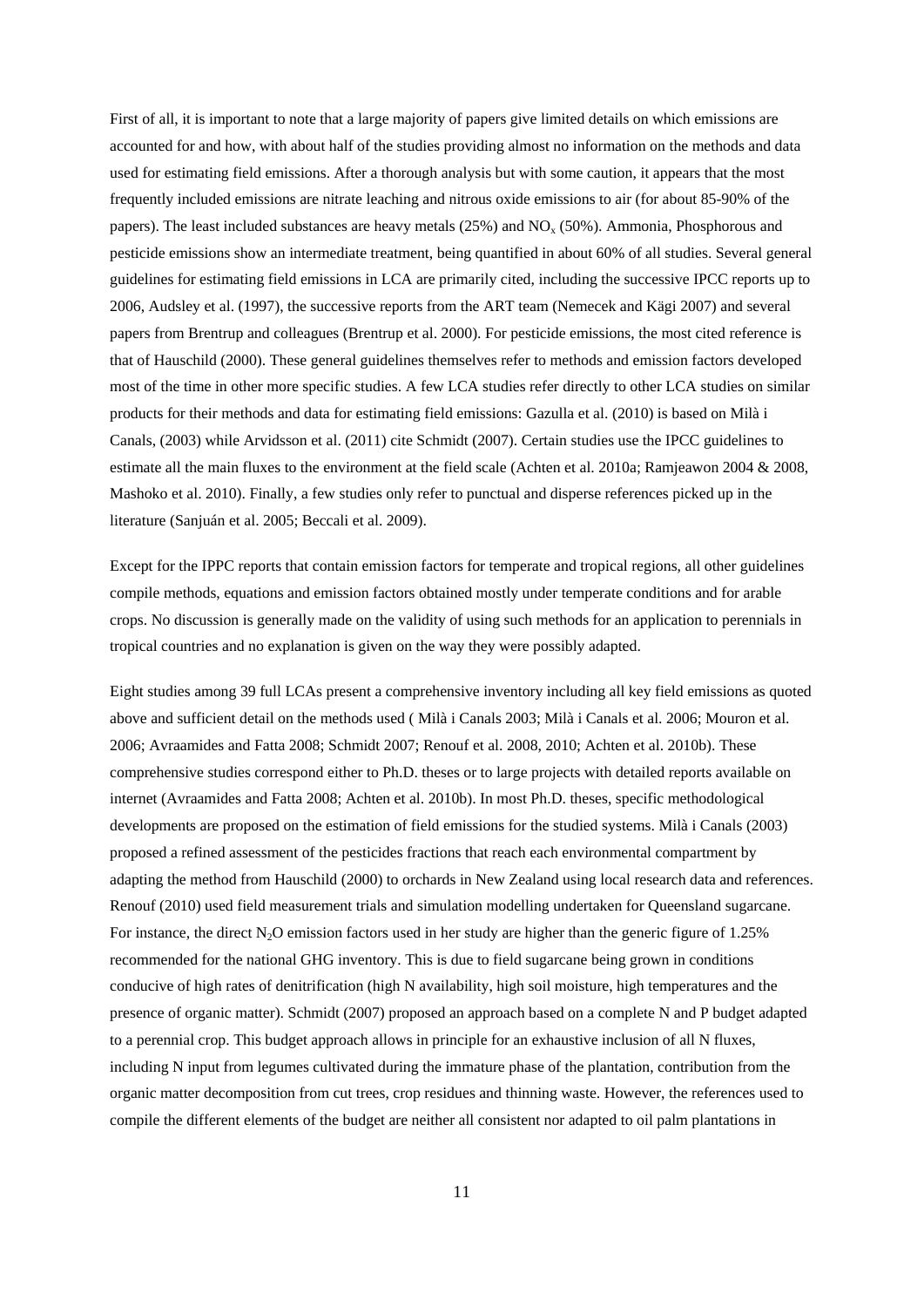Malaysia and may lead to important uncertainties on the results, especially for those elements such as nitrate leaching, which are estimated by difference between N inputs and N outputs.

The inclusion of emissions linked to land use and land use change (LULUC) is almost absent from the LCA studies analysed here, except for palm oil and in a few studies focused on carbon footprint (Schmidt 2007; Page et al. 2011; Siangjaeo et al. 2011). The potential importance of including soil carbon change in the GHG emissions in relation to the establishment of the orchards was also highlighted by Mithraratne et al. (2008) in their report on the carbon footprinting for the kiwifruit supply chain (from permanent pasture to a kiwifruit orchard). In the case of palm oil, as for any crop that may be grown after tropical forest land clearing, it was shown that emissions due to land use change may contribute to a great extent to field emissions and overall global warming impact (Germer and Sauerborn 2008; Wicke et al. 2008; Harsono et al. 2011). Recent studies notably considered the amount of  $CO<sub>2</sub>$  emissions due to direct land use change, and more specifically due to the loss of CO<sub>2</sub> from soil when planting oil palm trees on peat soils (very high organic matter content) (Schmidt 2007; Wicke et al. 2008; Lam et al. 2009; Yee et al. 2009). However, emissions due to land use and land use change were not always included in the assessment for mainly two reasons. First, national average-based LCAs for palm oil aimed to assess the potential impact of current plantation in countries where oil palm already is in third or fourth generation. In these countries, Malaysia or Indonesia for instance, oil palm cultivation was considered to follow oil palm and the land use is either not considered or only qualitatively assessed within scenarios for plantation expansion (Yusoff and Hansen 2007; Choo et al. 2011). The second reason lies in the lack of international consensus on key parameters especially for perennial cropping systems. These parameters concern 1) the carbon stocks of different land uses and cropping systems, and 2) the time period for the amortisation of field emissions due to land use change, which strongly impacts the greenhouse gas balance (Wicke et al. 2008). As mentioned earlier, different approaches can be used to assess LULUC impacts, either the IPCC guidelines (2006), carbon debt (Gibbs et al. 2008), or other methods (Henson 2004; Achten et al. 2010b; Milà i Canals et al. 2012). Objectives and precisions of these methods are highly variable. None of the reviewed studies thoroughly assessed all potential field emissions linked to LULUC.

Overall, it is difficult to evaluate the quality and completeness of the inventory of field emissions in the reviewed studies. However, one can note that almost all studies correspond to measurements or parameterised equations obtained for annual crops in temperate regions. The possible influence on field emissions of the key characteristics of perennial crops in general such as their spatial structure (with rows and inter-rows), the nutrient recycling efficiency through rhizomes or highly developed root systems, or the use of irrigation, notably in Southern regions, are disregarded. Therefore more research is needed to verify the quality and comprehensiveness of field emissions assessments, since the farm stage of food and energy crops is a major contributor to several impact categories. The issue of the carbon cycle for perennials is also specific and generally omitted from the analysis, as well as emissions due to land use change which can have a critical importance for certain tropical crops, e.g. those expanding on peat land or forest land.

## **3. Main challenges and recommendations**

## **3.1. Integrating the perennial crop cycle within LCA**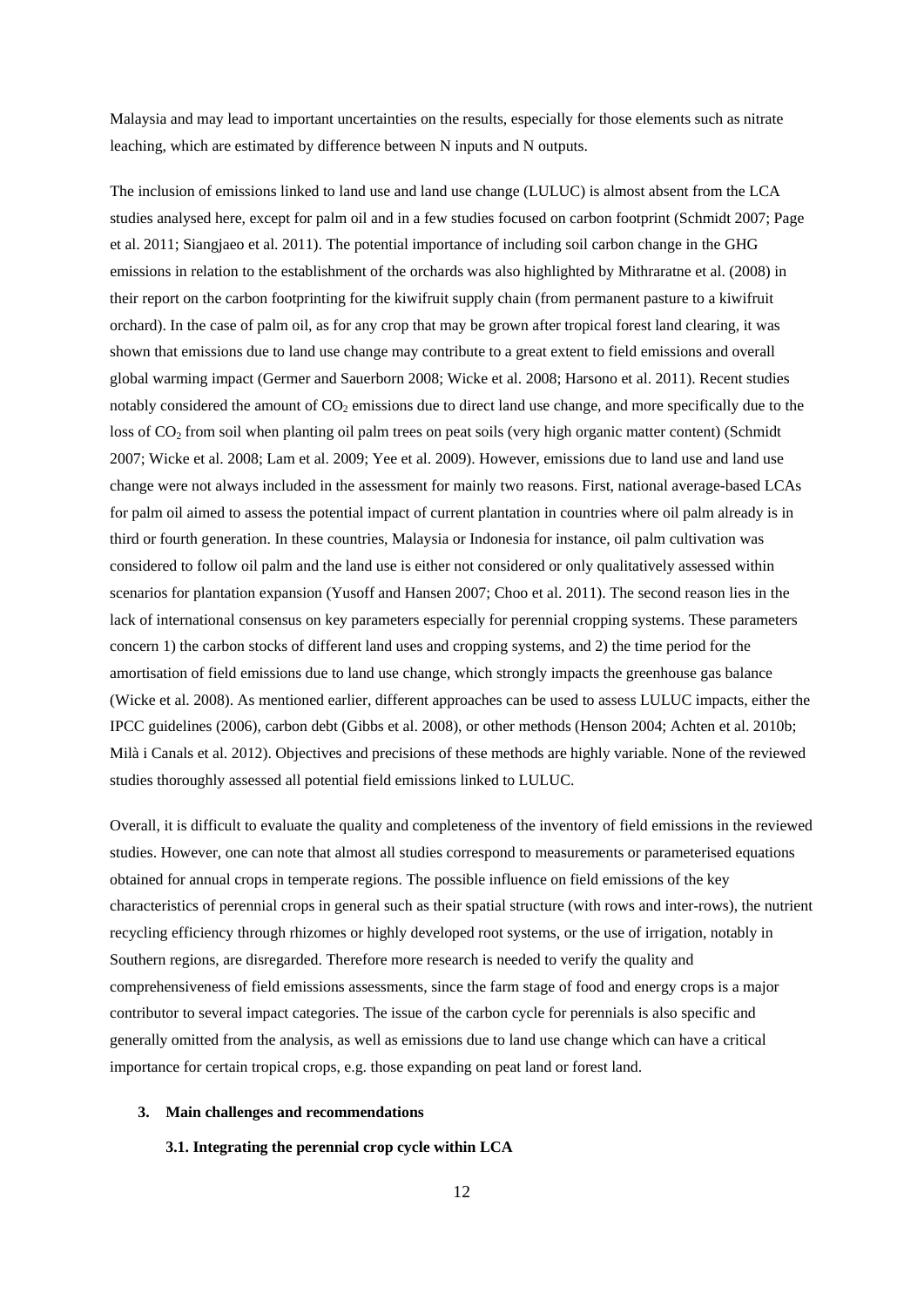Cultivation of perennials differs from that of annuals in several aspects which may drastically influence the environmental impacts and their estimation. For a decade or so, LCA methodology has been adapted for agricultural products to account better for site dependency and agricultural practices, intrinsically focusing on annual crops. Accuracy in encompassing the spatial and temporal scopes of perennials will depend on both the objectives of the study and the data availability. Given the duration of perennial cropping systems, it is not easy and sometimes even impossible to gather data for the whole cropping cycle. Either technical data have not been recorded since the planting of the perennials, or the plantation is too young to reflect all the production stages, such as the decline in crop yield at the end of the cycle. Finally, the availability of data for various stages will also depend on the structure and size of the plantation. Small scale plantations (<10 hectares) are usually managed by farmers who are likely to conduct their first generation plantation without any prospective view on the whole crop cycle. Conversely, large scale industrial plantations consist more often of several plantation blocks of different ages, among which some may be already in second or later generation of production, *i.e.* after felling and re-planting. We suggest that every stage of the perennial cropping cycle should be encompassed. Where primary data are not available, secondary data should be used instead. We particularly emphasise that i) nursery stage should be included in LCA, although its relative contribution may be negligible (Schmidt, 2007; Choo et al. 2011), and ii) using an average yield that does not account for unproductive stage (immature phase) or for any decline in production at the end of the cycle should be considered as a last resort. We first argue that nursery is a fundamental input to the plantation (Cerutti et al. 2011). The contribution of the nursery stage to total impacts may be limited depending on the planting density and the duration of the cropping cycles, but for the purpose of comparability between perennials, nursery stage should be included. Moreover, the quality of seedlings and hence the nursery management predetermine the productivity of the plantation over the whole cycle (Cochard et al. 2001; Harsono et al. 2011). Some impact categories may be more important at nursery stage, although the total contribution of nursery stage remains limited due to the high productivity of nursery per hectare. It is notably the case of pumped water consumption per tree during oil palm nursery stage in countries where plantations are not irrigated such as Indonesia for instance. For some other perennials, nursery stage and planting material have a tremendous impact on the implementation costs, so that the economic decision can become a key factor and should be combined with environmental considerations (*e.g. Miscanthus* rhizome: Jorgensen and Mortensen 1997; Lewandowski 1998). Finally, where data on nursery stage are not available a fraction of field production impacts can be used as a proxy considering the theoretical duration and plant capacity of nursery.

We here propose a methodological framework to account better for the duration of perennial cropping systems and its implications in terms of spatial and temporal scopes. We defined three approaches to model the perennial crop cycle: a) spatial, b) modular, and c) chronological assessments. In the spatial assessment, the perennial system is captured from an area representative of the whole cycle. In the modular assessment, each stage is modelled independently. The chronological assessment consists in describing the whole cycle following the historical course of the crop development. The choice between these approaches will depend on the study objectives and the data availability. Figure 1 proposes a decision tree to choose the most appropriate approach.

Figure 1 here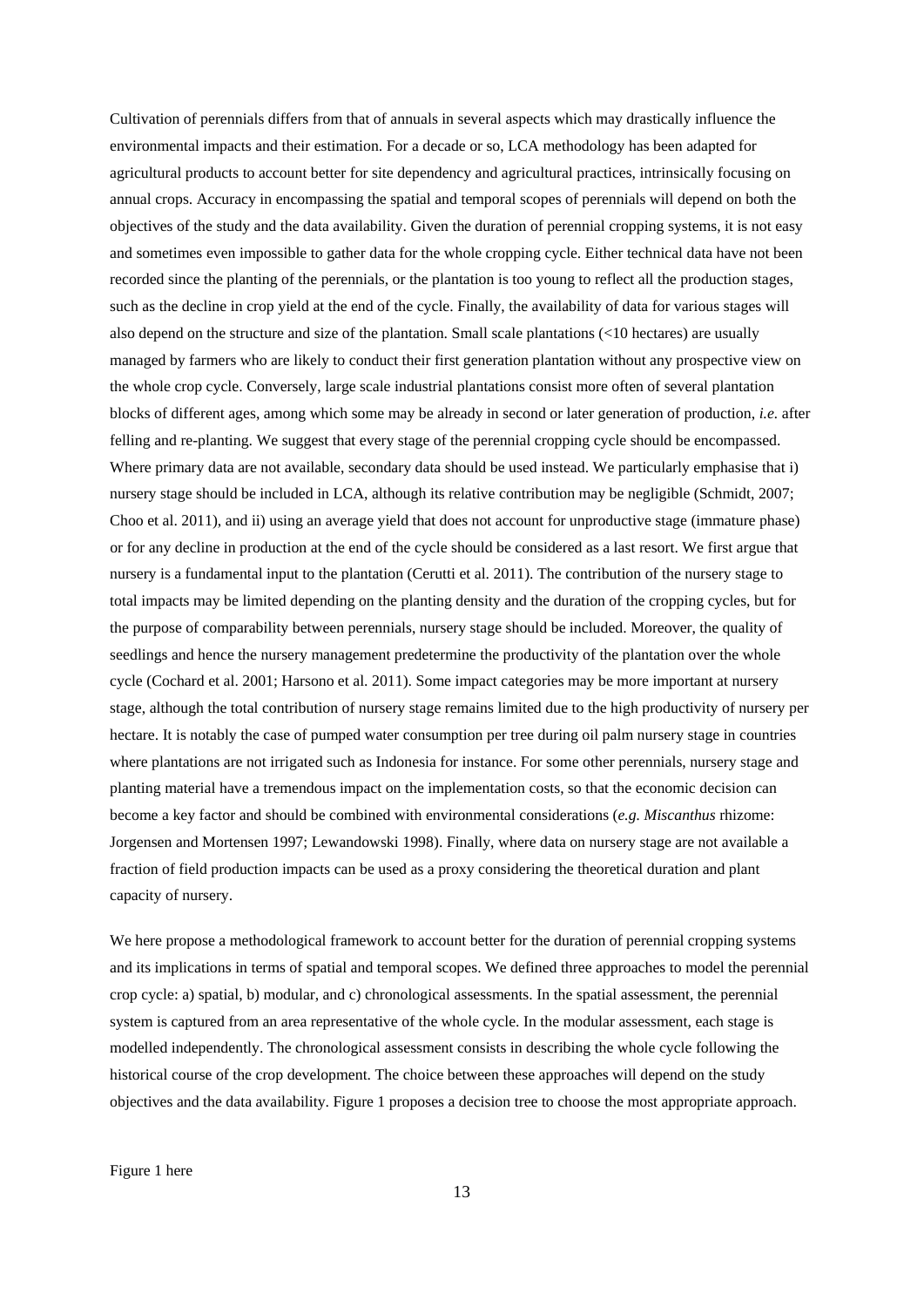The pathways by default, i.e. where data are missing, mostly lead to a modular assessment which can be considered as the minimum requirement to account for the perennial cropping cycle. In other cases, more sophisticated approaches could be used and should be justified according to the study objectives. On the other hand, when assessing the impacts of management changes occurring at one stage of the crop cycle, the LCA may be focused on just one stage for comparison purposes provided that i) it can be proven that changes at this stage do not have repercussions on the other stages, and that ii) it is clearly stated that it is not the perennial crop product but the management practice for one particular stage that is under scrutiny.

#### **3.2. Improving the methods and data quality for field emissions**

Field emissions are subject to an intrinsic large uncertainty due to their high variability in space and time. Operational models such as IPCC Tier 1 only provide a rough estimate of these emissions based on a range of data that only cover part of this variability. Hence these statistical models are merely indicative for conditions which were not represented in the used data sets. It is particularly true for perennial and tropical cropping systems. Despite an exhaustive data collection of  $N<sub>2</sub>O$  and  $NO<sub>x</sub>$  field emissions all over the world (1978-2004) that was carried out to reduce the uncertainty in the statistical model used in IPCC Tier 1, sub-tropical and tropical systems remain clearly underrepresented (Bouwman et al. 2002; Stehfest and Bouwman 2006). Moreover, although "crop type" appeared to be a controlling factor of  $N<sub>2</sub>O$  emissions in agricultural field, no "crop type" for perennial crops could be identified and assessed. If perennial crops were represented, they were considered together with "Other crops" besides "Grass" or "Wetland rice" (Stehfest and Bouwman 2006). As in this example, other operational models such as SALCA-N (Richner et al. 2006) or SALCA-P (Prasuhn 2006) used by Ecoinvent to estimate field emissions of reactive nitrogen or phosphorus, are lacking representative data for perennial crops and tropical regions for their calibration. Research is therefore needed to produce data sets on perennial cropping systems and their field emissions in order to account better for perennial crops in existing operational models.

In the same vein, specific development of process-based models for perennial cropping systems could allow for more accuracy in estimating field emissions. For at least thirty years, process-based models have largely been developed, which account for both local conditions and agricultural management, and estimate both yields and polluting emissions to the environment. For agricultural LCAs, such models can help compile inventory data that are consistent with the local environmental conditions and agricultural management. Nevertheless, up to now only few process-based models have been specifically developed for perennial agro-ecosystems (OPRODSIM by Henson 2005; ALMANAC by Kiniry et al. 2005; MISCANFOR by Hastings et al. 2009). In particular, the mechanistic approach for crop growth modelling relies on parameters such as light interception, photosynthesis type and the response of plant development to temperature, weighted by nitrogen or water stress indices. Re-mobilisation of nutrients within the plant especially towards and from rhizomes for some perennials is still not commonly modelled, notably due to numerous experimental constraints when aiming to characterise the development and functioning of rhizomes.

As long as models, process-based or operational ones, are not calibrated for a given crop and the local conditions of the cropping system, the only option to improve data quality in LCIs remains the collection of representative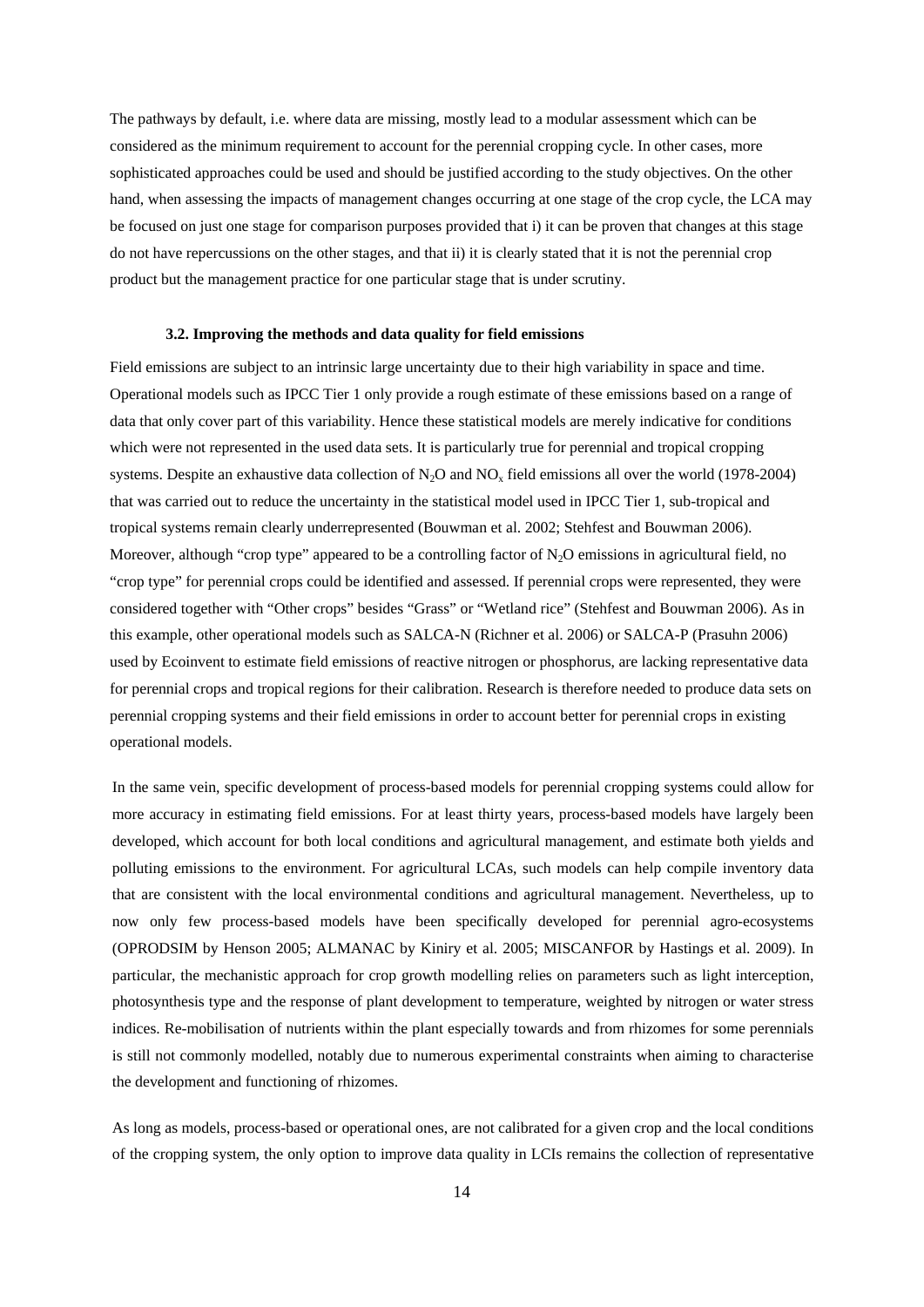and detailed primary data. Field measurements may be also relevant especially for critical variables, e.g. biomass stock, field emissions etc. The sampling size and its spatial and temporal representativeness should be stated. Data sets should describe the functioning of the agro-ecosystem as much as possible and cover several years, if not the whole cycle, to account for at least part of the natural seasonal variability. ISO norms already contain specific requirements in terms of data quality, but most reviewed LCAs did not provide information regarding the quality of data used. It should be here emphasised that information on the statistical relevance of data used to represent the temporal and spatial functioning of the cropping cycle is paramount to assess the uncertainty linked to the modelling of the perennial cropping system.

#### **3.3. Taking into account the impact of land use and land-use changes (LULUC)**

In recent years, integrating LULUC into LCA has been an increasing issue for agricultural-based product assessments (Searchinger et al. 2008, Fargione et al. 2008; Reinhardt and von Falkenstein 2011; Milà I Canals et al. 2012) and an important field of research for LCA methodology (Lindeijer 2000; Weidema 2001; Milà i Canals et al. 2007; Müller-Wenk and Brandão 2010; Brandão et al. 2011). Due to long growth cycles, perennial crops are very distinct from annual crops in terms of potential impacts related to land occupation and land use change. Despite the recent focus on LULUC and the particularities for perennial crops in that matter, only a few of the reviewed papers attempted to address specifically this issue in LCAs of perennial crops (Schmidt 2007; Wicke et al. 2008; Achten et al. 2010b; Siangjaeo et al. 2011). It could be due to both a lack of clear consensual methods to account for LULUC in LCA and a lack of data and knowledge to model comprehensively the impacts.

In terms of land use, LCA methodological developments have focused on accounting for the impacts of land management on biodiversity and soil quality, i.e. on the maintaining of soil function potentials. Commonly studied impact mechanisms include land use effects on species diversity (Koellner and Scholz 2008), soil erosion, soil organic matter changes, soil tillage and soil carbon stocks. Difficulties in appraising these mechanisms and quantifying the impacts to be modelled in LCA are due first, to the intrinsic complexity of soil and involved processes (physical and biological interactions, antagonist or reversible dynamics, varying timeframes etc.), and second, to a consequent lack of harmonisation of the parameters to be assessed (soil type, soil depth, soil resilience etc.). In these matters, the lack of fundamental understanding of processes and the lack of data are particularly severe in the case of perennial crops compared to annual crops or grasslands. Large research efforts are needed to assess, quantify and model the impacts of agricultural management on perennial stands and soils in perennial cropping systems. In particular, emphasis should be put on characterising the biomass stands (above- and belowground) and the dynamics of soil cover and organic matter pools in relation with agricultural management, e.g. organic fertilisation, pruning, reduced soil tillage or patterns of pesticide application. When field data are not available, biomass stocks and stock durations should be quantified according to IPCC guidelines and upcoming ISO 14067. Such generic data do not cover the high diversity of perennial cropping systems and may be not relevant for a specific crop and a given management. However, information is still missing on important factors for perennials such as the root biomass, or the impact of management on biomass degradation and soil organic carbon under long-term stands. Field experiments and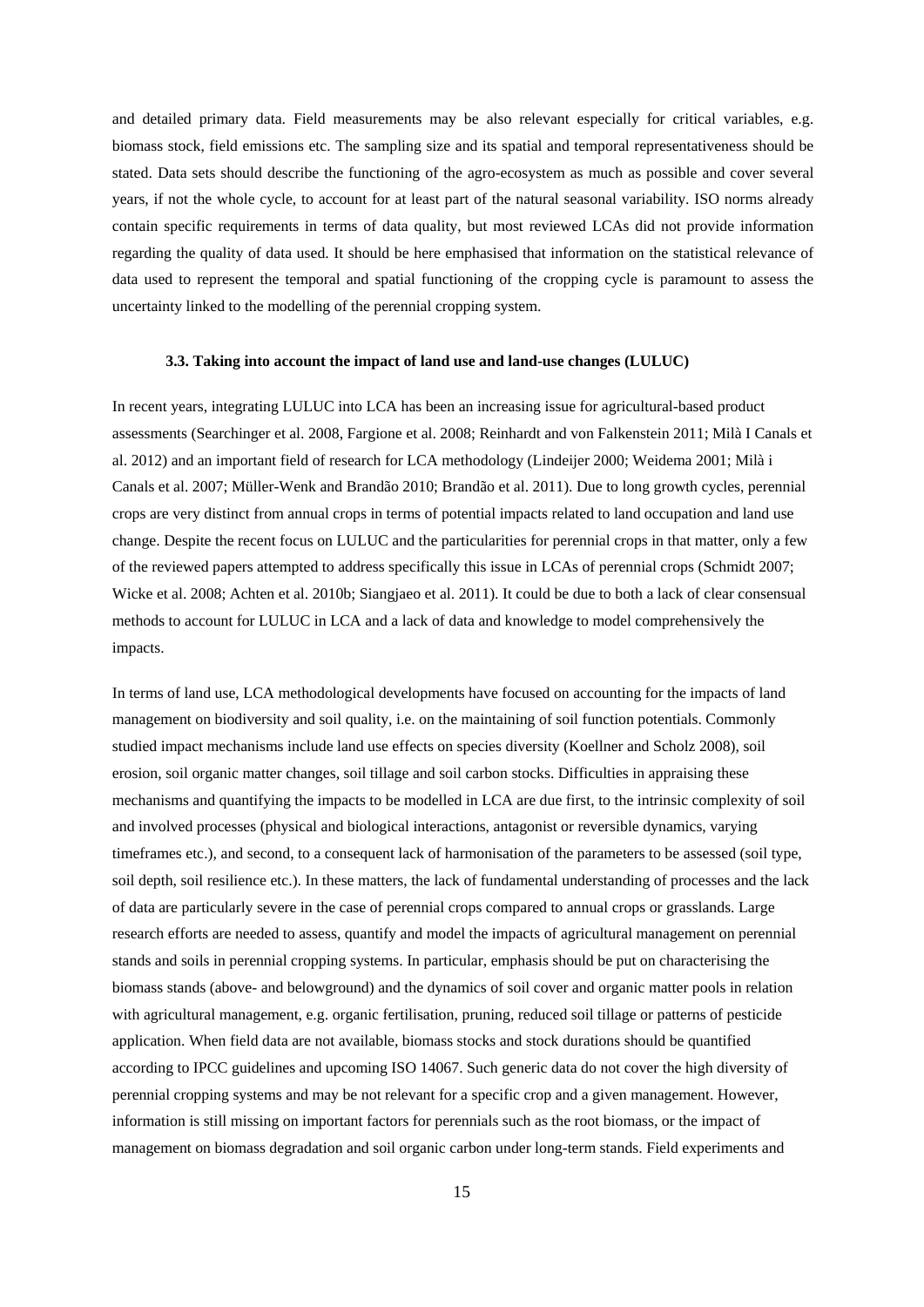modeling works are highly needed in order to develop a robust framework for carbon cycle modeling in LCAs of perennial crops.

In terms of land use change, issues in assessing the impacts in LCA are double: i) identifying the potential direct and indirect land use changes, and ii) quantifying the associated transformation impacts. Both issues mean to deal with specific challenges:

i) Difficulties related to the identification of LUC depend on the type of LUC. For direct LUC, they are mainly technical and depend primarily on the availability of long-term data sets. When available, precise sitedependent databases or from historical GIS records may help identify LUC but the GIS resolution may be limiting especially in the case of small-scale planting or agro-forestry systems. Otherwise, some approximation can be done by comparing increased land areas under the studied crops and decreased land areas under relevant land use types (Milà i Canals et al. 2012). This method is however not relevant for agroforestry systems or shifting cultivation. In the case of indirect LUC, the identification must be based on a multi-disciplinary modelling of global land uses (Schmidt 2007; Kloverpris et al. 2008), including market analysis and price consideration, which can be highly volatile.

ii) The quantification of LUC impacts suffers from a lack of both consensual methodological framework and accurate data, especially for perennial cropping systems (see paragraph about land use). Despite intensive research work and improvement of methodological frameworks (IPCC 2006; PAS2050<sup>[4](#page-15-0)</sup>; ISO 14067<sup>[5](#page-15-1)</sup>;  $ILCD<sup>6</sup>$  $ILCD<sup>6</sup>$  $ILCD<sup>6</sup>$ ), doubts subsist on the scientific and geopolitical justification of some key parameters such as the timeframe for carbon storage, amortisation for carbon release or other methods of accounting for time preference (Fearnside 2002; Müller-Wenk and Brandão 2010).

Finally, issues related to LULUC in LCA are exacerbated in the case of tropical crops such as palm oil or sugarcane for instance. Indeed, impacts of LUC may be particularly severe in tropical regions where natural vegetation is still dominant but fast decreasing due to the pressure of both industrial and agricultural developments. Tropical natural vegetation stands represent hot spots of both biodiversity and carbon stocks (Laumonier et al. 2010; Barlow et al. 2007). Some of these stands are also found on peatlands, whose drainage for agricultural purpose can have drastic impacts on soil carbon losses and greenhouse gas emissions or increased susceptibility to fire (Wetlands International 2010). Moreover, LUC may induce slash and burn practices, whose impacts may be still not fully addressed and quantified in LCA. Last but not least, perennial crops in the tropics are commonly associated with other crops in agroforestry systems. In these cases, assessing

1

<span id="page-15-0"></span><sup>4</sup> PAS2050 by BSI (2011) Specification for the assessment of the life cycle greenhouse gas emissions of goods and services by The British Standards Institution. 45 p.

<span id="page-15-1"></span><sup>5</sup> Currently developed by the ISO

<span id="page-15-2"></span><sup>&</sup>lt;sup>6</sup> ILCD developed by the European Commission-Joint Research Centre - Institute for Environment and Sustainability (2011) International Reference Life Cycle Data System (ILCD) Handbook- Recommendations for Life Cycle Impact Assessment in the European context. First edition November 2011. EUR 24571 EN. Luxemburg. Publications Office of the European Union; 2011. 159p.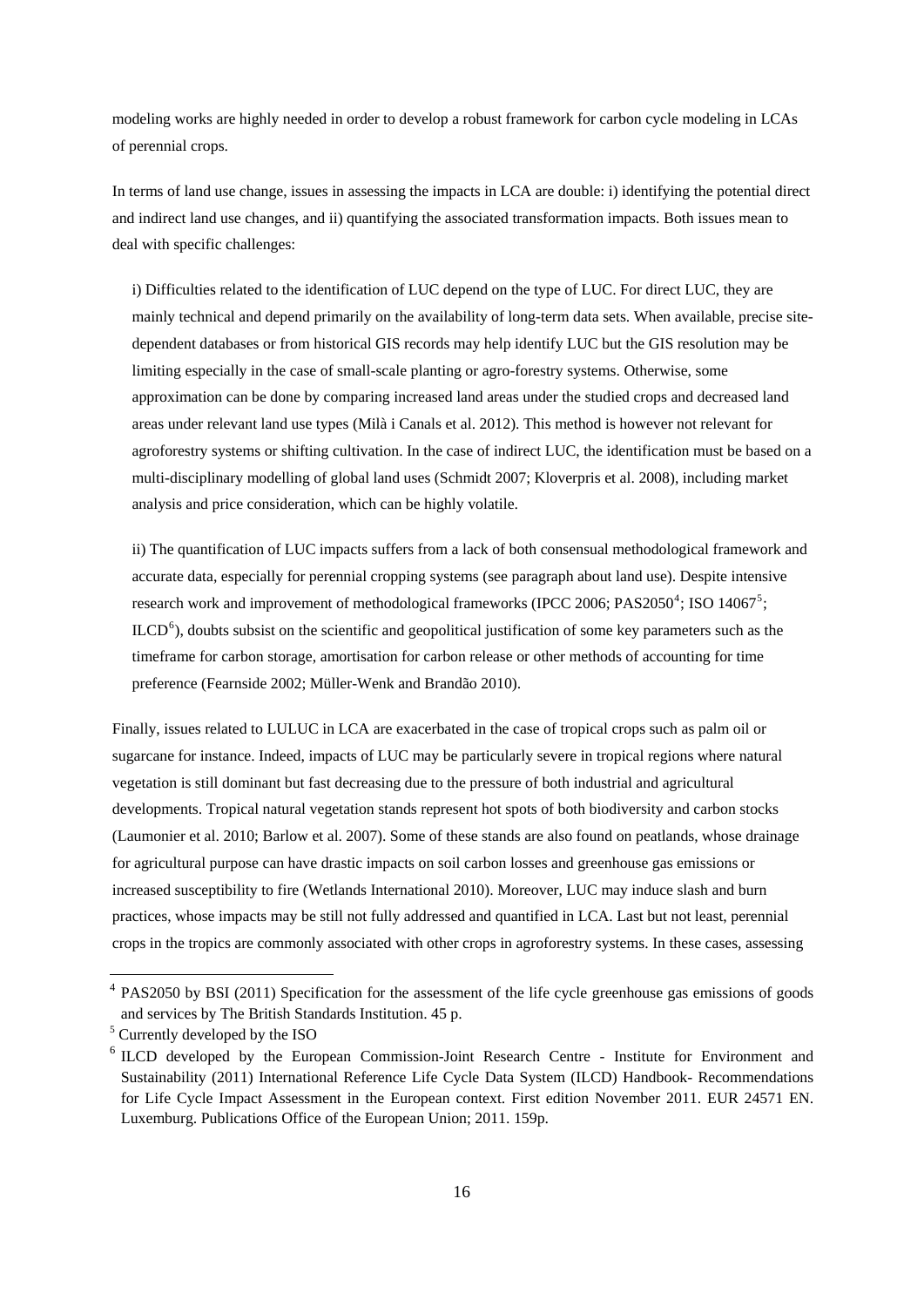the land use impacts related to all crops or to one taken separately may require specific research and methodological developments.

## **3.4. Specific challenges for agroforestry systems**

Some perennial crops, for instance coffee and cocoa, are cultivated in association with one or more other plants, such as nitrogen-fixing plants (e.g. *Inga densiflora*), fruit-bearing trees (e.g. banana), or annual crops (e.g. cassava). For some other perennials, such as oil palm, crop mixing is also widely used to generate income in the first years of the plantation (Malézieux et al. 2009). The existence of trees with crops defines an agroforestry system (Malézieux et al. 2009). Multispecies systems, such as agroforestry systems, tend to be presented as more sustainable than mono-specific cropping systems for a range of reasons including, i) biodiversity preservation and consequent greater resilience, ii) reduced use of fertilisers due to increased nutrient recycling and nutrientuse efficiency, iii) soil conservation and water quality thanks to increased soil cover and reduced runoff, iv) income stability due to diverse income sources and lower dependence on external inputs and product prices, etc. (Malézieux *et al.* 2009). In counterpoint to these claims, some scientific publications report lower yields of the main crop due to resource competition (Siles et al. 2010), which the income from the secondary crop may not compensate and which may lead to plantation expansion, with a risk of further encroaching on primary forest; and higher emissions of  $N<sub>2</sub>O$  from nitrogen-fixing plants, when compared with a single crop system using inorganic fertiliser (Harmand et al. 2007; Hergoualc'h et al. 2008). Hence, advantages of multispecies systems should not be over-generalised and further studies are needed to understand clearly the mechanisms governing beneficial effects of multispecies systems and better assess the potential ecological services that these systems may provide (Malézieux et al. 2009).

From a methodological point of view, such agroforestry systems raise the question of impact allocations between associated crops. Several issues need to be taken into account in this respect. First, agroforestry systems are highly diversified so that different approaches and methods may be needed. In this regard, three interconnected dimensions need to be considered. The first dimension is the spatial arrangement of the crops, both in vertical and horizontal directions. The second dimension is the timing of crop developments, which is correlated to the spatial dimension. The last one is the functional dimension of the diverse crops, i.e. cultivated for their products or as providers of specific functions such as shade or N-fixation. In traditional LCA, time and space are hardly accounted for, whereas the system function is the basis for the calculation. LCA of agroforestry systems should therefore seek a comprehensive description and quantification of costs and services of all crops within the system. The second issue relates to identifying and quantifying all services of an agroforestry system is a complex matter especially due to collective dynamics that may lead to emergent properties that cannot be deduced from species properties alone (Malézieux et al. 2009). Finally, due to these interactions between crops it might be virtually impossible to allocate costs and services to the diverse crops only based on objective measurements.

Within this context, in a first attempt, we suggested to adopt two different approaches depending on the system complexity and data availability. In the case of simply structured systems, such as sequential or row agroforestry (Table I. *In* Malézieux et al. 2009), performances and impacts could be quantified for each crop individually, based on corresponding crop performances and impacts assessed in single-crop systems. To this end, input and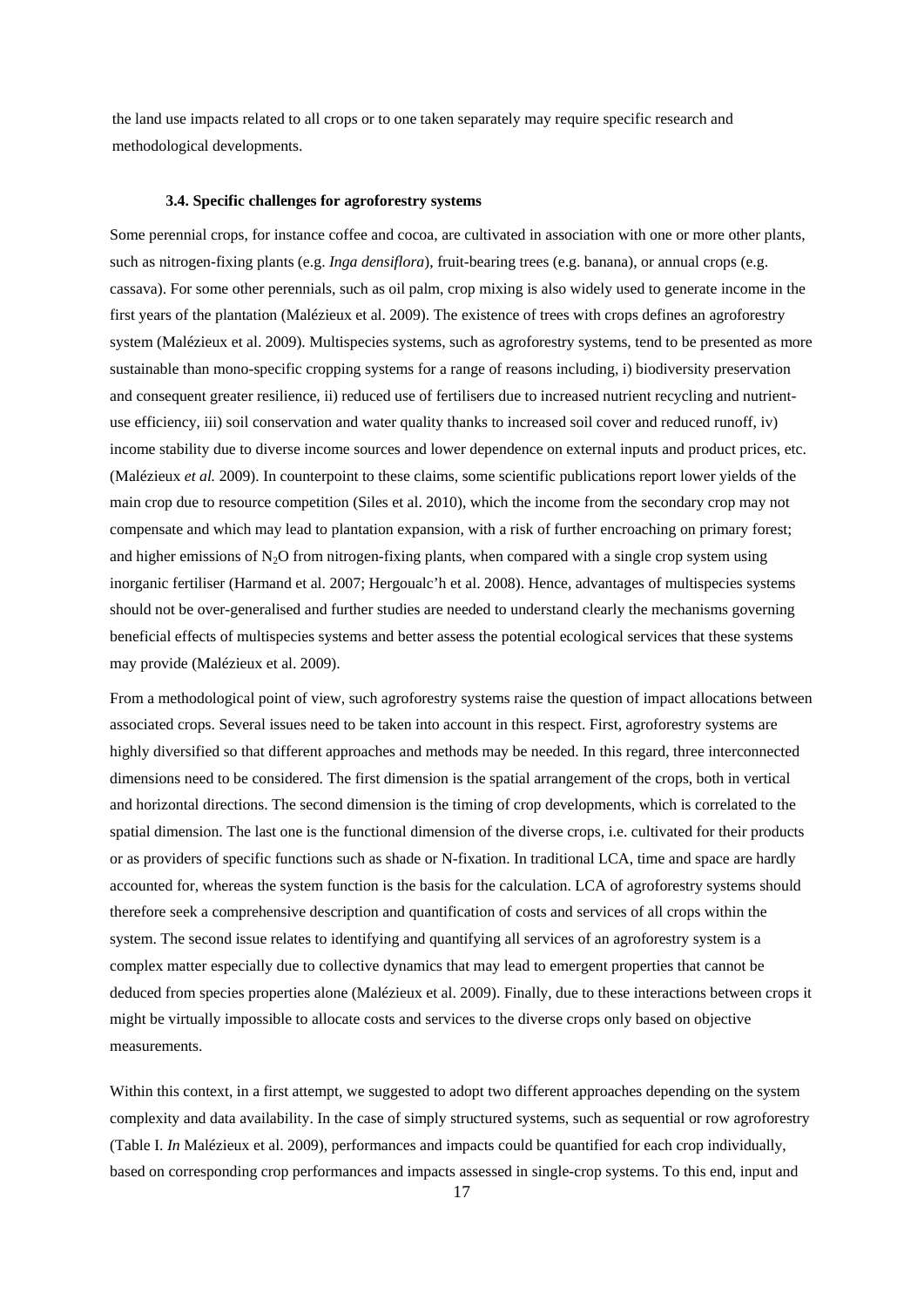output flows to the pure-stand cropping system would be multiplied by the inverse of the Land Equivalent Ratio (LER, Mead and Willey 1980 p/51 In. Malézieux et al. 2009). This ratio indicates the amount of land needed to grow two species together instead of as pure stands while reaching the same yields. For LER=1, inter- and intraspecific interactions are equivalent; for LER<1 mixed systems show a yield disadvantage; and for LER>1 mixed systems show a yield advantage (Malézieux et al. 2009). This approach, based on the yield function, may be applied when data on pure-stand cropping systems and yields of mixed system are available and may be particularly interesting to get a first insight into a mixed system advantages and impacts.

In the case of complex agroforestry systems (Table I *In* Malézieux et al. 2009), a more data-intensive approach will be necessary whatever the chosen system boundary and functional units. Depending on the goal and scope of the study, a surface-based functional unit (e.g. 1 ha) may be chosen and help discriminate several option for land uses while accounting for the environmental service of crop associations. It might however not be sufficient when comparing agroforestry systems or looking for optimisation strategies to enhance services provided by specific crops or reduce specific impacts. In this last case, detailed data will be needed to characterise both the mixed cropping systems (patterns of fertiliser and pesticide applications, yield distributions in space and time, etc.) and identify the diversity of services provided and input/output flows related to each crop. Participatory methods might be a good option for both service identification and classification according to local people's priorities in order to orient allocation choices (Cardoso et al. 2001; Jagoret 2011). Weight and economic allocations may be used, with economic allocations possibly more relevant in most cases, due to the usually large differences in economic value between the primary and secondary crops, e.g. coffee beans for exportation associated with bananas for local consumption. Beyond weight and economic allocations, the value of the secondary crop for food security of the farming community may also be relevant for inclusion in the allocation method. If a unique functional unit is not relevant for all mixed crops, potentially leading to an inconsistent allocation of burdens, a final option may also be to consider several functions provided by the agroforestry system and calculate a vector of life-cycle impact scores per impact category depending on the functional units chosen.

Among the LCAs reviewed in the present paper, no crop association system was modeled. The directions suggested in this paper for developing LCA of agroforestry systems must be tested against data availability and methodological bottlenecks. A large research effort is potentially still needed to succeed in applying LCA methodology to agroforestry systems.

## **Conclusions**

This review was based on a large number of studies covering a wide range of perennial crops all over the world. There was a great heterogeneity across these studies in terms of goal and scope, methodological choices and data sources especially concerning the farm stage. Apart from a very few detailed studies, mostly Ph.D. theses, very little attention was paid to take into account the agronomical specificities of perennial cropping systems within the LCA. It may be due to both a lack of focus on the farm stage, given the goal and scope of the studies or the lack of data and appropriate models, and a lack of methodological guidelines to account for the whole perennial cycles and agricultural specificities.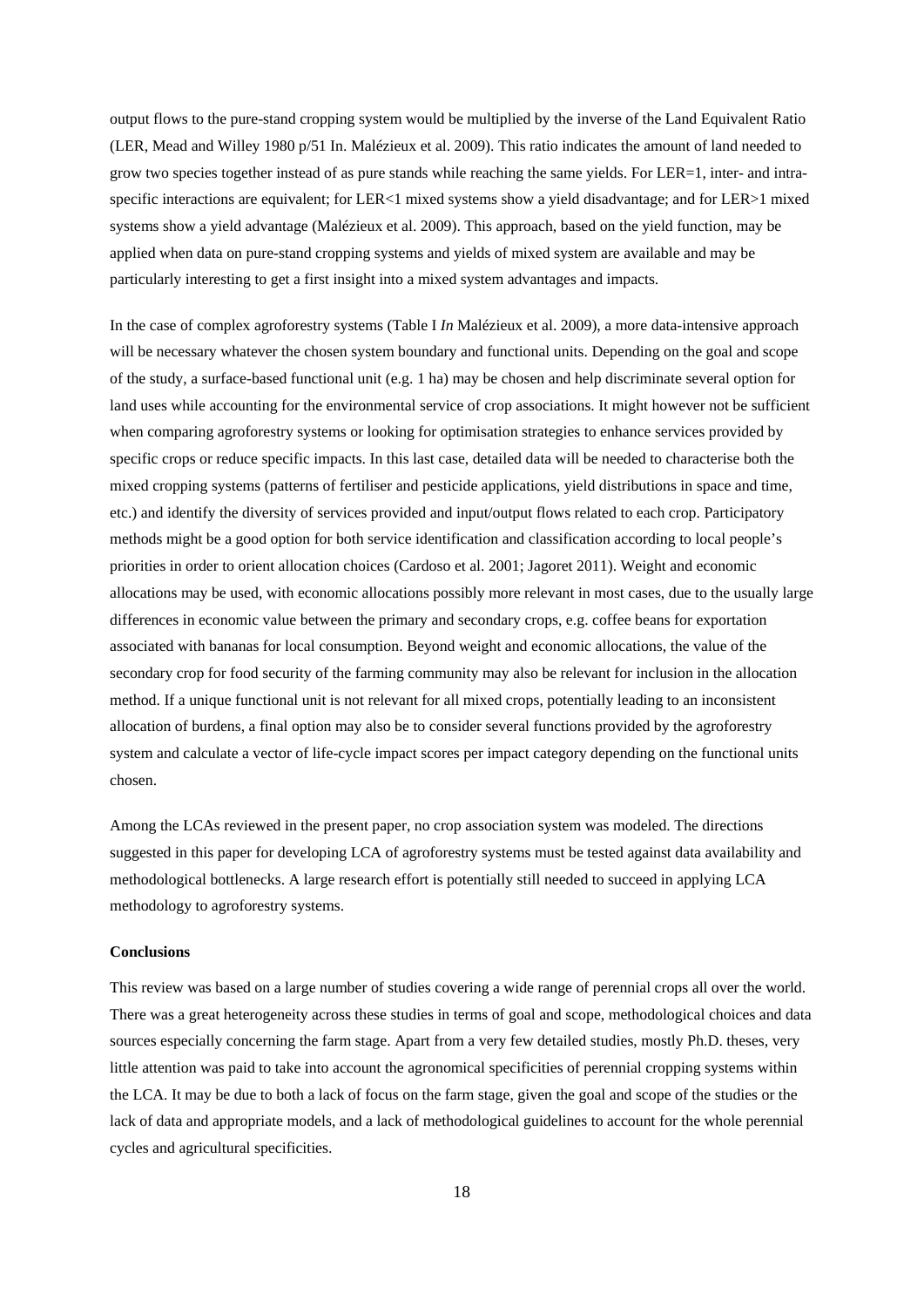A general methodological framework was proposed to account for the whole lifespan of the perennial crop within LCA. This framework should help harmonise calculations among perennial crop LCAs and allow for a sounder comparison with annual crops. Nevertheless, further research works as well as methodological developments are still needed to keep on improving LCAs of agricultural and perennial crop products:

- To produce data sets on perennial cropping systems, including detailed inventories of agricultural management at each stage (nursery to senescence) and subsequent field emissions (with field measurements where possible). These data sets should help increase the representation of perennials and the robustness of statistical models. Emphasis should be also put on describing agroforestry systems and the multiple services they may provide;
- To work on methodological developments to assess the life cycle impacts of agroforestry systems within LCA;
- To develop mechanistic models to account better for biogeochemical specificities within perennial agro-ecosystems, both in temperate and tropical regions (*e.g.* mechanistic models that could better simulate nitrification and denitrification, mineralisation and other microbiological processes together with the dynamics of perennating organs and re-mobilisation mechanisms);
- To focus on tropical cropping systems, whose high diversity contrasts with the low rate of data available, should the data sets not exist or not be published.

### **Acknowledgments**

The authors, members of the ELSA group (Environmental Life‐cycle and Sustainability Assessment www.elsa-lca.org), thank the French Region Languedoc-Roussillon for its support to ELSA. The authors are very grateful to Dr. Eric Malézieux for his valuable comments. We finally want to warmly thank the anonymous reviewers for their comments which improved the quality of the paper.

### **References**

- Achten WMJ, Almeida J, Fobelets V, Bolle E, Mathijs E, et al. (2010a) Life cycle assessment of *Jatropha*  biodiesel as transportation fuel in rural India. Appl Energ 87: 3652-3660
- Achten WMJ, Vandenbempt P, Almeida J, Mathijs E, Muys B (2010b) Life Cycle Assessment of a Palm Oil System with Simultaneous Production of Biodiesel and Cooking Oil in Cameroon. Environ Sci Technol 44:4809-4815
- ADEME (2010) Analyses de Cycle de Vie appliquées aux biocarburants de première génération consommés en France. Etude réalisée pour le compte de l'ADEME, du MEEDDM, MAAP, et de France Agrimer par BIO Intelligence Service, 236 p.
- Almeida J, Achten WMJ, Duarte MP, Mendes B, Muys B (2011): Benchmarking the environmental performance of the Jatropha biodiesel system through a generic Life Cycle Assessment. Environ Sci Techno 45: 5447- 5453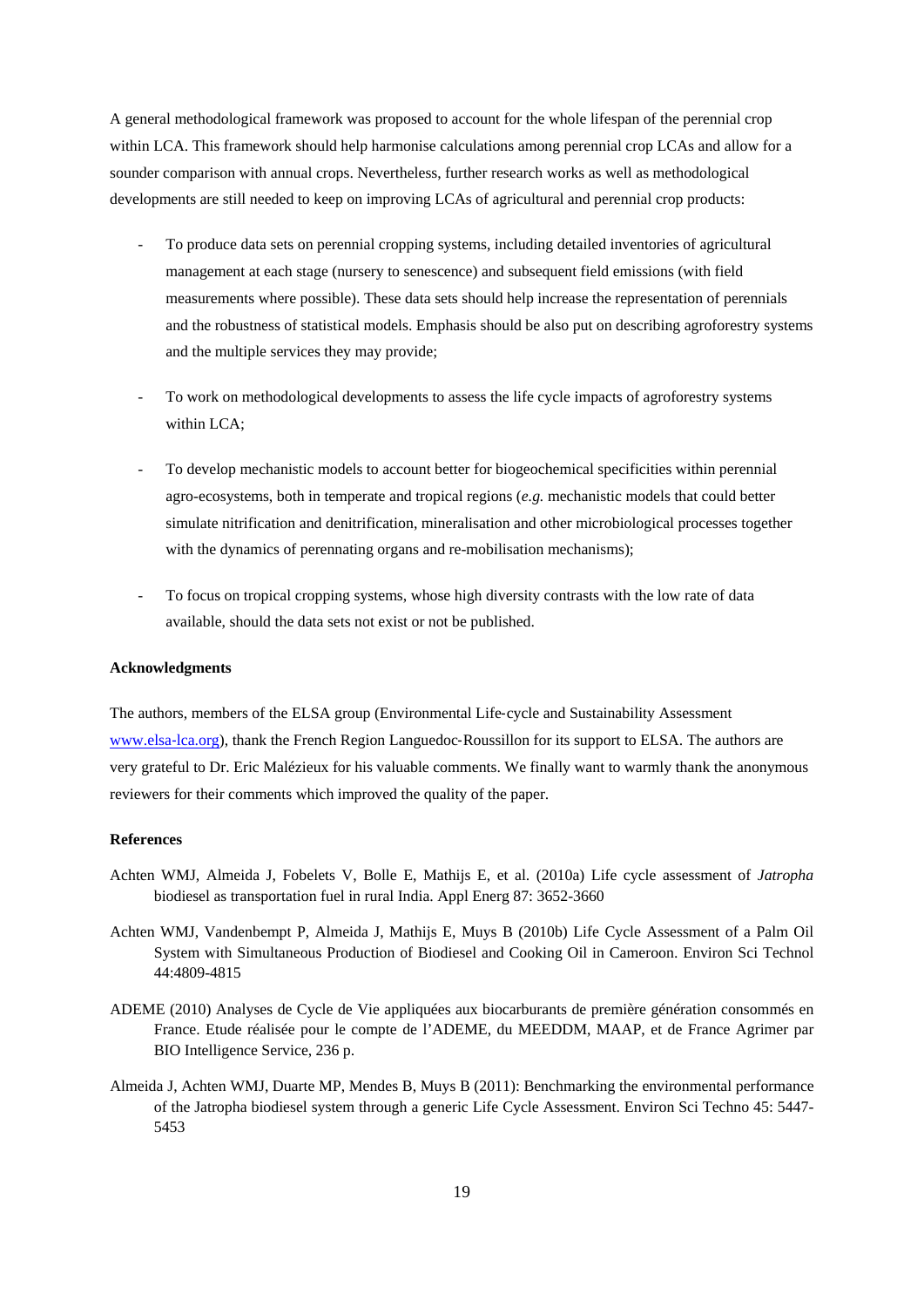- Angarita EEY, Lora EES, da Costa RE, Torres EA (2009) The energy balance in the Palm Oil-Derived Methyl Ester (PME) life cycle for the cases in Brazil and Colombia. Renew Energ 34:2905-2913
- Aranda A, Scarpellini S, Zabalza I (2005) Economic and environmental analysis of the wine bottle production in Spain by means of life cycle assessment. Int J Agr Resour Govern Ecol 4(2):178–191
- Ardente F, Beccali G, Cellura M, Marvuglia A (2006) POEMS: A Case Study of an Italian Wine-Producing Firm. Environ Manage 38:350–364
- Arvidsson R, Persson S, Fröling M, Svanström M (2011) Life cycle assessment of hydrotreated vegetable oil from rape, oil palm and Jatropha. J Cleaner Prod 19:129-137
- Audsley E (Coord.), Alber S, Clift R, Cowell S, Crettaz P, Gaillard G, et al. (1997) Harmonisation of Environmental Life Cycle Assessment for Agriculture. Final Report. Concerted Action AIR3-CT94-2028. European Commission. DG VI Agriculture. SRI, Silsoe, UK.
- Avraamides M, Fatta D (2008) Resource consumption and emissions from olive oil production: a life cycle inventory case study in Cyprus. J Cleaner Prod 16:809-821
- Barlow J, Gardner T, Araujo I, Avila-Pires T, Bonaldo A, et al. (2007) Quantifying the biodiversity value of tropical primary, secondary, and plantation forests. PNAS 104:18555-18560.
- Basset-Mens C, Anibar L, Durand P, van der Werf HMG (2006) Spatialised fate factors for nitrate in catchments: Modelling approach and implication for LCA results. Sci Total Environ 367:367-382
- Beccali M, Cellura M, Iudicello M, Mistretta M (2009) Resource Consumption and Environmental Impacts of the Agrofood Sector: Life Cycle Assessment of Italian Citrus-Based Products. Environ Manage 43:707- 724
- Beccali M, Cellura M, Iudicello M, Mistretta M (2010) Life cycle assessment of Italian citrus-based products. Sensitivity analysis and improvement scenarios. J Environ Manage 91:1415–1428
- Bessou C, Lehuger S, Gabrielle B, Mary B (2012) Using a crop model to account for the effects of local factors on the LCA of sugar beet ethanol in Picardy region, France. Int J Life Cycle Assess. Online Doi: 10.1007/s11367-012-0457-0
- Bonneau X (1998) Recherche sur les facteurs limitant la production végétale en conditions de stress hydrique. Cas du cocotier à Gunung Batin (Indonésie) : rôles du chlore dans l'économie de l'eau. Ph.D. Dissertation, AgroParisTech, Paris. 196p.
- Botha T, von Blottnitz H (2006) A comparison of the environmental benefits of bagasse-derived electricity and fuel ethanol on a life-cycle basis. Energ Policy 34: 2654-2661
- Bouwman AF, Boumans LJM, Batjes NH (2002) Emissions of  $N_2O$  and NO from fertilized fields: Summary of available measurement data. Global Biogeochem Cycles 16:1058
- Brandão M, Milà I Canals L (2012) Global characterisation factors to assess land use impacts on biotic production. Int J Life Cycle Assess. doi:10.1007/s11367-012-0381-3
- Brandão M, Milà i Canals L, Clift R (2011) Soil organic carbon changes in the cultivation of energy crops: Implications for GHG balances and soil quality for use in LCA. Biomass Bioenerg 35:2323-2336
- Brentrup F, Küsters J, Lammel J, Kuhlmann H (2000) Methods to estimate on-field nitrogen emissions from crop production as an input to LCA studies in the agricultural sector. Int J Life Cycle Assess 5:349-357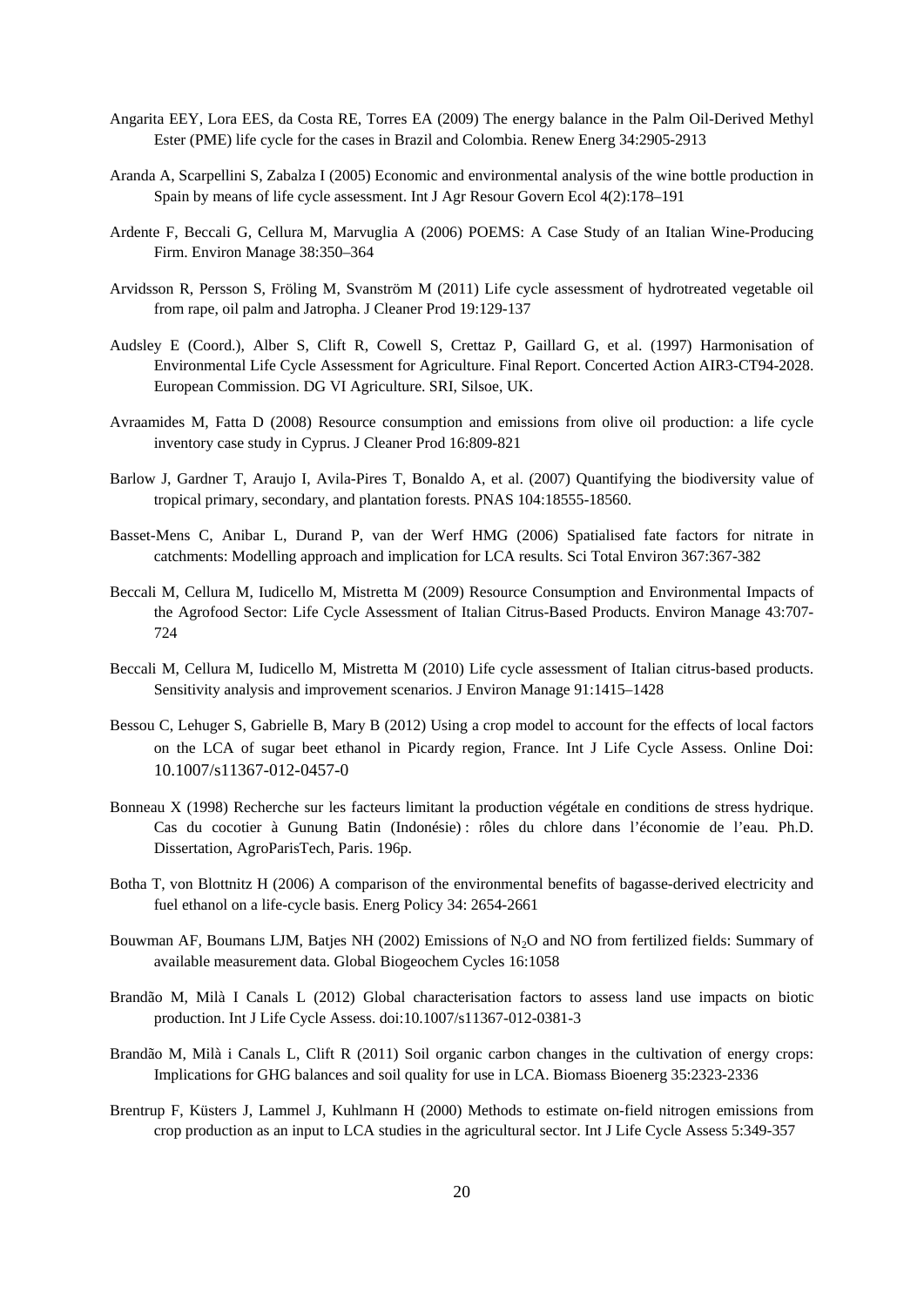- Busser S, Jungbluth N (2009a). The role of flexible packaging in the life cycle of coffee and butter. Int J Life Cycle Assess 14(1):80-91
- Busser S, Jungbluth N (2009b) LCA of Chocolate Packed in Aluminium Foil Based Packaging. ESU-services GmbH executive summary report for the German Aluminium Association (GDA)
- Cappelletti GM, Nicoletti GM, Russo C (2010) Life Cycle Assessment (Lca) of Spanish-Style Green Table Olives. Ital J Food Sci 22:3-14
- Cardoso I. Guijt I, Franco F. Carvalho A, Ferreira Neto P (2001) Continual learning for agroforestry system design: university, NGO and farmer partnership in Minas Gerais, Brazil. Agr Syst 69:235-257
- Cerutti AK, Bruun S, Beccaro GL, Bounous G (2011) A review of studies applying environmental impact assessment methods on fruit production systems. J Environ Manage 92:2277-2286
- Chavalparit O, Rulkens Wh, Mol Apj, Khaodhair S (2006) Options for Environmental Sustainability of the Crude Palm Oil Industry in Thailand through Enhancement of Industrial Ecosystems. Environ Dev Sustain 8:271-287
- Chen SS (2008) The LCA Approach to Illustrate Palm Oil's Sustainability Advantage. Proceedings of Int'l Palm Oil Sustainability Conference, Kota Kinabalu, Sabah. p 11
- Choo YM, Muhamad H, Hashim Z, Subramaniam V, Puah CW, et al. (2011) Determination of GHG contributions by subsystems in the oil palm supply chain using the LCA approach. Int J Life Cycle Assess 16:669-681
- Chuchuoy K, Paengjuntuek W, Usubharatana P, Phungrassami H (2009) Preliminary Study of Thailand Carbon Reduction Label: A Case Study of Crude Palm Oil Production. Eur J Sci Res 34:252–259
- Cochard B, Adon B, Kouame R, Durand-Gasselin T, Amblard P (2001) Advantages of improved commercial palm oil (Elaeis guinensis Jacq.) seeds. OCL-Ol Corps Gras Lipides 8:654-658
- Coltro L, Mourad AL, Oliveira PAPLV, Baddini JPOA, Kletecke RM (2006). Environmental profile of Brazilian green coffee. Int J Life Cycle Assess 11(1): 16-21
- Coltro L, Mourad AL, Kletecke RM, Mendonça TA, Germer SPM (2009) Assessing the environmental profile of orange production in Brazil. Int J Life Cycle Assess 14:656-664
- Contreras AM, Rosa E, Pérez M, Van Langenhove H, Dewulf J (2009) Comparative Life Cycle Assessment of four alternatives for using by-products of cane sugar production. J Cleaner Prod 17: 772-779
- da Costa RE, Lora EE., Angarita EY, Torres E (2006) The energy balance in the production of palm oil biodiesel two case studies: Brazil and Colombia. Proceedings, World Bioenergy
- de Monte M, Padoano E, Pozzetto D (2005) Alternative coffee packaging: an analysis from a life cycle point of view. J Food Eng 66:405-411
- de Souza SP, Pacca S, de Ávila MT, Borges JLB (2010) Greenhouse gas emissions and energy balance of palm oil biofuel. Renew Energ 35:2552–2561
- Diers A, Langowski H-C, Pannkoke K, Hop R (1999). Produkt-Ökobilanzvakuumverpackter Röstkaffee. Fraunhofer-Institut für Verfahrenstechnik und Verpackung, 214pp.
- EPA (1995). Food and agricultural industries, compilation of air pollutant emission factors, volume I (AP42). U.S.Environmental Protection Agency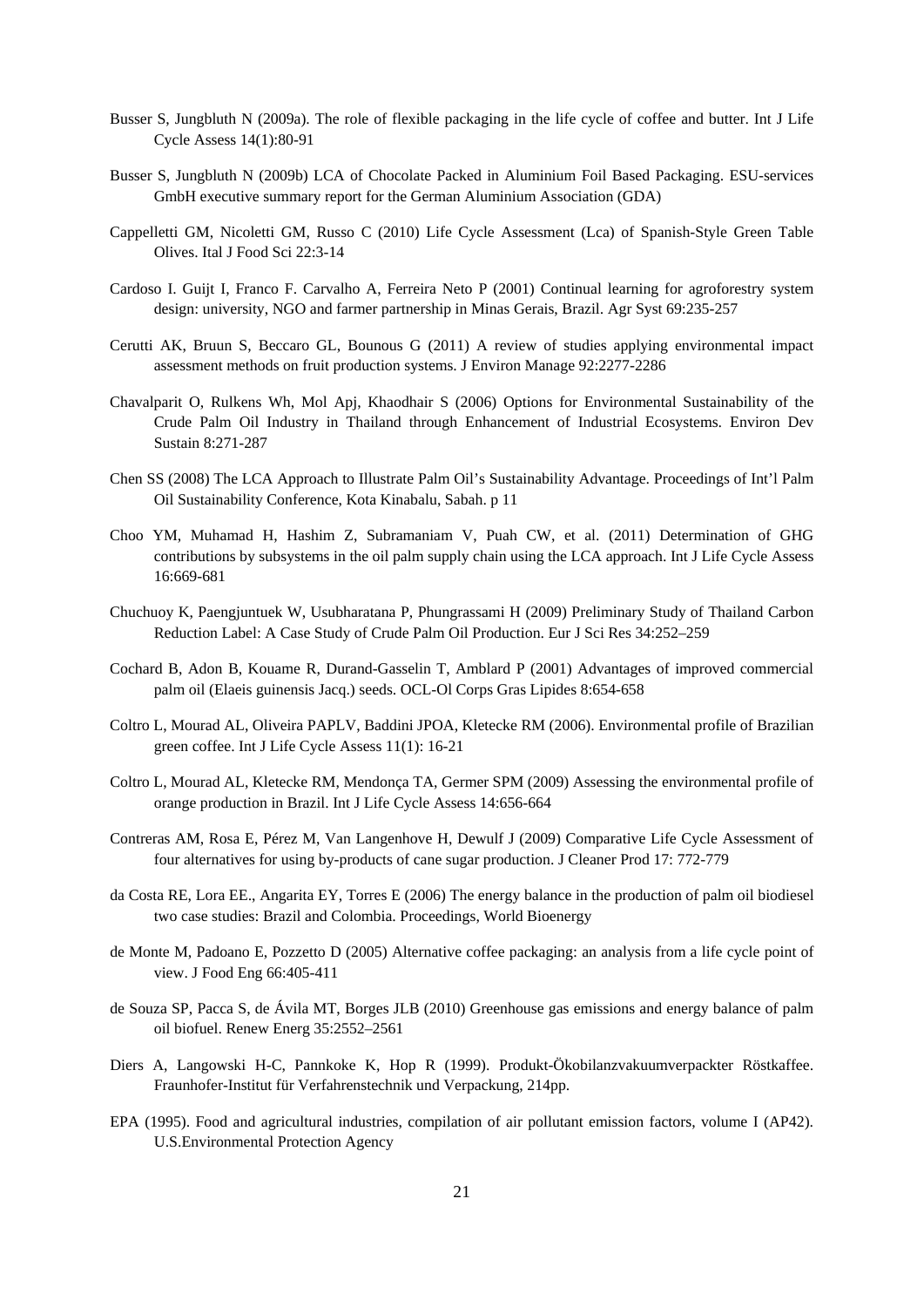- Fargione J, Hill J, Tilman D, Polasky S, Hawthorne P (2008) Land Clearing and the Biofuel Carbon Debt. Science 319:1235 -1238
- Farrell AE, Plevin RJ, Turner BT, Jones AD, O'Hare M, et al. (2006) Ethanol Can Contribute to Energy and Environmental Goals. Science 311: 506 -508
- Fearnside PM (2002) Time preference in global warming calculations: a proposal for a unified index. Ecol Econ 41(1): 21–31
- Flysjo A, Ohlsson T (2006). Life cycle assessment (LCA) of different Central American agro-food chains. Swedish Institute for Food and Biotechnology (SIK) report Nr 752 2006. ISBN 91-7290-252-3
- Gazulla C, Raugei M, Fullana-i-Palmer P (2010) Taking a life cycle look at crianza wine production in Spain: where are the bottlenecks? Int J Life Cycle Assess 15:330-337
- Germer J, Sauerborn J (2008) Estimation of the impact of oil palm plantation establishment on greenhouse gas balance. Environ Dev Sustain 10:697-716
- Gibbs HK, Johnston M, Foley JA, Holloway T, Monfreda C, et al. (2008) Carbon payback times for crop-based biofuel expansion in the tropics: the effects of changing yield and technology. Environ Res Lett 3:034001
- Gmünder SM, Zah R, Bhatacharjee S, Classen M, Mukherjee P, et al. (2010) Life cycle assessment of village electrification based on straight jatropha oil in Chhattisgarh, India. Biomass Bioenerg 34: 347-355
- Graefe S, Dufour D, Giraldo A, Muñoz LA, Mora P, et al. (2011) Energy and carbon footprints of ethanol production using banana and cooking banana discard: A case study from Costa Rica and Ecuador. Biomass Bioenerg 35:2640–2649
- Groot WJ, Borén T (2010): Life cycle assessment of the manufacture of lactide and PLA biopolymers from sugarcane in Thailand. Int J LCA 15: 970-984
- Guinée J, Gorrée M, Heijungs R, Huppes G, Kleijn R, et al. (Eds.) (2001) Life Cycle Assessment. An Operational Guide to the ISO Standards. VROM and CML, Leiden University, The Netherlands.
- Hanssen OJ, Rukke EO, Saugen B, Kolstad J, Hafrom P, et al. (2007) The Environmental Effectiveness of the Beverage Sector in Norway in a Factor 10 Perspective. Int J Life Cycle Assess 12(4):257-265
- Härdter R, Fairhurst TH (2003) Oil Palm: Management for Large and Sustainable Yields. Publishers: Potash & Phosphate Institute (PPI)/Potash & Phosphate Institute of Canada (PPIC) and International Potash Institute (IPI). ISBN 981-04-8485-2. 396p.
- Harmand M, Avila H, Dambrine E, Skiba U, De Miguel S, et al. (2007) Nitrogen dynamics and soil nitrate retention in a Coffea arabica - Eucalyptus deglupta agroforestry system in Southern Costa Rica. Biogeochemistry 85(2):125-139
- Harsono SS, Prochnow A, Grundmann P, Hansen A, Hallmann C (2011) Energy balances and greenhouse gas emissions of palm oil biodiesel in Indonesia. GCB Bioenergy, doi: 10.1111/j.1757-1707.2011.01118.x
- Hassan MNA, Jaramillo P, Griffin WM (2011) Life cycle GHG emissions from Malaysian oil palm bioenergy development: The impact on transportation sector's energy security. Energ Policy 39:2615–2625
- Hastings A, Clifton-Brown J, Wattenbach M, Mitchell CP, Smith P (2009) The development of MISCANFOR, a new Miscanthus crop growth model: towards more robust yield predictions under different climatic and soil conditions, Glob Change Biol Bioenerg 1(2):154-170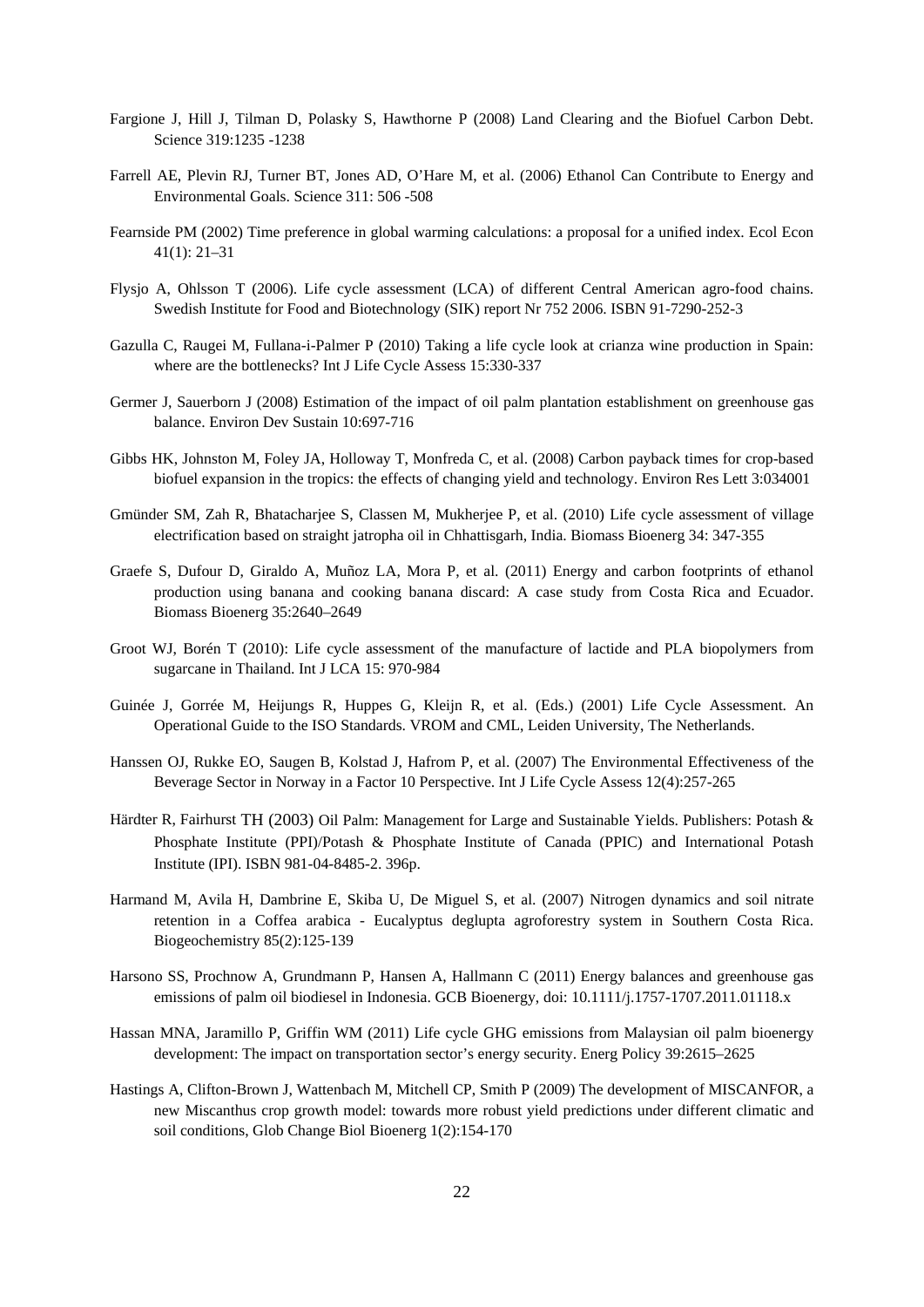- Hauschild MZ (2000) Estimating pesticide emissions for LCA of agricultural products. In: Weidema BP, Meeusen MJG (Eds.), Agricultural Data for Life Cycle Assessments, vol. 2. LCANet Food, The Hague, The Netherlands, pp. 64–79.
- Henson I.E. (2004) Modelling Carbon Sequestration and Emissions Related to Oil Palm Cultivation and Associated Land Use Change in Malaysia. MPOB Technology, Kajang, Malaysia.
- Henson I.E. (2005) OPRODSIM, a versatile, mechanistic simulation model of oil palm dry matter production and yield. In: Proceedings of PIPOC 2005 International Palm Oil Congress, Agriculture, Biotechnology and Sustainability Conference, 801-832. Kuala Lumpur: Malaysian Palm Oil Board.
- Hergoualc'h K, Skiba U, Harmand JM, Hénault C (2008). Fluxes of greenhouse gases from Andosols under coffee in monoculture or shaded by Inga densiflora in Costa Rica. Biogeochemistry 89:329-345.
- Hirsinger F, Schick KP, Stalmans M (1995) A Life-Cycle Inventory for the Production of Oleochemical Raw Materials. Tenside Surf Det 5: 420-432
- Hou J, Zhang P, Yuan X, Zheng Y (2011): Life cycle assessment of biodiesel from soybean, jatropha and microalgae in China conditions. Renew Sust Energ Rev 15: 5081-5091
- Humbert S, Loerincik Y, Rossi V, Margni M, Jolliet O (2009). Life cycle assessment of spray dried soluble coffee and comparison with alternatives (drip filter and capsule espresso). J Cleaner Prod 17(15):1351- 1358
- IPCC (2006) IPCC Guidelines for National Greenhouse Gas Inventories, Prepared by the National Greenhouse Gas Inventories Programme, Eggleston HS, Buendia L, Miwa K, Ngara T and Tanabe K (eds). Published: IGES, Japan.
- Jagoret P, Michel-Dounias I, Malézieux E (2011) Long-term dynamics of cocoa agroforests: a case study in central Cameroon. Agroforest Syst 81:267-278
- Jolliet O, Saadé M, Crettaz P, Skaked S (2005) Analyse du cycle de vie: comprendre et réaliser un écobilan. PPUR presses polytechniques. 242p.
- Jorgensen U, Mortensen J (1997) Perennial crops for fibre and energy use as a tool for fulfilling the Danish strategies on improving surface and ground water quality. SP Rapport - Statens Planteavlsforsog 12-21
- JRC, EUCAR, CONCAWE (2008) Well-to-Wheels study. Version 3, year 2008. [http://ies.jrc.ec.europa.eu/our](http://ies.jrc.ec.europa.eu/our-activities/)[activities/](http://ies.jrc.ec.europa.eu/our-activities/) support-to-eu-policies/well-to-wheels-analysis/WTW.html
- Ju LP, Chen B (2011) Embodied energy and emergy evaluation of a typical biodiesel production chain in China. Ecol Model 222(14): 2385-2392
- Kiniry JR, Cassida KA, Hussey MA, Muir JP, Ocumpaugh WR et al. (2005) Switchgrass simulation by the ALMANAC model at diverse sites in the southern US. Biomass Bioenerg 29:419-425.
- Kløverpris J, Wenzel H, Nielsen PH (2008) Life Cycle Inventory modelling of land use induced by crop consumption – Part 1: Conceptual analysis and methodological proposal. Int J Life Cycle Assess 13(1):13-21
- Koch P, Gaillard G, Van der Werf HM, Salou T, Basset-Mens C, et al. (2011) Methodological guidelines for LCA of French agricultural products. LCAfood conference 2010, Bari, Italy
- Koch S (2003) LCA of Biodiesel in Costa Rica. An environmental study on the manufacturing and use of palm oil methyl ester. Project Report. University of Applied Sciences Northwestern Switzerland. 56p.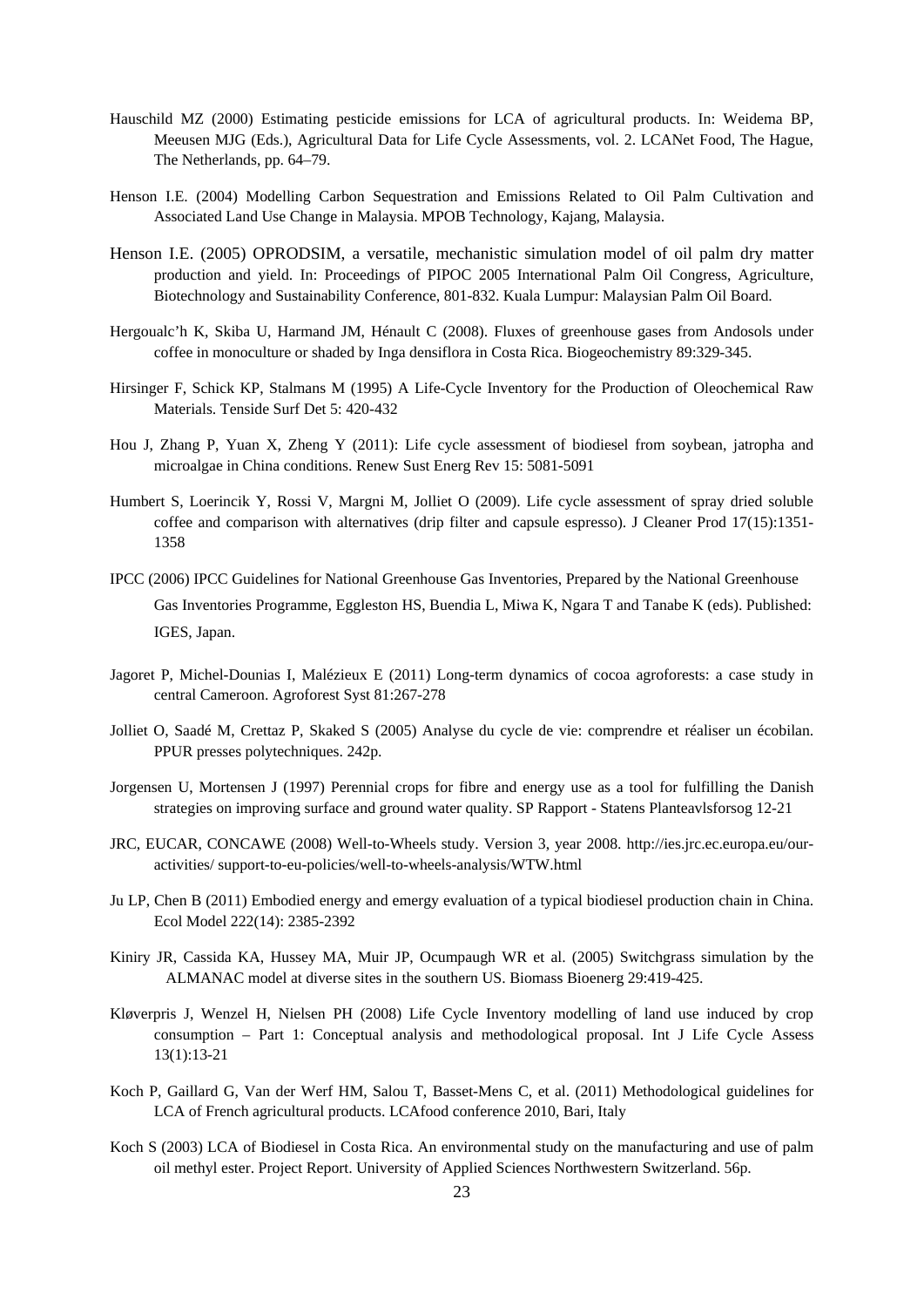- Koellner T, Scholz RW (2008): Assessment of land use impacts on the natural environment Part 2: Generic characterization factors for local species diversity in Central Europe. Int J Life Cycle Assess 13(1):32-48.
- Lam MK, Lee KT, Mohamed AR (2009) Life cycle assessment for the production of biodiesel: A case study in Malaysia for palm oil versus Jatropha oil. Biofuels Bioprod Bioref 3: 601-612
- Laumonier Y, Edin A, Kanninen M, Munandar AW (2010) Landscape-scale variation in the structure and biomass of the hill dipterocarp forest of Sumatra: Implications for carbon stock assessments. Forest Ecol Manage 259:505-513
- Lewandowski I (1998) Propagation method as an important factor in the growth and development of Miscanthus x giganteus. Ind Crop Prod 8:229-245
- Lewandowski I, Scurlock JMO, Lindvall E, Christou M (2003) The development and current status of perennial rhizomatous grasses as energy crops in the US and Europe. Biomass Bioenerg 25:335-361
- Lindeijer E (2000) Review of land use impact methodologies. J Cleaner Prod 8:273-281
- Liu Y, Langer V, Høgh-Jensen H, Egelyng H (2010) Life cycle assessment of fossil energy use and greenhouse gas emissions in Chinese pear production. J Cleaner Prod 18:1423-1430
- Luo L, van der Voet E, Huppes G (2009) Life cycle assessment and life cycle costing of bioethanol from sugarcane in Brazil. Renew Sust Energ Rev 13:1613-1619
- Macedo IC, Seabra JEA, Silva JEAR (2008) Green house gases emissions in the production and use of ethanol from sugarcane in Brazil: The 2005/2006 averages and a prediction for 2020. Biomass Bioenerg 32: 582- 595
- Malézieux E, Crozat Y, Dupraz C, Laurans M, Makowski D, et al. (2009) Mixing plant species in cropping systems: concepts, tools and models. A review. Agron Sustain Dev 29:43-62
- Martinez D, Acevedo P, Kafarov V (2010) Life Cycle Assessment for Joint Production of Biodiesel and Bioethanol from African Palm. Chem Eng Transac 21:1314-1319
- Mashoko L, Mbohwa C, Thomas VM (2010) LCA of the South African sugar industry. J Environ Plann Man 53(6): 793-807
- Milà i Canals L (2003) Contributions to LCA methodology for agricultural systems, Site-dependency and soil degradation impact assessment. Ph.D. Thesis. Universitat Auto`noma de Barcelona, Spain (available from http://www.tdx.cesca.es/TDX-1222103-154811/).
- Milà i Canals L, Burnip GM, Cowell SJ (2006) Evaluation of the environmental impacts of apple production using Life Cycle Assessment (LCA): Case study in New Zealand. Agr Ecosyst Environ 114:226-238
- Milà i Canals L, Rigarlsford G, Sim S (2012) Land use impact assessment of margarine. Int J Life Cycle Assess. doi:10.1007/s11367-012-0380-4
- Milà i Canals L, Romanyà J, Cowell SJ (2007) Method for assessing impacts on life support functions (LSF) related to the use of 'fertile land' in Life Cycle Assessment (LCA). J Cleaner Prod 15:1426-1440
- Mithraratne N, McLaren S, Barber A (2008) Carbon Footprinting for the Kiwifruit Supply Chain Report on Methodology and Scoping Study. 63
- Monti A, Fazio S, Venturi G (2009) Cradle-to-farm gate life cycle assessment in perennial energy crops. European Journal of Agronomy 31:77-84.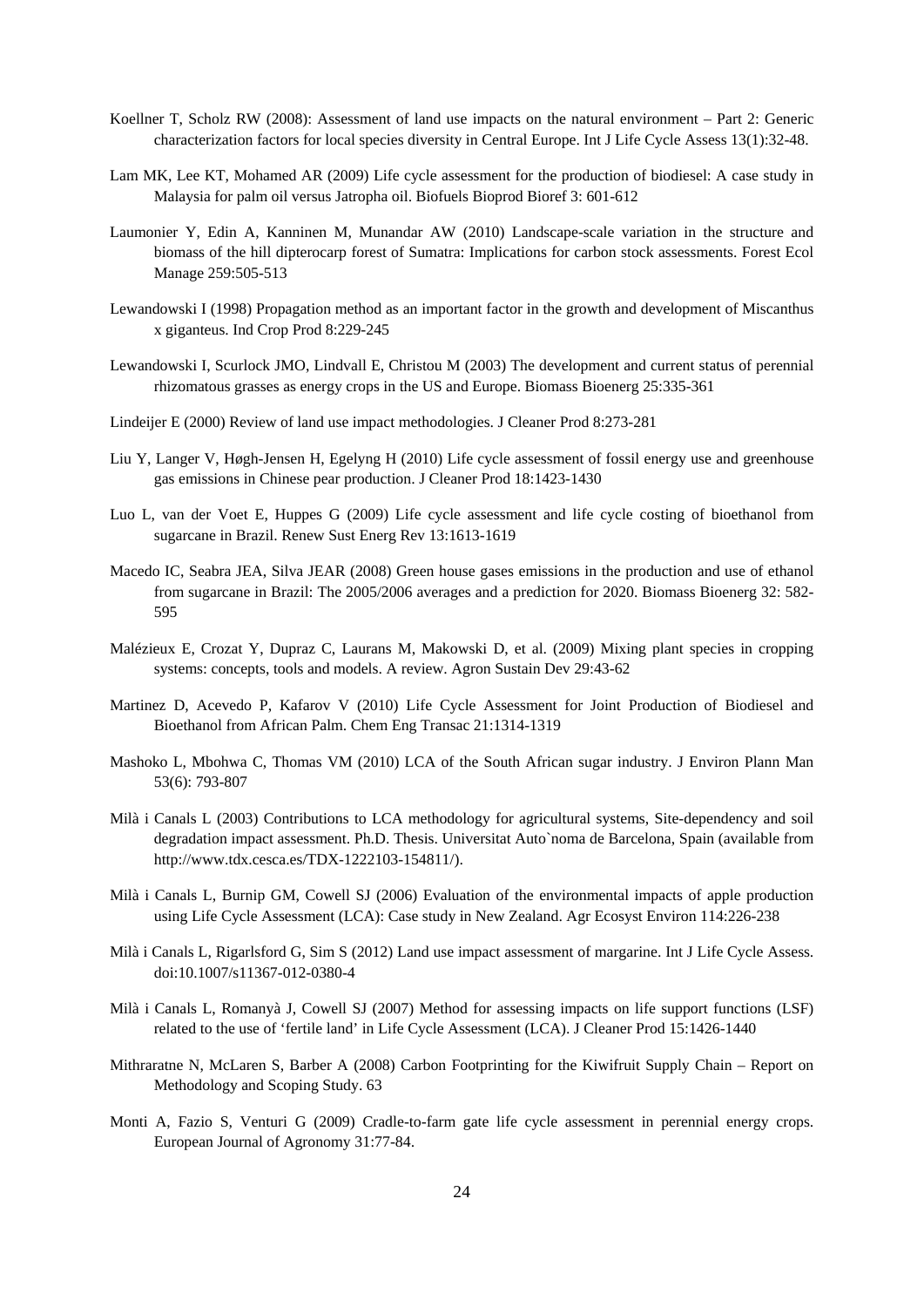- Mouron PJP, Nemecek T, Scholz RW, Weber P (2006a) Management influence on environmental impacts in an apple production system on Swiss fruit farms: Combining life cycle assessment with statistical risk assessment. Agr Ecosyst Environ 311-322
- Mouron P, Scholz RW, Nemecek T, Weber O (2006b) Life cycle management on Swiss fruit farms: Relating environmental and income indicators for apple-growing. Ecol Econ 58:561–578
- Müller-Wenk R, Brandão M (2010) Climatic impact of land use in LCA—carbon transfers between vegetation/soil and air. Int J Life Cycle Assess 15:172-182
- Ndong R, Montrejaud-Vignoles M, Saint Girons O, Gabrielle B, Pirot R, et al. (2009) Life cycle assessment of biofuels from *Jatropha curcas* in West Africa: a field study. GCB Bioenergy 1: 197-210
- Nemecek T, Kägi T (2007) Life Cycle Inventories of Agricultural Production Systems-Ecoinvent report ( No. 15. V2.0). Ecoinvent Center.
- Nguyen TLT, Gheewala SH (2008) Life cycle assessment of fuel ethanol from cane molasses in Thailand. Int J Life Cycle Assess 13: 301-311
- Nilsson K, Flysjö A, Davis J, Sim S, Unger N, et al. (2010) Comparative life cycle assessment of margarine and butter consumed in the UK, Germany and France. Int J Life Cycle Assess 15:916–926
- Ntiamoah A, Afrane G (2008) Environmental impacts of cocoa production and processing in Ghana: life cycle assessment approach. J Cleaner Prod 16:1735-1740
- Ometto AR, Hauschild MZ, Roma WNL (2009) Lifecycle assessment of fuel ethanol from sugarcane in Brazil. Int J Life Cycle Assess 14: 236-247
- Page G, Kelly T, Minor M, Cameron E (2011) Modeling Carbon Footprints of Organic Orchard Production Systems to Address Carbon Trading: An Approach Based on Life Cycle Assessment. Hort Sci 46:324– 327
- Pandey KK, Pragya N, Sahoo PK (2011): Life cycle assessment of small-scale high-input Jatropha biodiesel production in India. Appl Energ 88: 4831-4839
- Papong S, Chom-In T, Noksa-nga S, Malakul P (2010) Life cycle energy efficiency and potentials of biodiesel production from palm oil in Thailand. Energ Policy 38:226-233
- Pizzigallo ACI, Granai C, Borsa S (2008) The joint use of LCA and emergy evaluation for the analysis of two Italian wine farms. J Environ Manage 86:396-406
- Pleanjai S, Gheewala SH (2009) Full chain energy analysis of biodiesel production from palm oil in Thailand. Appl Energ 86:S209-S214
- Pleanjai S, Gheewala SH, Garivait S (2009) Greenhouse gas emissions from the production and use of palm methyl ester in Thailand. Int J Glob Warming 1:418–431
- Prasuhn V (2006) Erfassung der PO4- Austräge für die Ökobilanzierung SALCA Phosphor. Agroscope Reckanholz-Tänikon ART. 20 p.
- Prueksakorn K, Gheewala SH (2008) Full chain energy analysis of biodiesel from Jatropha curcas L. in Thailand. Environ Sci Technol 42:3388–3393
- Prueksakorn K, Gheewala SH, Malakul P, Bonnet S (2010) Energy analysis of Jatropha plantation systems for biodiesel production in Thailand. Energ Sust Dev 14: 1-5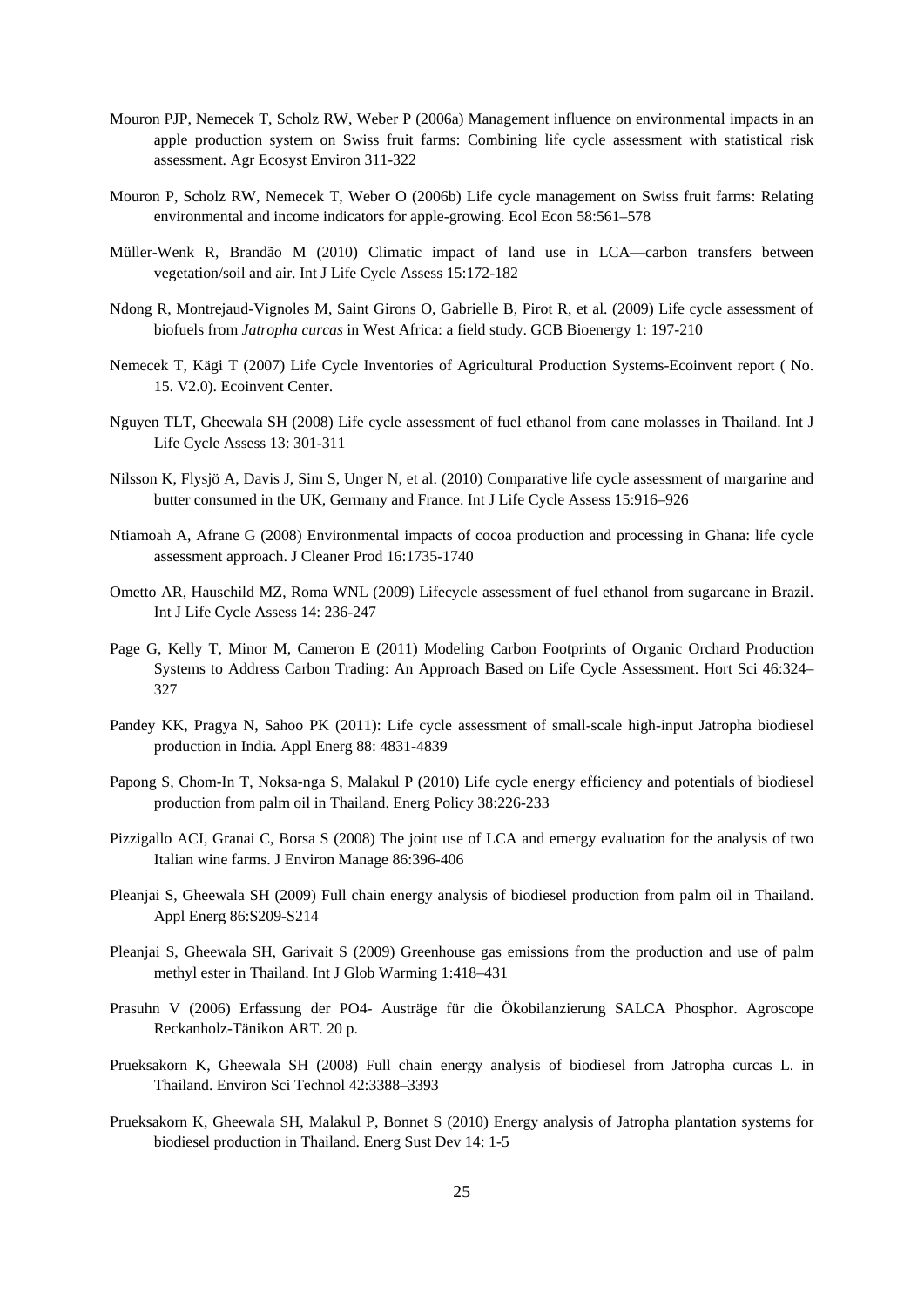- Ramjeawon T (2004) Life Cycle Assessment of Cane-Sugar on the island of Mauritius. Int J Life Cycle Assess 9(4): 254-260
- Ramjeawon T (2008) Life cycle assessment of electricity generation from bagasse in Mauritius. J Cleaner Prod 16: 1727-1734
- Reijnders L, Huijbregts MAJ (2008) Palm oil and the emission of carbon-based greenhouse gases. J Cleaner Prod 16:477-482
- Reinhardt GA, von Falkenstein E (2011) Environmental assessment of biofuels for transport and the aspects of land use Competition. Biomass Bioenerg 35:2315-2322
- Renouf MA, Wegener MK, Nielsen LK (2008) An environmental life cycle assessment comparing Australian sugarcane with US corn and UK sugar beet as producers of sugars for fermentation. Biomass Bioenerg 32: 1144-1155
- Renouf MA, Wegener MK, Pagan RJ (2010) Life cycle assessment of Australian sugarcane production with a focus on sugarcane growing. Int J Life Cycle Assess 15: 927-937
- Richner W, Oberholzer HR, Freiermuth R, Huguenin O, Walther U (2006) Modell zur Beurteilung des Nitratauswaschungspotenzials in Ökobilanzen-SLACA Nitrat, Agroscope Reckenholz-Tänilon ART, 25p.
- Salomone R (2003). Life cycle assessment applied to coffee production: investigating environmental impacts to aid decision making for improvements at company level. Food Agr Environ 1(2):295-300
- Sanjuán N, Úbeda L, Clemente G, Mulet A, Girona F (2005) LCA of integrated orange production in the Comunidad Valenciana (Spain). Int J Agr Res Gov Ecol 4(2):15
- Schmidt JH (2007) Life cycle inventory of rapeseed oil and palm oil. PhD Thesis: Life cycle inventory report. Department of Development and Planning, Aalborg University, Aalborg, Denmark
- Searchinger T, Heimlich R, Houghton RA, Dong F, Elobeid A, et al. (2008) Use of U.S. Croplands for Biofuels Increases Greenhouse Gases Through Emissions from Land-Use Change. Science 319:1238-1240
- Siangjaeo S, Gheewala SH, Unnanon K, Chidthaisong A (2011) Implications of land use change on the life cycle greenhouse gas emissions from palm biodiesel production in Thailand. Energ Sust Dev 15:1-7
- Silalertruksa T, Gheewala SH (2009) Environmental sustainability assessment of bio-ethanol production in Thailand. Energ 34: 1933-1946
- Siles P. Harmand JM, Vaast P (2010). Effects of Inga densiflora on the microclimate of coffee (Coffea arabica L.) and overall biomass under optimal growing conditions in Costa Rica. Agroforest Syst 78:269-286
- Sim S, Barry M, Clift R, Cowell SJ (2007) The relative importance of transport in determining an appropriate sustainability strategy for food sourcing. Int J Life Cycle Assess 12:422-431
- Stehfest E, Bouwman L (2006)  $N_2O$  and NO emission from agricultural fields and soils under natural vegetation: summarizing available measurement data and modeling of global annual emissions. Nutr Cycl Agroecosyst 74:207-228
- Stichnothe H, Schuchardt F (2011) Life cycle assessment of two palm oil production systems. Biomass Bioenerg 35:3976–3984
- Strapatsa AV, Nanos GD, Tsatsarelis CA (2006) Energy flow for integrated apple production in Greece. Agri Ecosyst Environ 116, 176-180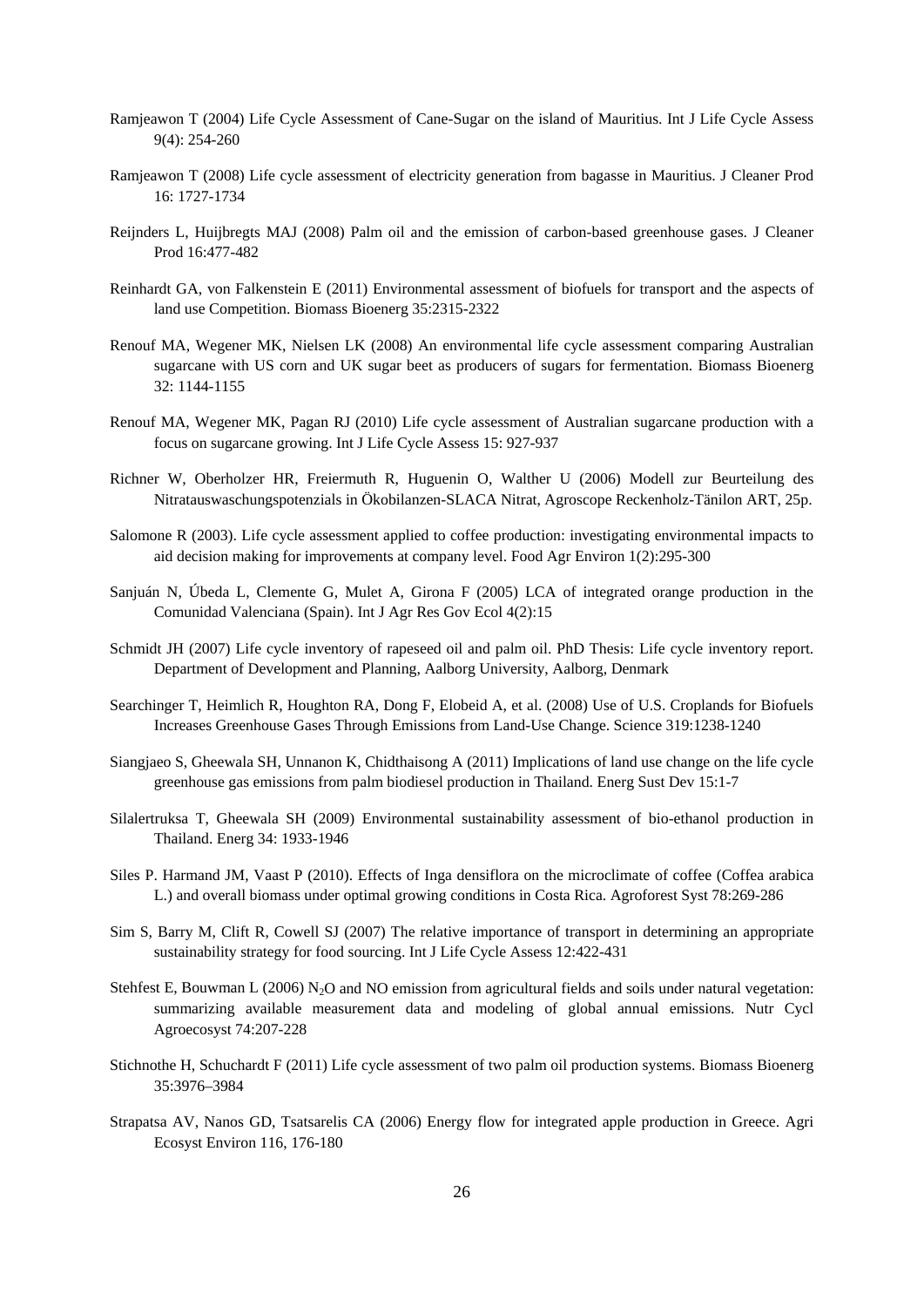- Tan RR, Culaba AB, Purvis MRI (2004) Carbon balance implications of coconut biodiesel utilization in the Philippine automotive transport sector. Biomass Bioenerg 26: 579-585
- Thamsiriroj T, Murphy JD (2009) Is it better to import palm oil from Thailand to produce biodiesel in Ireland than to produce biodiesel from indigenous Irish rape seed? App Energ 86:595–604
- Weidema BP (2001) Physical impacts of land use in product life cycle assessment. Denmark
- Wetlands International (2010) A quick scan of peatlands in Malaysia. Wetlands International-Malaysia: Petaling Jaya, Malaysia. 74 pp.
- Wicke B, Dornburg V, Junginger M, Faaij A (2008) Different palm oil production systems for energy purposes and their greenhouse gas implications. Biomass Bioenerg 32:1322-1337
- Xunmin O, Xiliang Z, Shiyan C, Qingfang G (2009): Energy consumption and and GHG emissions of six biofuel pathways by LCA in (the) People's Republic of China. Appl Energ 86: 197-208
- Yee KF, Tan KT, Abdullah AZ, Lee KT (2009) Life cycle assessment of palm biodiesel: Revealing facts and benefits for sustainability. App Energ 86:189–196
- Yusoff S, Hansen S (2007) Feasibility Study of Performing an Life Cycle Assessment on Crude Palm Oil Production in Malaysia. Int J Life Cycle Assess 12:50-58
- Zulkifli H, Halimah M, Mohd Basri W, Choo YM (2009) Life cycle assessment for FFB production. PIPOC 2009 Palm oil - Balancing Ecologies with Economics, Kuala Lumpur, Malaysia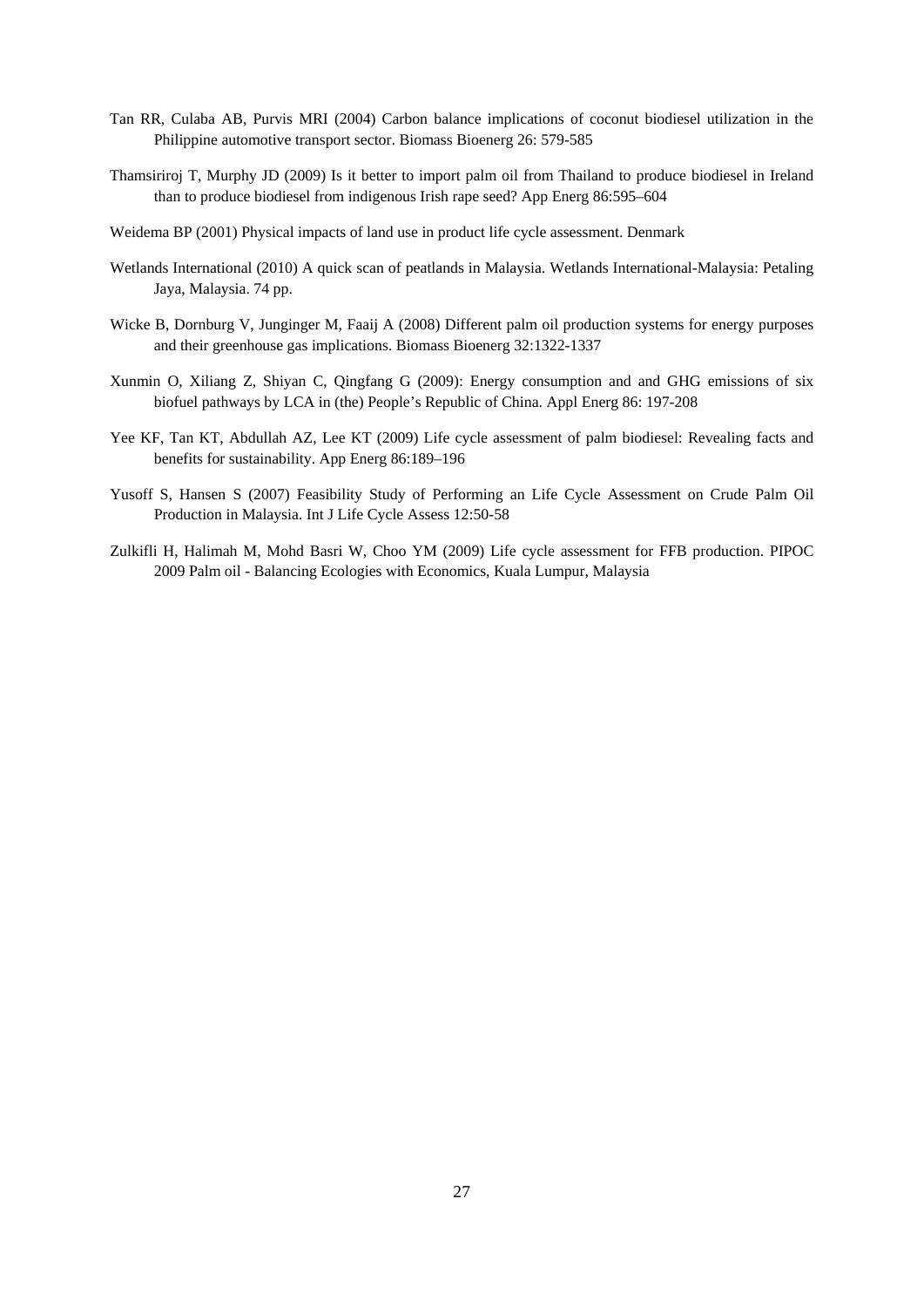# **Table 1: Overview of the main reviewed studies (70) and their key parameters.**

NB: "Full LCA" studies include here at least 4 impact categories. "land & water" in *Impact assessments*-column mostly consists in land occupation in square meters.year (no other land use impact is included except where specified into brackets) and water consumption in cubic meters (mostly "blue water").

Source of data for farm stage: FS=Field Survey with or without complementary data sources, DB=Data Base/Literature only;

Co-product handling: PA=Physical Allocation by mass (m) or energy (e), EA=Economic Allocation, SE=System Expansion;

Vehicles in well-to-wheel studies: HDV=Heavy-Duty Vehicle, LDV=Light-Duty Vehicle

| <b>Products</b>         | Authors & year                       | <b>Countries</b>          | Full         | Goal & scope                                                                                                                                                | Cradle              | $Co-$              | <b>Functional units</b>               | Farm      | <b>Impact assessments</b>                                      |
|-------------------------|--------------------------------------|---------------------------|--------------|-------------------------------------------------------------------------------------------------------------------------------------------------------------|---------------------|--------------------|---------------------------------------|-----------|----------------------------------------------------------------|
| & number<br>of studies  |                                      |                           | <b>LCA</b>   |                                                                                                                                                             | $\mathbf{10} \dots$ | product            |                                       | stage     |                                                                |
| Palm oil:<br>18 studies | Achten et al.<br>2010b               | Cameroon                  | X            | To assess the environmental impacts of combined palm oil and biodiesel,<br>i.e. palm methyl ester (PME)<br>To compare PME with fossil diesel                | Grave               | <b>SE</b>          | $1$ MJ                                | <b>FS</b> | Energy, IPCC 2006<br>Lindfors et al. 1995<br>Ecosystem quality |
|                         | Angarita et al.<br>2009              | Colombia<br><b>Brazil</b> |              | To assess the energy balance of palm biodiesel (PME)<br>To compare the energy balance of two sources of PME                                                 | Tank                | <b>SE</b>          | 1 kg PME                              | $DB$      | Energy balance                                                 |
|                         | Choo et al.<br>2011                  | Malaysia                  | $\mathbf{X}$ | To assess the environmental impacts of palm oil (CPO) and biodiesel<br>(PME)                                                                                | Mill gate<br>Wheel  | <b>SE</b><br>PA(m) | 1 tonne CPO<br>1 MJ PME               | <b>FS</b> | Eco-indicator 99                                               |
|                         | Chuchuoy et al.<br>2009              | Thailand                  |              | To assess the GHG emission savings of palm oil (CPO)                                                                                                        | Mill gate           | $\sim$             | 1 tonne CPO                           | <b>FS</b> | <b>IPCC 2007</b>                                               |
|                         | de Souza et al.<br>2010              | Brazil                    |              | To assess the GHG and energy balances, and carbon payback time of palm<br>biodiesel (PME)<br>To compare the studied Brazilian PME to PME from other studies | Tank                | SE<br>PA(m)        | 1 ha (i.e. 4 tonnes)<br>PME)          | FS        | Energy balance<br><b>IPCC 2001</b><br>Carbon payback time      |
|                         | Harsono et al.<br>2011               | Indonesia                 |              | To compare the GHG and energy balances of palm biodiesel (PME) from<br>diverse cropping systems in two regions                                              | Mill gate           | $\sim$             | 1 tonne PME                           | FS        | Energy balance<br><b>IPCC 2006</b><br>Carbon payback time      |
|                         | Martinez et al.<br>2010              | Colombia                  | $\mathbf X$  | To assess the environmental impacts of palm biodiesel (PME) using ethanol<br>from press palm fiber in a plant simulated by Aspen Hysys 2006.5               | Wheel               | $\sim$             | 80 000 tonne PME<br>B10 in HDV        | $DB$      | <b>CML 2000</b>                                                |
|                         | Nilsson et al.<br>2010               |                           | X            | To compare the environmental impacts of butter and margarine according to<br>fat type and content                                                           | Retailer            | EA<br>PA(m)        | 500 g of packaged<br>butter/margarine | $DB$      | <b>CML 2001</b><br>Land                                        |
|                         | Papong et al.<br>2010                | Thailand                  |              | To assess the energy balance of palm biodiesel (PME)                                                                                                        | Tank                | PA(m,e)<br>EA      | 1 kg PME                              | <b>FS</b> | Energy balance                                                 |
|                         | Pleanjai et al.<br>2009              | Thailand                  |              | To assess the GHG emissions of palm biodiesel (PME) compared to fossil<br>diesel for policy making purposes                                                 | Wheel               | PA(m)              | 100 km by LDV                         | <b>FS</b> | <b>IPCC 2001</b>                                               |
|                         | Pleanjai and<br>Gheewala 2009        | Thailand                  |              | To assess the energy balance of palm biodiesel (PME)<br>To compare PME with coconut and Jatropha biodiesels                                                 | Tank                | <b>SE</b>          | 1 tonne PME<br>1 ha                   | FS        | Energy balance                                                 |
|                         | Siangjaeo et al.<br>2011             | Thailand                  |              | To assess the GHG emissions of palm biodiesel (PME) considering diverse<br>previous land uses                                                               | Mill gate           | $\sim$             | 1 ML PME                              | <b>FS</b> | <b>IPCC 2006</b><br>Land (+SOC)                                |
|                         | Schmidt<br>2007                      | Malaysia<br>Indonesia     | X            | To compare the environmental impacts of refined palm oil (RPO) and rape<br>seed oil supplied to Europe                                                      | Tank                | <b>SE</b>          | 1 tonne RPO                           | <b>FS</b> | EDIP <sub>97</sub><br>Land (consequential)                     |
|                         | Stichnothe and<br>Schuchardt<br>2011 | Malaysia                  | X            | To compare the environmental impacts of palm oil with and without<br>residues treatments                                                                    | Mill gate           | <b>SE</b>          | 1 tonne Fresh Fruit<br>Bunch          | $DB$      | <b>CML 2007</b>                                                |
|                         | Thamsiriroj and<br>Murphy            | Thailand                  |              | To compare energy and GHG balances of biodiesel produced in Ireland<br>from indigenous rape seed and imported palm oil                                      | Tank                | <b>SE</b>          | 1 <sub>GJ</sub>                       | DB        | Energy and GHG<br>balances                                     |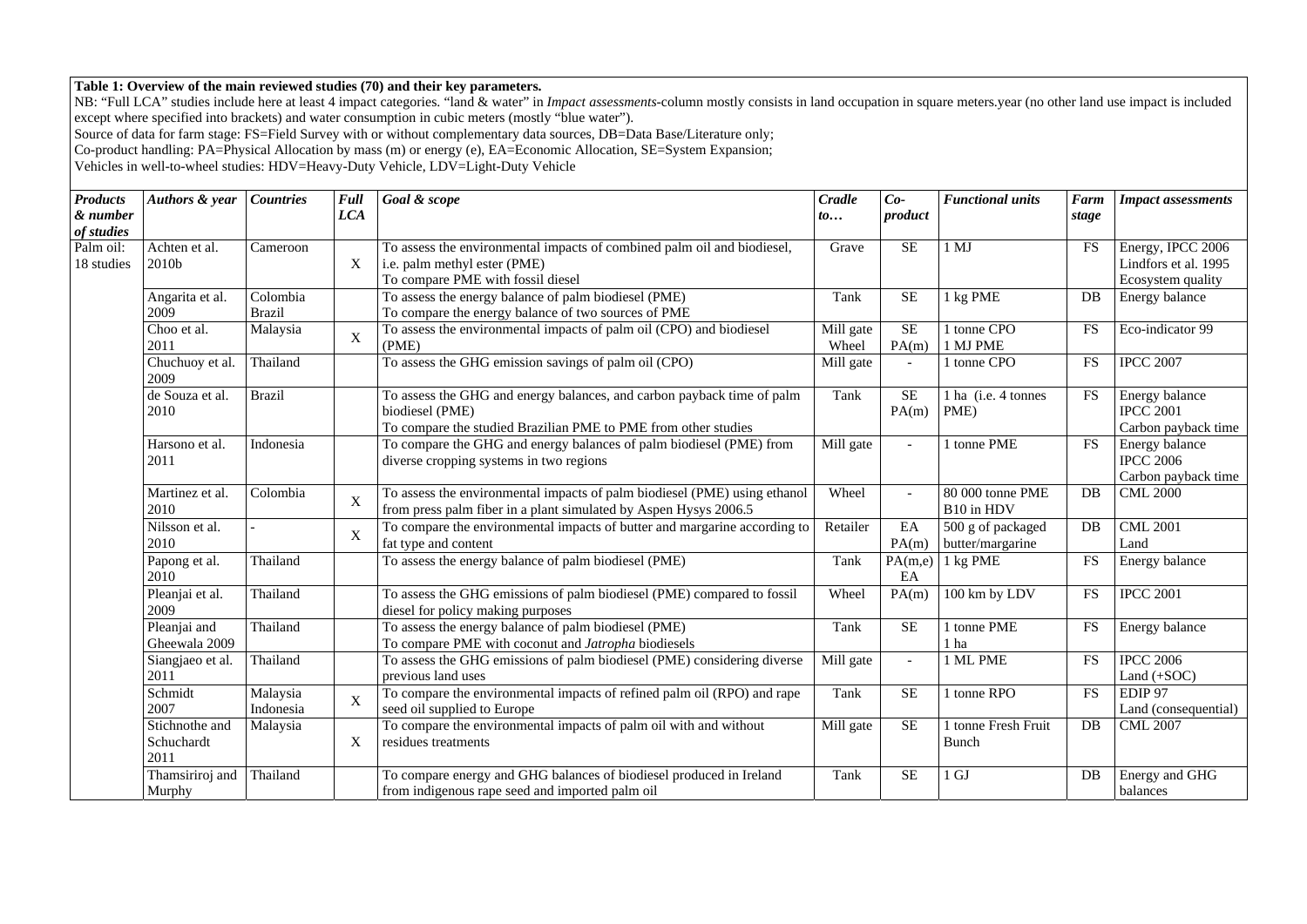|                          | 2009                                         |                          |             |                                                                                                                                                                                                  |                    |                          |                                             |                        |                                                       |
|--------------------------|----------------------------------------------|--------------------------|-------------|--------------------------------------------------------------------------------------------------------------------------------------------------------------------------------------------------|--------------------|--------------------------|---------------------------------------------|------------------------|-------------------------------------------------------|
|                          | Wicke et al.<br>2008                         | Malaysia                 |             | To compare GHG emissions of three palm-based energy carriers used in the<br>Netherlands                                                                                                          | Grave              | <b>SE</b><br>PA/EA       | 1 kWh electricity<br>1 MJ fuel              | ${\rm FS}$             | <b>IPCC 2006</b><br>Land (carbon stocks)              |
|                          | Yee et al.<br>2009                           | Malaysia                 |             | To assess the GHG and energy balances of palm biodiesel (PME)<br>To compare PME with rape seed methyl ester (RME)                                                                                | Tank               |                          | 1 tonne PME                                 | DB                     | Energy balance<br>GHG balance                         |
|                          | Yusoff and<br>Hansen<br>2007                 | Malaysia                 | X           | To assess the environmental impacts of crude palm oil (CPO)                                                                                                                                      | Mill gate          | <b>SE</b>                | 1 tonne CPO                                 | DB                     | Eco-indicator 99                                      |
| Palm oil +<br>Jatropha:  | Arvidsson et al.<br>2011                     | Malaysia<br>India        | X           | To assess the environmental impacts of hydrotreated vegetable oils (HVO)<br>To compare the impacts of three feedstocks for HVO                                                                   | Wheel              | <b>SE</b>                | 1 kWh by HDV                                | DB                     | $\mathop{\rm EDIP}\nolimits$                          |
| 2 studies                | Lam et al.<br>2009                           | Malaysia                 |             | To compare biodiesel from palm oil (PME) and <i>Jatropha</i> oil (JME)                                                                                                                           | Tank               | $\sim$                   | 1 tonne PME or JME                          | DB                     | Energy balance<br><b>IPCC 2001</b>                    |
| Jatropha:<br>10 studies  | Achten et al.<br>2010a                       | India                    | $\mathbf X$ | To compare Jatropha biodiesel (JME) with fossil-fuel                                                                                                                                             | Tank               | <b>SE</b>                | 1 MJ JME                                    | $\mathop{\mathrm{FS}}$ | Not specified                                         |
|                          | Almeida et al.<br>2011                       | Location-<br>independent | $\mathbf X$ | To assess the environmental impacts of Jatropha biodiesel (JME)                                                                                                                                  | Wheel              | SE                       | 1 MJ JME                                    | ${\rm FS}$             | Impact 2002+                                          |
|                          | Gmünder et al.<br>2010                       | India                    | X           | To assess the environmental impacts of decentralized power generation<br>plant fuelled by straight Jatropha oil (SJO)<br>To compare SJO plant with fossil diesel and central photovoltaic plants | Village<br>bus bar | EA                       | 1 kWh electricity                           | <b>FS</b>              | <b>CML 2001</b><br>Eco-indicator 99<br>Energy balance |
|                          | Hou et al.<br>2011                           | China                    | $\mathbf X$ | To compare biodiesel from Jatropha oil (JME), soybean and microalgae                                                                                                                             | Wheel              | PA(m)                    | 1 MJ JME                                    | DB                     | <b>CML 2001</b>                                       |
|                          | Ju and Chen<br>2011                          | China                    |             | To assess the environmental impacts of Jatropha biodiesel (JME)                                                                                                                                  | Tank               | $\sim$                   | 1 J JME                                     | DB                     | Energy and emergy<br>balances                         |
|                          | Ndong et al.<br>2009                         | <b>Ivory Coast</b>       |             | To assess the environmental impacts of biodiesel from Jatropha (JME)<br>To compare JME with fossil fuel or other biofuel types                                                                   | Tank               | PA(e)                    | 1 MJ JME                                    | FS                     | Energy balance<br><b>IPCC 2007</b>                    |
|                          | Pandey et al.<br>2011                        | India                    |             | To assess the life cycle energy balance and GHG emissions of Jatropha<br>biodiesel (JME)                                                                                                         | Wheel              | $\overline{\phantom{a}}$ | 1 ha                                        | <b>FS</b>              | Energy balance<br>Non-specified IPCC                  |
|                          | Prueksakorn et<br>al.<br>2010                | Thailand                 |             | To compare two alternative Jatropha plantation systems (a perennial one<br>and an annual one)                                                                                                    | Tank               |                          | 1 GJ all outputs<br>1 ha                    | FS                     | <b>Energy balance</b>                                 |
|                          | Prueksakorn and Thailand<br>Gheewala<br>2008 |                          |             | To assess the energy consumption of Jatropha methyl ester (JME)                                                                                                                                  | Tank               | PA(e)                    | 1 GJ all outputs<br>1 ha                    | <b>FS</b>              | Energy balance                                        |
|                          | Xunmin et al.<br>2009                        | China                    |             | To compare the energy consumption and GHG emissions of various biofuel<br>pathways including Jatropha biodiesel (JME)                                                                            | Wheel              | Unspeci<br>fied rule     | 1 MJ JME                                    | DB                     | Energy balance<br><b>IPCC 2001</b>                    |
| Sugarcane:<br>12 studies | Botha and von<br>Blottnitz<br>2006           | South Africa             | X           | To compare the impacts of current practice and two prospective ways of<br>using bagasse for energy purposes                                                                                      | Mill gate          | SE                       | 1 ha                                        | DB                     | Non-specified CML<br>Eco-indicator 95                 |
|                          | Contreras et al.<br>2009                     | Cuba                     | $\mathbf X$ | To assess the environmental impacts of cane sugar considering with four<br>ways of handling co-products                                                                                          | Mill gate          | SE                       | 1 daily production<br>$(214 \text{ tonne})$ | DB                     | Eco-indicator 99                                      |
|                          | Groot and<br>Borén,<br>2010                  | Thailand                 | X           | To assess the environmental impacts of lactide and polylactic acid<br>biopolymers from sugarcane                                                                                                 | Factory<br>gate    | <b>SE</b>                | $\overline{1}$ tonne material               | $\overline{DB}$        | <b>CML 2001</b><br><b>IPCC 2007</b>                   |
|                          | Luo et al.                                   | <b>Brazil</b>            | X           | To compare the impacts of sugarcane ethanol with fossil fuel                                                                                                                                     | Wheel              | EA                       | 1 km by midsize car                         | DB                     | Not specified                                         |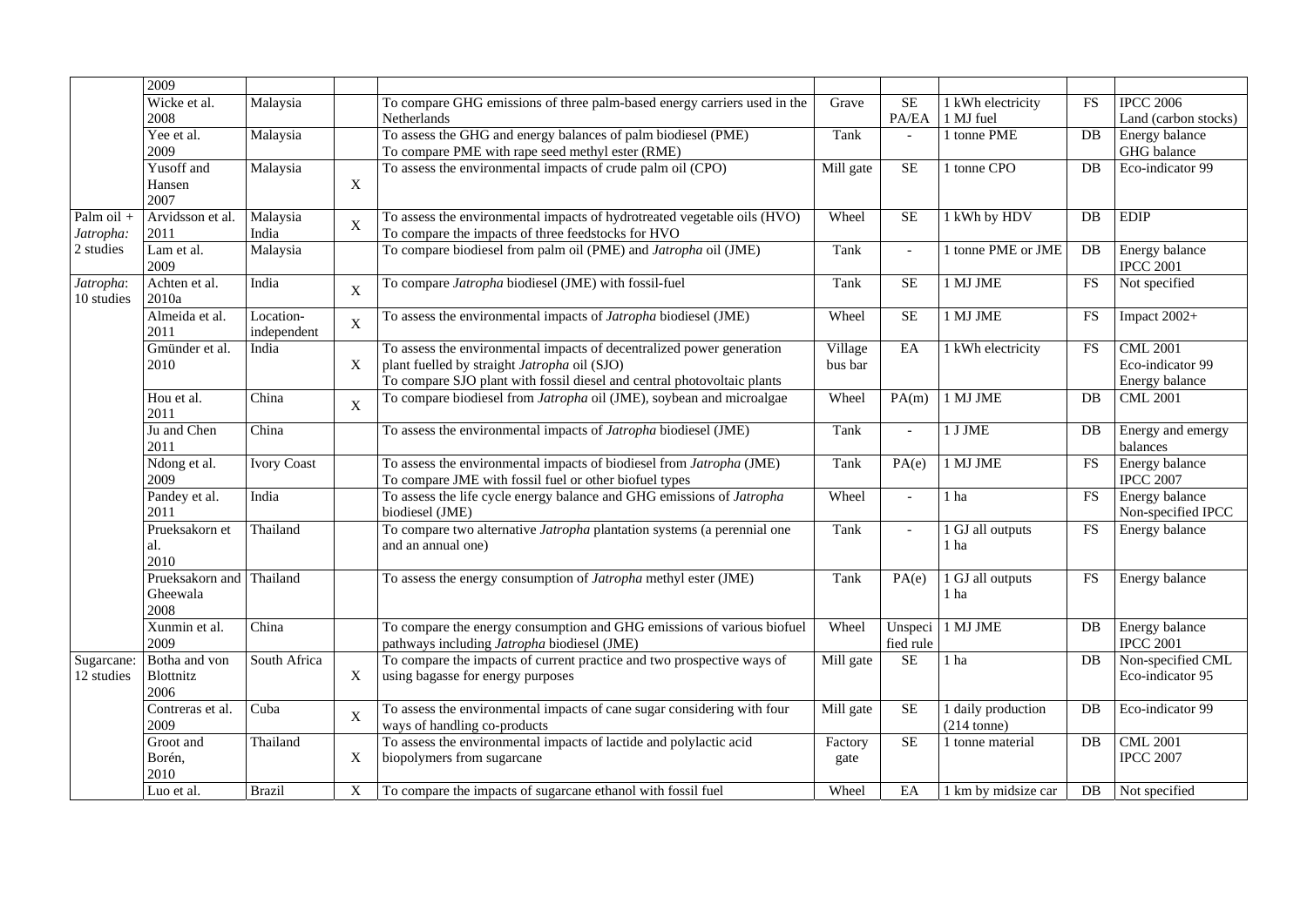|                       | 2009                                  |                            |              |                                                                                                                                         |                       |                |                                                                   |             |                                                                     |
|-----------------------|---------------------------------------|----------------------------|--------------|-----------------------------------------------------------------------------------------------------------------------------------------|-----------------------|----------------|-------------------------------------------------------------------|-------------|---------------------------------------------------------------------|
|                       | Mashoko et al.<br>2010                | South Africa               | $\mathbf X$  | To assess the environmental impacts of cane sugar<br>To compare cane sugar produced in South Africa and other countries                 | Mill gate             | $\overline{a}$ | 1 tonne raw sugar                                                 | DB          | Eco-indicator '99                                                   |
|                       | Nguyen and<br>Gheewala<br>2008        | Thailand                   | $\mathbf{X}$ | To assess the environmental impacts of molasse-based gasohol (10% blend<br>ethanol with gasoline) and compare with fossil fuel          | Wheel                 | EA             | 1 L gasoline<br>equivalent                                        | <b>FS</b>   | <b>EDIP</b><br>Energy balance<br>Land                               |
|                       | Ometto et al.<br>2009                 | <b>Brazil</b>              | $\mathbf X$  | To assess the environmental impacts of sugarcane ethanol                                                                                | Wheel                 | $\sim$         | 10,000 km by<br>midsize car                                       | FS          | <b>EDIP</b>                                                         |
|                       | Ramjeawon<br>2004                     | Mauritius                  | X            | To assess the environmental impacts of cane sugar                                                                                       | Harbour               | EA             | 1 tonne raw sugar                                                 | DB          | <b>CML 1992</b><br>Land & water                                     |
|                       | Ramjeawon<br>2008                     | Mauritius                  | X            | To compare the environmental impacts of bagasse-based electricity with<br>other systems                                                 | National<br>grid      | EA             | 1 GWh electricity                                                 | DB          | <b>CML 1992</b><br>Land & water<br>Eco-indicator 99                 |
|                       | Renouf et al.<br>2008                 | Australia                  | $\mathbf X$  | To carry out a LCI of sugarcane as feedstock for bio-products<br>To compare the impacts of three feedstock for sugar production         | Mill gate             | <b>SE</b>      | 1 kg glucose or<br>fructose                                       | DB          | Eco-indicator 95<br>Water                                           |
|                       | Renouf et al.<br>2010                 | Australia                  | $\mathbf X$  | To assess the environmental impacts of sugarcane<br>To compare sugarcane impacts depending on regional differences                      | Farm gate             | $\sim$         | 1 tonne sugarcane                                                 | DB          | Impact 2002+<br>Land & water                                        |
|                       | Silalertruksa<br>and Gheewala<br>2009 | Thailand                   | $\mathbf{X}$ | To assess the environmental impacts of sugarcane ethanol<br>To compare sugarcane and cassava as feedstock for ethanol                   | Tank                  | PA(e)          | 1,000 L ethanol                                                   | DB          | <b>CML 2001</b><br>Land                                             |
| Coconut:<br>2 studies | Hirsinger et al.<br>1995              | Philippines                |              | To carry out a LCI of crude coconut oil (CCO) as an oleochemical raw<br>material                                                        | European<br>retailers | PA(m)          | 1 tonne CCO                                                       | DB          | Inventory flows only                                                |
|                       | Tan et al.<br>2004                    | Philippines                |              | To carry out initial estimates of the potential $CO2$ reductions of large-scale<br>use of biodiesel                                     | Tank                  | PA(m)          | 1 MJ biodiesel                                                    | DB          | $CO2$ only                                                          |
| Apple:<br>6 studies   | Mila i Canals et<br>al.<br>2006       | New Zealand                | $\mathbf{X}$ | To compare the impacts of representative Integrated Fruit Production (IFP)<br>of apple in 2 regions (Central Otago and Hawke's Bay).    | Farm gate             | EA             | 1 kg grade 1 (export)<br>& 2 (local) apples                       | $_{\rm FS}$ | <b>EDIP</b><br>Water                                                |
|                       | Mouron et al.<br>2006a                | Switzerland                | X            | To assess the environmental impacts of integrated apple-growing                                                                         | Farm gate             | $\overline{a}$ | 1 ha<br>1 US\$                                                    | <b>FS</b>   | Heijungs et al. 1992<br>Jolliet, Crettaz 1997<br>Margni et al. 2002 |
|                       | Mouron et al.<br>2006b                | Switzerland                | X            | To identify ecological-economic success criteria in a homogeneous group of Farm gate<br>integrated fruit farms in Switzerland           |                       |                | 1 ha<br>1 US\$                                                    | <b>FS</b>   | <b>CML 2001</b><br>Jolliet, Crettaz 1997<br>Margni et al. 2002      |
|                       | Page<br>2011                          | New Zealand                |              | To assess the carbon footprint of organic apple production systems                                                                      | Farm gate             | $\sim$         | 1 ha                                                              | <b>FS</b>   | <b>IPCC 2007</b>                                                    |
|                       | Sim et al.<br>2007                    | Brazil, Chili<br>Italy, UK | $\mathbf X$  | To assess the environmental impacts of apple supply chains up to UK with a<br>particular focus on transportation impacts                | Retailer<br>gate      |                | 1 tonne apple (grade<br>1)                                        | <b>FS</b>   | <b>CML 2001</b>                                                     |
|                       | Strapatsa et al.<br>2006              | Greece                     |              | To assess the energy flow for integrated apple production                                                                               | Factory<br>entry gate | $\overline{a}$ | 1 ha                                                              | <b>FS</b>   | Energy balance                                                      |
| Citrus:<br>4 studies  | Beccali et al.<br>2009                | Italy                      |              | To assess the environmental impacts of representative citrus-based products<br>sold in Italy, Central Europe, USA and Japan             | Retailer<br>gate      | EA             | 1kg of each final<br>products (fruits,<br>juices, essential oils) | <b>FS</b>   | <b>CML 2001</b><br>Water                                            |
|                       | Beccali et al.<br>2010                | Italy                      | $\mathbf X$  | To investigate the potential for improvement in the eco-profile of each<br>citrus product through scenarios for saving water and energy | Retailer<br>gate      | EA             | 1kg of each final<br>products (fruits,                            | <b>FS</b>   | <b>CML 2001</b><br>Water                                            |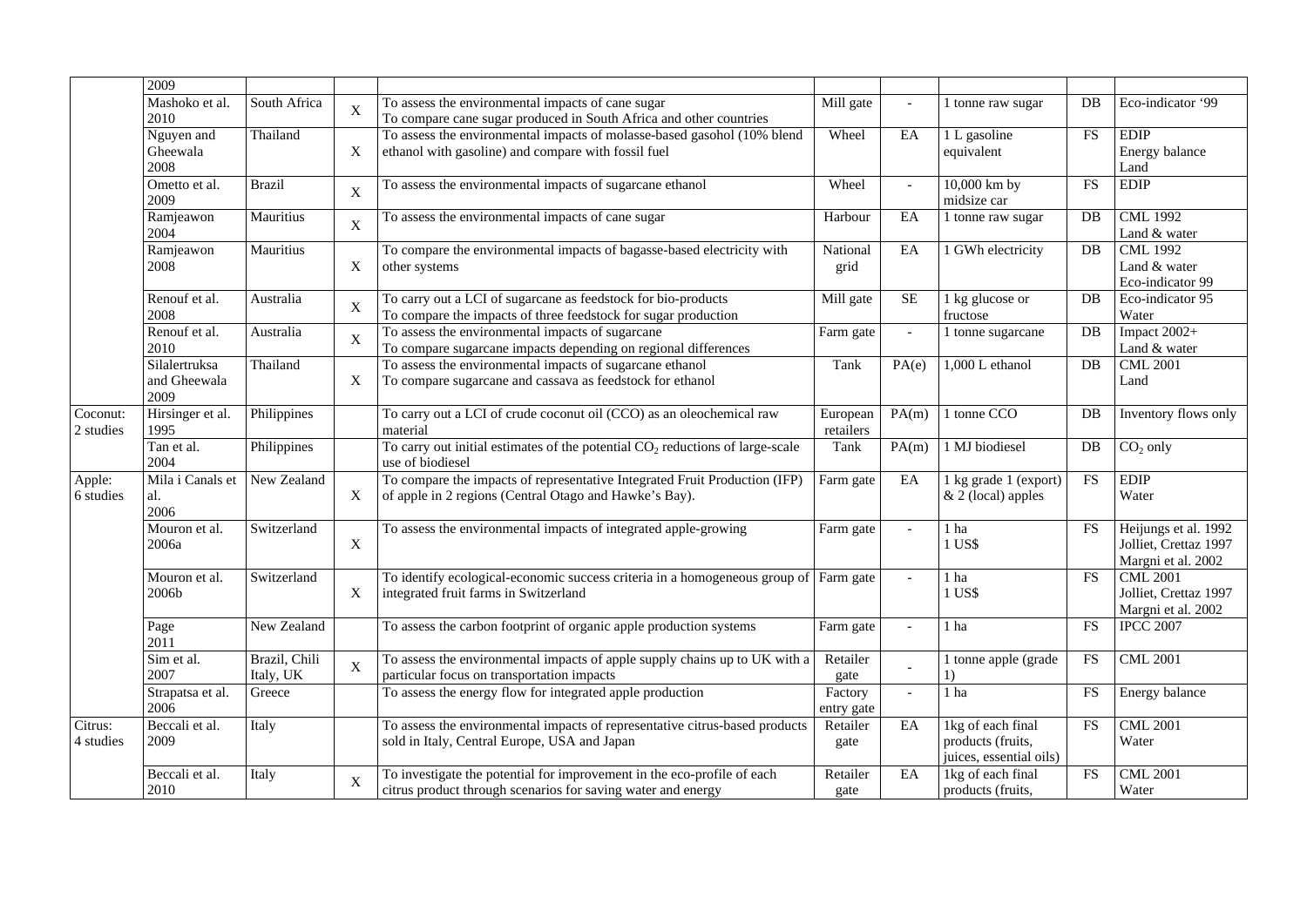|            |                    |                    |                           |                                                                              |            |                          | juices, essential oils) |                        |                       |
|------------|--------------------|--------------------|---------------------------|------------------------------------------------------------------------------|------------|--------------------------|-------------------------|------------------------|-----------------------|
|            | Coltro et al.      | <b>Brazil</b>      |                           | To calculate the economic flows of frozen concentrated orange juice          | Factory    |                          | 1000 kg oranges for     | <b>FS</b>              |                       |
|            | 2009               |                    |                           | (FCOJ) in the two major regions of production in Sao Paulo state             | entry gate |                          | <b>FCOJ</b>             |                        |                       |
|            | Sanjuan et al.     | Spain              | $\mathbf X$               | To assess the environmental impacts of typical integrated production of      | Farm gate  | $\sim$                   | 1 kg oranges            | DB                     | <b>CML 2000</b>       |
|            | 2005               |                    |                           | oranges (8 management scenarios) in Comunidad Valenciana                     |            |                          | (Navelina)              |                        | Water                 |
| Grape:     | Aranda et al.      | Spain              | $\mathbf X$               | To reduce the environmental impacts of a bottle of wine by mean of LCA-      | Grave      | $\overline{a}$           | 0.75 L bottle of wine   | DB                     | Ecoindicator 99 H/A   |
| 4 studies  | 2005               |                    |                           | based scenario analysis                                                      |            |                          | (1kg grape)             |                        | Water                 |
|            | Ardente et al.     | Italy              |                           | To analyse the peculiarities and drawbacks of the application of the Product | Retailer   | $\sim$                   | 0.75 L bottle red       | $\mathop{\text{FS}}$   | Energy balance        |
|            | 2006               |                    |                           | Oriented Environmental Management system (POEMS) to Small and                | gate       |                          | wine                    |                        | GHG balance           |
|            |                    |                    |                           | Medium Enterprises through one case study for an Italian winery company      |            |                          |                         |                        | Water                 |
|            | Gazulla et al.     | Spain              | $\mathbf X$               | To assess the environmental impacts of wine                                  | Grave      | EA                       | 0.75 L red wine         | <b>FS</b>              | <b>CML 2001</b>       |
|            | 2010               |                    |                           | To compare the impacts with those of other alcoholic table beverages         |            |                          | (Crianza)               |                        | Water                 |
|            | Pizzigallo et al.  | Italy              |                           | To compare organic and conventional wine producing farms using LCA           | Factory    | $\sim$                   | 1 tonne final product   | <b>FS</b>              | No LCIA results       |
|            | 2008               |                    |                           | (emergy evaluation)                                                          | gate       |                          |                         |                        |                       |
| Olive:     | Avraamides and     | Cyprus             |                           | To assess the environmental impacts of extra virgin oil                      | Factory    | EA                       | 1 l extra virgin olive  | $\mathop{\text{FS}}$   | <b>CML 2000</b>       |
| 2 studies  | Fatta              |                    | $\boldsymbol{\mathrm{X}}$ |                                                                              | gate       |                          | oil                     |                        | Eco-indicator 99      |
|            | 2008               |                    |                           |                                                                              |            |                          |                         |                        | Land                  |
|            | Cappelletti et al. | Italy              | $\mathbf X$               | To assess the environmental of packaged green table olives                   | Factory    | $\sim$                   | 100 kg packaged         | <b>FS</b>              | <b>CML 2001</b>       |
|            | 2010               |                    |                           |                                                                              | gate       |                          | olives                  |                        |                       |
| Kiwifruit: | Page               | <b>New Zealand</b> |                           | To assess the carbon footprint of organic kiwifruit production systems       | Farm-      | $\sim$                   | 1 ha                    | FS                     | <b>IPCC 2007</b>      |
| 1 study    | 2011               |                    |                           |                                                                              | gate       |                          |                         |                        |                       |
| Pear:      | Liu et al.         | China              |                           | To assess the fossil energy use and greenhouse gas emission from different   | Retailer   | $\sim$                   | 1 tonne pears           | <b>FS</b>              | <b>Energy balance</b> |
| 1 study    | 2010               |                    |                           | pear production chains in China                                              | entry gate |                          |                         |                        | <b>IPCC 2007</b>      |
| Banana:    | Graefe et al.      | Costa Rica         |                           | To compare the energy and carbon footprints of ethanol production from       | Plant      | $\sim$                   | 1 L ethanol             | ${\rm FS}$             | Energy balance        |
| 1 study    | 2011               | Ecuador            |                           | three systems producing banana discard                                       | gate       |                          |                         |                        | Carbon balance        |
| Coffee:    | <b>Busser</b> and  | <b>Brazil</b>      |                           | To assess the environmental impacts of flexible packaging taking into        | Grave      |                          | 1 cup of coffee         | DB                     | <b>CML 2001</b>       |
| 6 studies  | Jungbluth          |                    | $\boldsymbol{\mathrm{X}}$ | account consumption patterns at home or office                               |            |                          |                         |                        |                       |
|            | 2009a              |                    |                           |                                                                              |            |                          |                         |                        |                       |
|            | Coltro et al.      | <b>Brazil</b>      |                           | To conduct a LCI of Brazilian green coffee and compare different cropping    | Factory    | $\blacksquare$           | 1 tonne green coffee    | $\mathop{\mathrm{FS}}$ |                       |
|            | 2006               |                    |                           | systems                                                                      | gate       |                          | for export              |                        |                       |
|            | de Monte et al.    |                    | X                         | To assess the environmental impacts of coffee packaging (coffee production   | Grave      |                          | 1 kg packed coffee      | DB                     | Ecoindicator 95       |
|            | 2005               |                    |                           | and processing not included)                                                 |            |                          |                         |                        |                       |
|            | Hanssen et al.     |                    |                           | To test the potential of using LCA for a whole sector rather than individual | Grave      | $\sim$                   | 147L coffee/person      | DB                     | Energy balance        |
|            | 2007               |                    |                           | product (factor 10 concept)                                                  |            |                          | in Norway in 2000       |                        | GHG emissions         |
|            | Humbert et al.     | Brazil,            |                           | To compare the environmental impacts of spray dried, filter and capsule      | Grave      | $\overline{a}$           | 1 cup of coffee         | DB                     | Impact 2002+          |
|            | 2009               | Colombia           | $\boldsymbol{\mathrm{X}}$ | coffees                                                                      |            |                          | (1dL)                   |                        |                       |
|            |                    | Vietnam            |                           |                                                                              |            |                          |                         |                        |                       |
|            | Salomone           |                    | $\mathbf X$               | To assess the environmental impacts of coffee for a coffee company           | Grave      | <b>SE</b>                | 1kg packaged coffee     | DB                     | <b>CML 2000</b>       |
|            | 2003               |                    |                           |                                                                              |            |                          |                         |                        |                       |
| Cocoa:     | Ntiamoah and       | Ghana              |                           | To assess the environmental impacts of cocoa                                 | Factory    | $\overline{\phantom{a}}$ | 1kg processed cocoa     | DB                     | <b>CML 2001</b>       |
| 1 study    | Afrane<br>2008     |                    | X                         |                                                                              | gate       |                          |                         |                        |                       |
|            |                    |                    |                           |                                                                              |            |                          |                         |                        |                       |